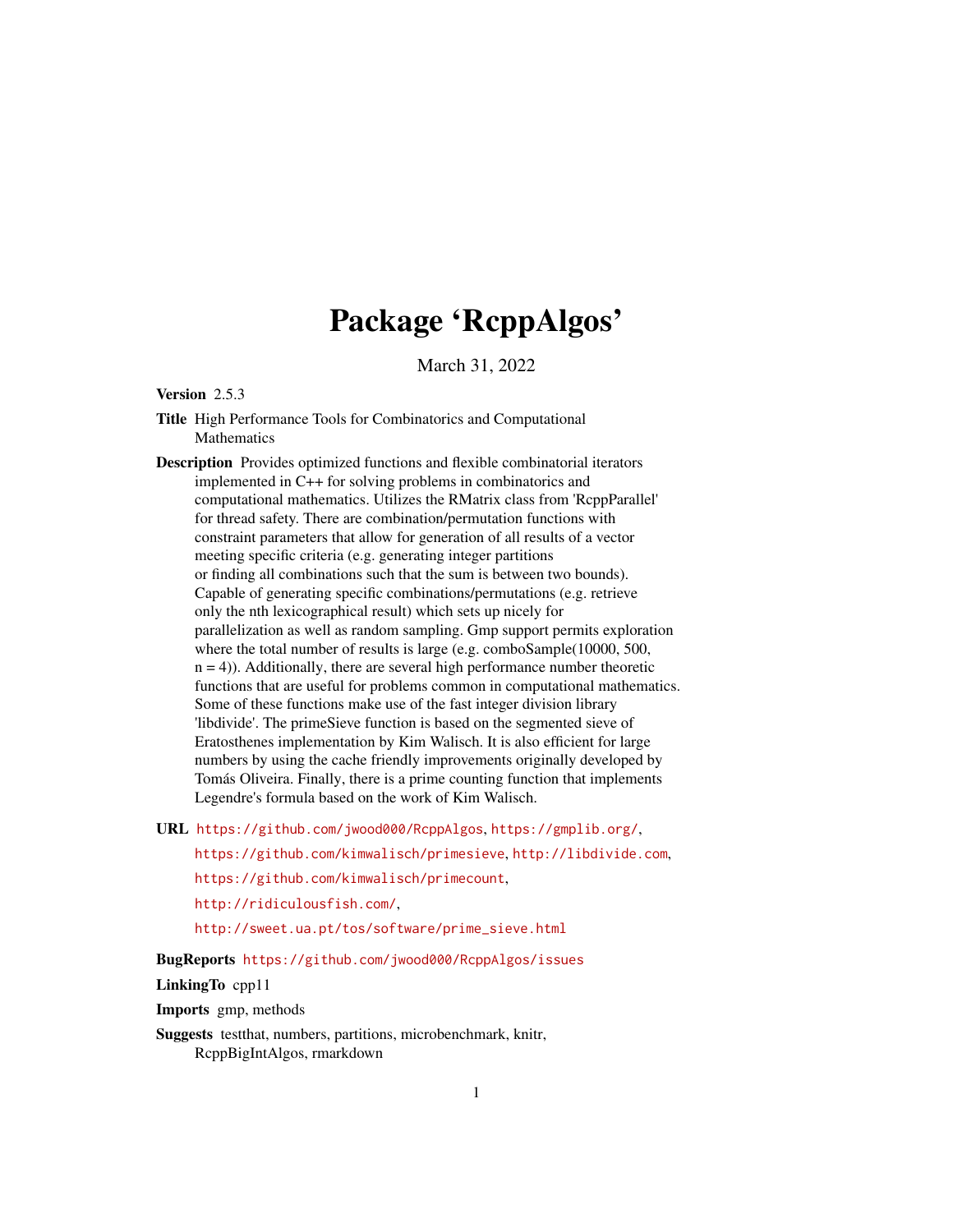2 R topics documented:

License GPL  $(>= 2)$ **SystemRequirements** C++11,  $gmp (= 4.2.3)$ VignetteBuilder knitr NeedsCompilation yes Author Joseph Wood Maintainer Joseph Wood <jwood000@gmail.com> Encoding UTF-8 RoxygenNote 7.1.2 Repository CRAN Date/Publication 2022-03-31 07:50:13 UTC

# R topics documented:

|               | 3              |
|---------------|----------------|
| Combo-class   | $\overline{4}$ |
|               | 5              |
|               | 6              |
|               | 12             |
|               | 13             |
|               | 16             |
|               | 17             |
|               | 19             |
|               | 23             |
|               | 25             |
| divisorsRepp  | 26             |
| divisorsSieve | 28             |
|               | 29             |
|               | 31             |
|               | 33             |
|               | 35             |
|               | 36             |
|               | 37             |
|               | 39             |
|               | 41             |
|               | 43             |
|               | 45             |
|               | 46             |
|               | 48             |
|               | 50             |
|               |                |

**Index** [51](#page-50-0)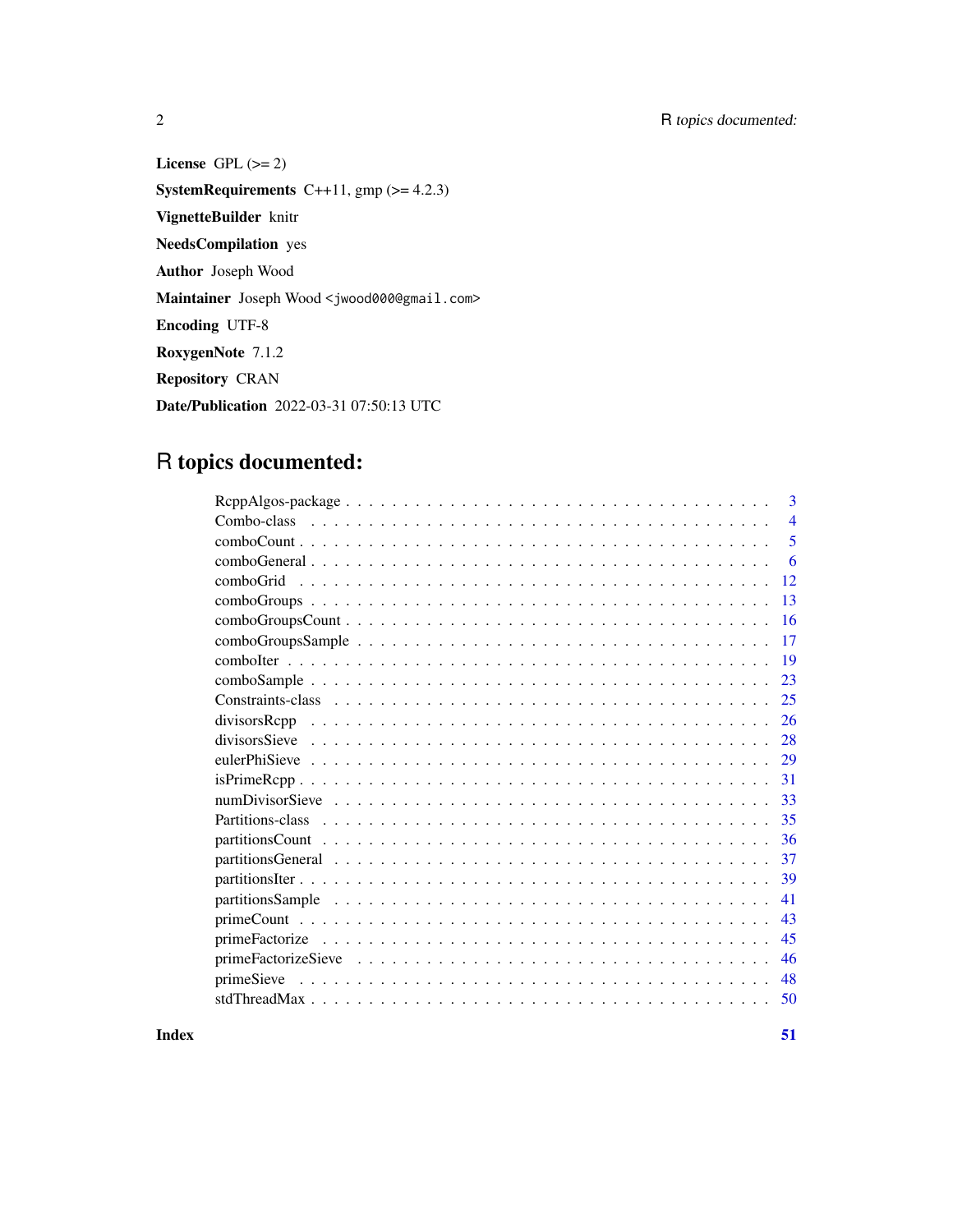<span id="page-2-0"></span>

The RcppAlgos package attacks age-old problems in combinatorics and computational mathematics.

# Goals

- 1. The main goal is to encourage fresh and creative approaches to foundational problems. The question that most appropriately summarizes RcppAlgos is: *"Can we do better?"*.
- 2. Provide highly optimized functions that facilitates a broader spectrum of researchable cases. *E.g*
	- Investigating the structure of large numbers over wide ranges:
		- primeFactorizeSieve(10^13 -10^7,10^13 + 10^7)
		- $-$  primeSieve(2^53 -10^10,2^53 -1,nThreads = 32)
	- Easily explore combinations/permutations/partitions that would otherwise be inaccessible due to time of execution/memory constraints:
		- $-$  c\_iter = comboIter(10000, 100) bigSamp = gmp::urand.bigz(3, gmp::log2.bigz(comboCount(10000, 100))) iter[[bigSamp]]  $-p$ \_iter = partitionsIter(5000, 100, target = 6000)
		- p\_iter[[1e9]] ## start iterating from index = 1e9 p\_iter@nextIter()
			- p\_iter@nextNIter(1e3)
		- comboGeneral(150,5,constraintFun = "sum",Parallel = TRUE)
		- parallel::mclapply(seq(...), function(x) {
			- temp = permuteGeneral(15, 10, lower =  $x$ , upper =  $y$ ) ## analyze permutations
				- ## output results
			- $},$  mc.cores = detectCores() 1))
		- partitionsGeneral(0:80, repetition = TRUE)
		- $-$  permuteSample(rnorm(100),10,freqs = rep(1:4,25), n = 15, seed = 123)
		- set.seed(123)

```
comboGeneral(runif(42, 0, 50), 10,
             constraintFun = "mean",
             comparisonFun = c(">", "<"),
             limitConstraints = c(39.876, 42.123))
```
3. *Speed!!!...*. You will find that the functions in RcppAlgos are some of the fastest of their type available in R.

#### Author(s)

Joseph Wood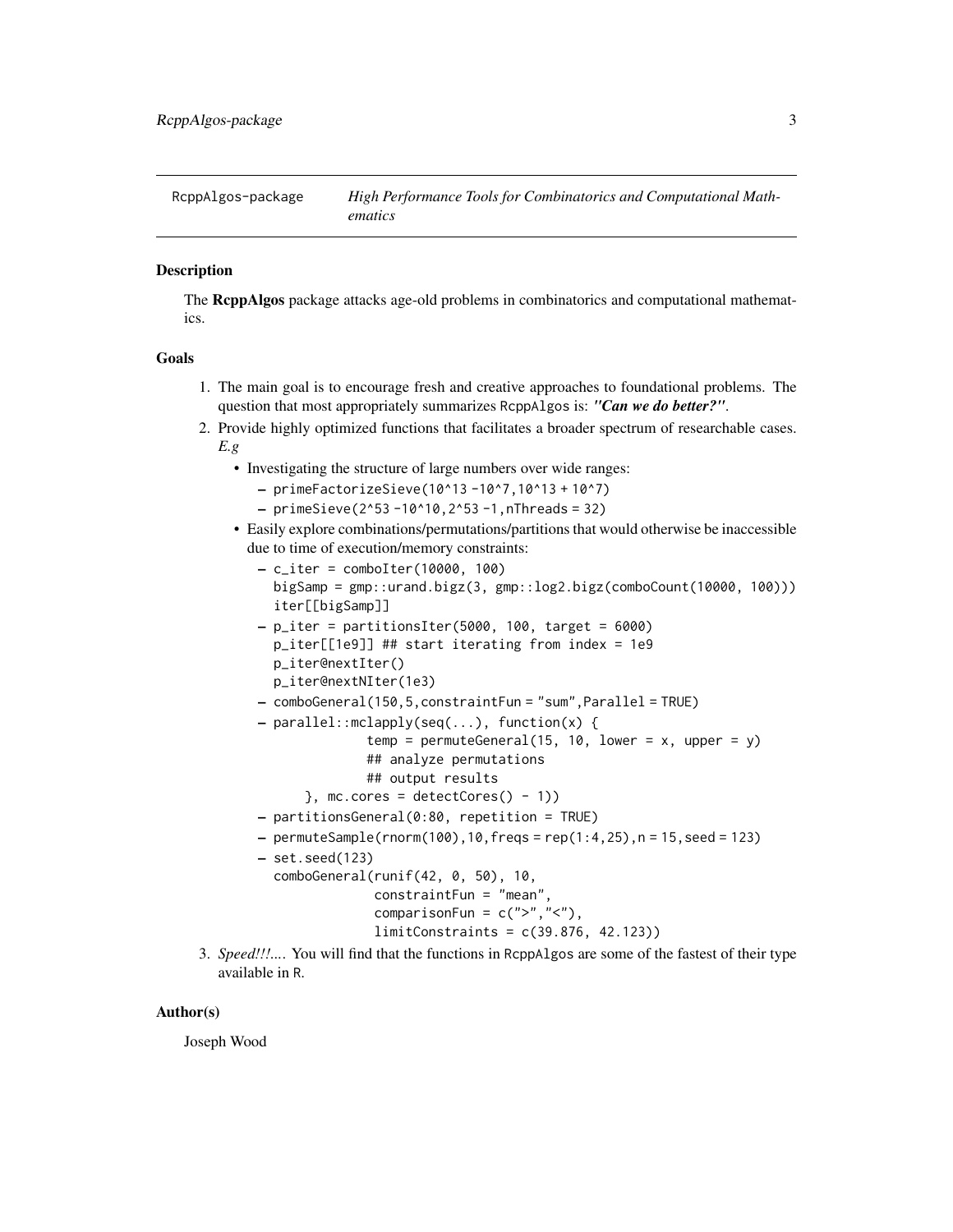<span id="page-3-1"></span><span id="page-3-0"></span>

The Combo class family are S4-classes that expose C++ classes that provide access to iterators and other useful methods.

# **Slots**

of "Combo" and all classes inheriting from it:

nextIter Retrieve the next lexicographical result

nextNIter Pass an integer *n* to retrieve the next *n* lexicographical results

nextRemaining Retrieve all remaining lexicographical results

currIter Returns the current iteration

- prevIter Retrieve the previous lexicographical result (the next *reverse* lexicographical result)
- prevNIter Pass an integer *n* to retrieve the previous *n* lexicographical results (the next *n reverse* lexicographical results)
- prevRemaining Retrieve all remaining *reverse* lexicographical results

startOver Resets the iterator

sourceVector View the source vector

summary Returns a list of summary information about the iterator

- front Retrieve the first lexicographical result
- back Retrieve the last lexicographical result
- randomAccess Random access method. Pass a single value or a vector of valid indices. If a single value is passed, the internal index of the iterator will be updated, however if a vector is passed the internal state will not change. GMP support allows for flexible indexing.

# Author(s)

Joseph Wood

# See Also

[Partitions-class](#page-34-1), [Constraints-class](#page-24-1)

#### Examples

showClass("Combo")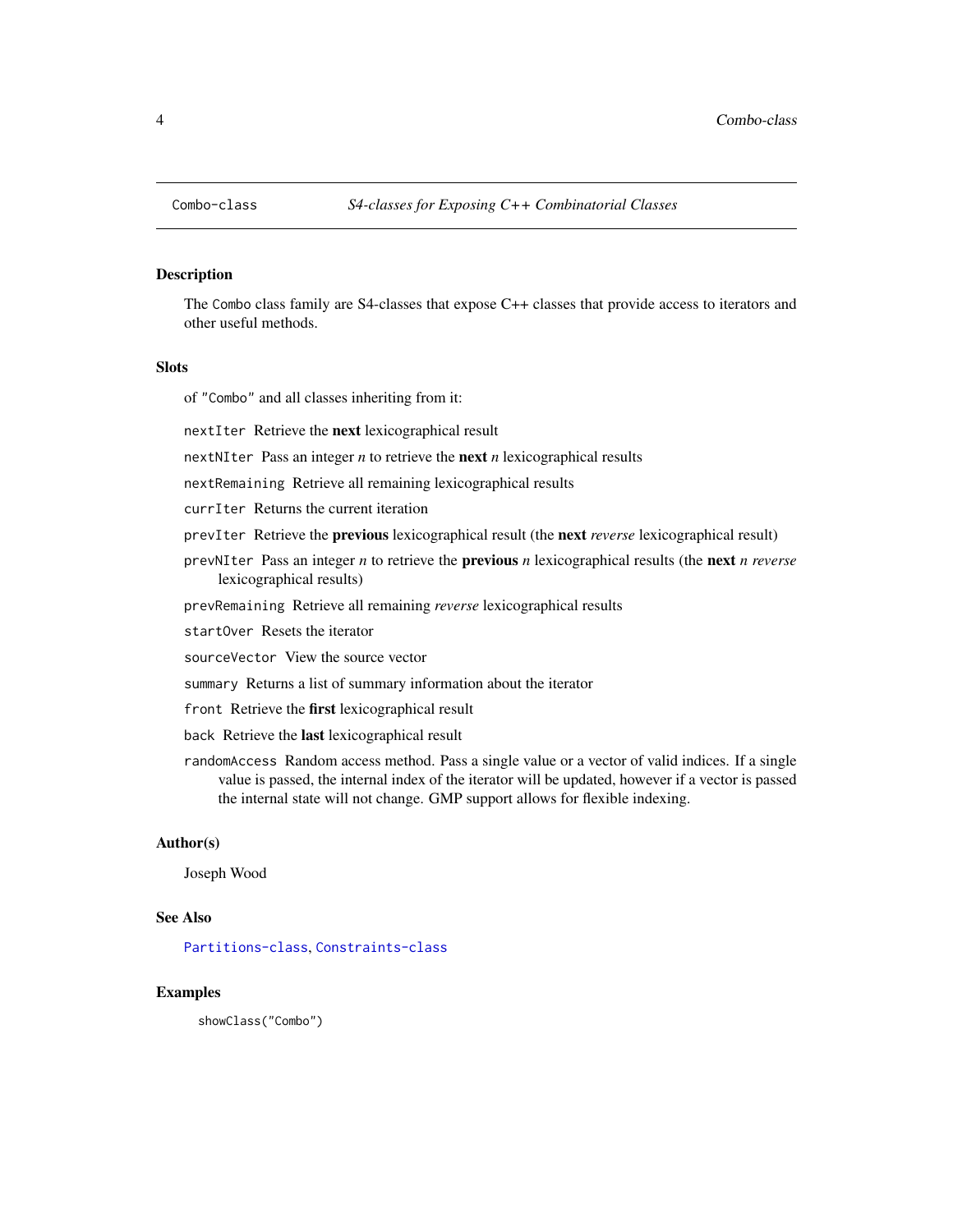<span id="page-4-0"></span>

Calculate the number of combinations/permutations of a vector chosen  $m$  at a time with or without replacement. Additionally, these functions can calculate the number of combinations/permutations of multisets.

# Usage

comboCount(v, m = NULL, repetition = FALSE, freqs = NULL)  $permuteCount(v, m = NULL, repetition = FALSE, freqs = NULL)$ 

# Arguments

| v          | Source vector. If $v$ is a positive integer, it will be converted to the sequence 1: $v$ .<br>If v is a negative integer, it will be converted to the sequence $v: -1$ . All atomic<br>types are supported (See is. atomic).                                                      |
|------------|-----------------------------------------------------------------------------------------------------------------------------------------------------------------------------------------------------------------------------------------------------------------------------------|
| m          | Number of elements to choose. If repetition = TRUE or freqs is utilized, $m$<br>can exceed the length of $v$ . If $m = NULL$ , the length will default to length(v) or<br>sum(fregs).                                                                                             |
| repetition | Logical value indicating whether combinations/permutations should be with or<br>without repetition. The default is FALSE.                                                                                                                                                         |
| fregs      | A vector of frequencies used for producing all combinations/permutations of a<br>multiset of v. Each element of freqs represents how many times each element<br>of the source vector, v, is repeated. It is analogous to the times argument in<br>rep. The default value is NULL. |

# Value

A numerical value representing the total number of combinations/permutations.

#### Note

When the number of results exceeds  $2^{53} - 1$ , a number of class bigz is returned.

# See Also

[comboGeneral](#page-5-1), [permuteGeneral](#page-5-2)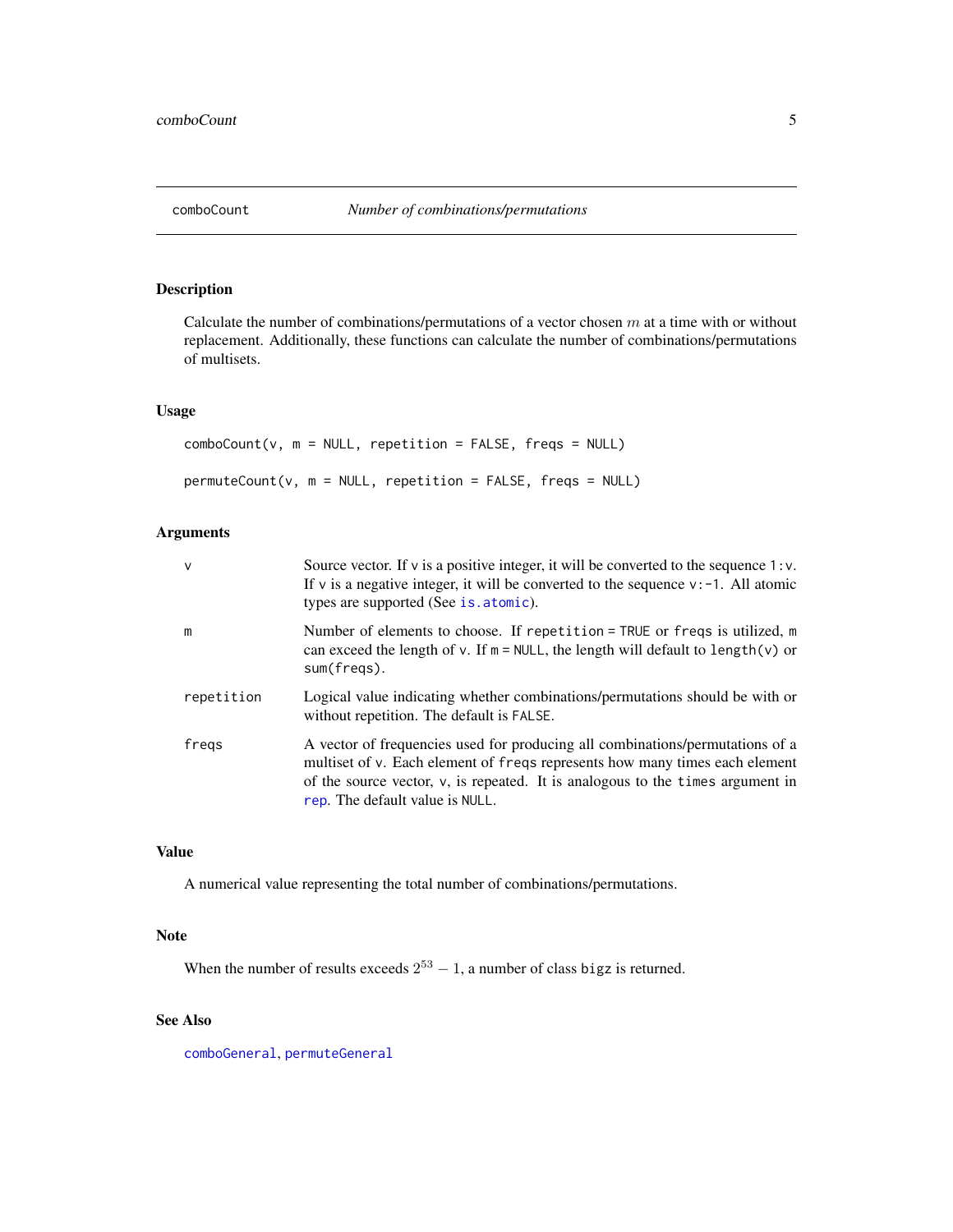#### Examples

```
## Same interface as the respective "general" functions:
## i.e. comboGeneral & permuteGeneral
permuteCount(-5)
permuteCount(5)
comboCount(25, 12)
permuteCount(15, 7, TRUE)
comboCount(25, 12, freqs = rep(2, 25))
## Return object of class 'bigz'
comboCount(250, 15, freqs = rep(2, 250))
```
<span id="page-5-1"></span>comboGeneral *Generate Combinations and Permutations of a Vector with/without Constraints*

# <span id="page-5-2"></span>Description

- Generate combinations or permutations of a vector with or without constraints.
- Produce results in parallel using the Parallel or nThreads arguments. You can also apply each of the five compiled functions given by the argument constraintFun in parallel.
- The arguments lower and upper make it possible to generate combinations/permutations in chunks allowing for parallelization via the [parallel-package](#page-0-0). This is convenient when you want to apply a custom function to the output in parallel.
- Attack integer partition and general subset sum problems.
- GMP support allows for exploration of combinations/permutations of vectors with many elements.
- The output is in lexicographical order.

#### Usage

```
comboGeneral(v, m = NULL, repetition = FALSE, freqs = NULL,lower = NULL, upper = NULL, constraintFun = NULL,
             comparisonFun = NULL, limitConstraints = NULL,
             keepResults = NULL, FUN = NULL, Parallel = FALSE,
             nThreads = NULL, tolerance = NULL, FUN.VALUE = NULL)
permuteGeneral(v, m = NULL, repetition = FALSE, freqs = NULL,
               lower = NULL, upper = NULL, constraintFun = NULL,
               comparisonFun = NULL, limitConstraints = NULL,
               keepResults = NULL, FUN = NULL, Parallel = FALSE,
               nThreads = NULL, tolerance = NULL, FUN.VALUE = NULL)
```
<span id="page-5-0"></span>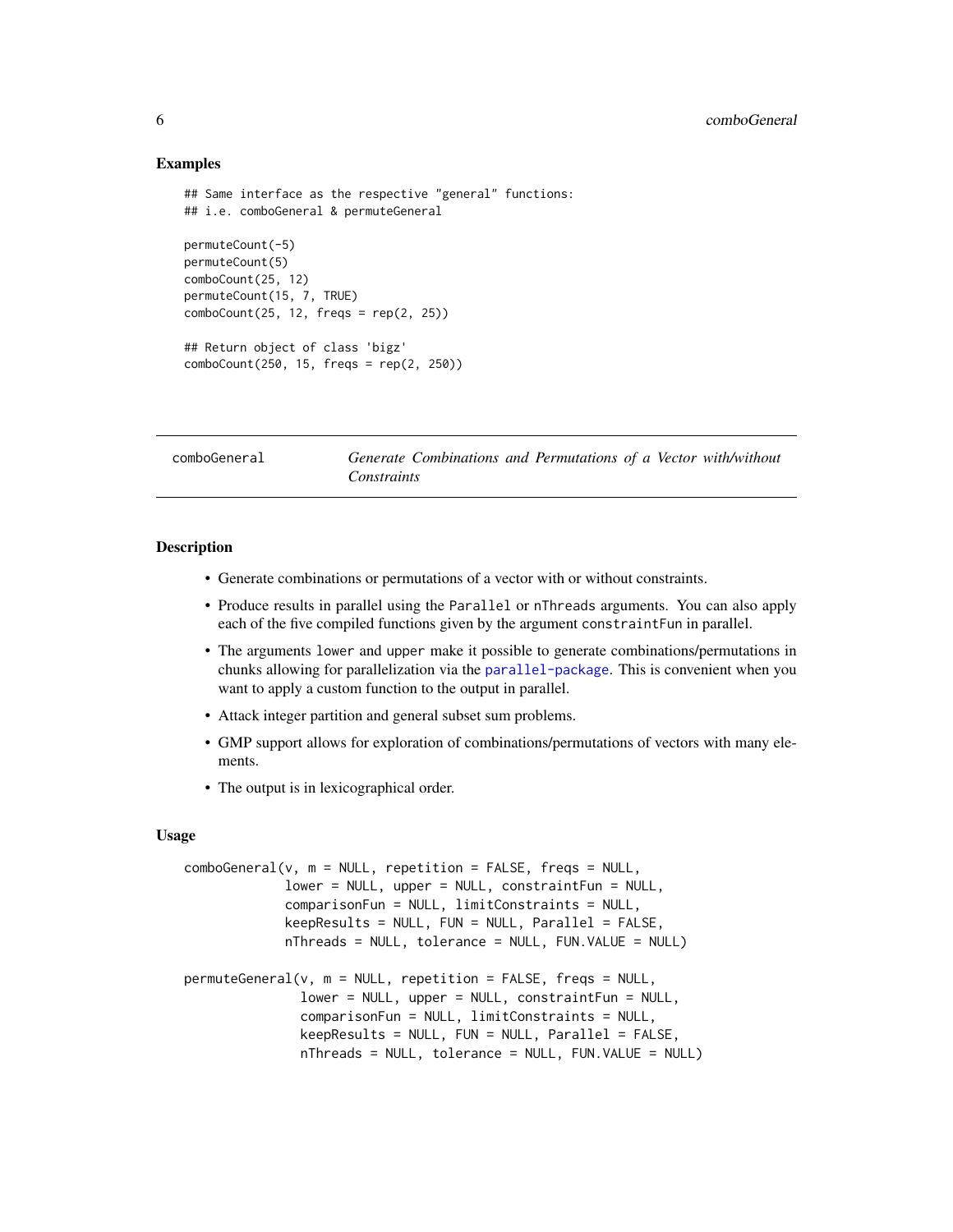# <span id="page-6-0"></span>Arguments

| v             | Source vector. If $v$ is a positive integer, it will be converted to the sequence $1 : v$ .<br>If v is a negative integer, it will be converted to the sequence $v: -1$ . All atomic<br>types are supported (See is. atomic).                                                                                                                                                                                                         |
|---------------|---------------------------------------------------------------------------------------------------------------------------------------------------------------------------------------------------------------------------------------------------------------------------------------------------------------------------------------------------------------------------------------------------------------------------------------|
| m             | Number of elements to choose. If repetition = TRUE or freqs is utilized, m<br>can exceed the length of v. If $m = NULL$ , the length will default to length(v) or<br>sum(freqs).                                                                                                                                                                                                                                                      |
| repetition    | Logical value indicating whether combinations/permutations should be with or<br>without repetition. The default is FALSE.                                                                                                                                                                                                                                                                                                             |
| freqs         | A vector of frequencies used for producing all combinations/permutations of a<br>multiset of v. Each element of freqs represents how many times each element<br>of the source vector, v, is repeated. It is analogous to the times argument in<br>rep. The default value is NULL.                                                                                                                                                     |
| lower         | The lower bound. Combinations/permutations are generated lexicographically,<br>thus utilizing this argument will determine which specific combination/permutation<br>to start generating from $(e.g.$ comboGeneral(5,3, lower = 6) is equivalent to<br>comboGeneral(5,3)[6: choose(5,3),]). This argument along with upper is<br>very useful for generating combinations/permutations in chunks allowing for<br>easy parallelization. |
| upper         | The upper bound. Similar to lower, however this parameter allows the user to<br>stop generation at a specific combination/permutation (e.g. comboGeneral $(5, 3,$ upper<br>$= 5$ ) is equivalent to comboGeneral $(5, 3)$ [1:5,])                                                                                                                                                                                                     |
|               | If the output is constrained and lower isn't supplied, upper serves as a cap for<br>how many results will be returned that meet the criteria $(e.g.$ setting upper =<br>100 alone will return the first 100 results that meet the criteria, while setting<br>$lower = 1$ and upper = 100 will test the first 100 results against the criteria).                                                                                       |
|               | In addition to the benefits listed for lower, this parameter is useful when the<br>total number of combinations/permutations without constraint is large and you<br>expect/need a small number of combinations/permutations that meet a certain<br>criteria. Using upper can improve run time if used judiciously as we call the<br>member function reserve of std::vector. See examples below.                                       |
| constraintFun | Function to be applied to the elements of $\nu$ that should be passed as a string<br>(e.g. constraintFun = "sum"). The possible constraint functions are: "sum",<br>"prod", "mean", "max", $&$ "min". The default is NULL, meaning no function is<br>applied.                                                                                                                                                                         |
| comparisonFun | Comparison operator that will be used to compare limitConstraints with the<br>result of constraintFun applied to v. It should be passed as a string or a vector<br>of two strings (e.g. comparisonFun = " $\leq$ " or comparisonFun = c(">"," $\lt$ ")).<br>The possible comparison operators are: "<", ">", "<=", ">=", "==". The default<br>is NULL.                                                                                |
|               | When comparison Fun is a vector of two comparison strings, $e, g$ comparison Fun<br>= c(comp1, comp2), and limitConstraints is a vector of two numerical val-<br>ues, e.g limitConstraints = $c(x1, x2)$ , the combinations/permutations will be<br>filtered in one of the following two ways:                                                                                                                                        |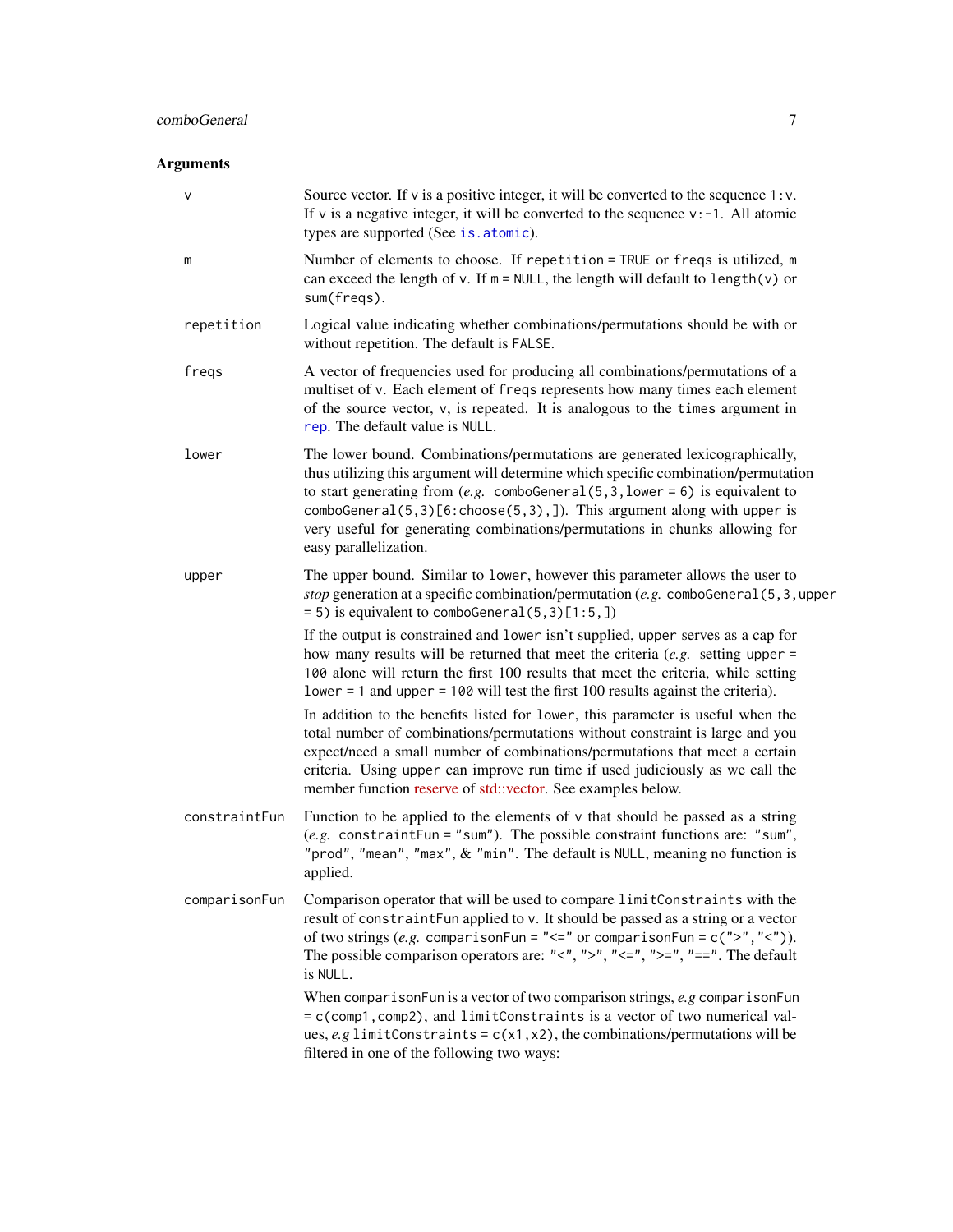<span id="page-7-0"></span>

|                  | 1. When comp1 is one of the 'greater-than' operators ( <i>i.e.</i> " $>=$ " or " $>$ "), comp2<br>is one of the 'less-than' operators ( <i>i.e.</i> " $\lt$ =" or " $\lt$ "), and x1 $\lt$ x2, the combi-<br>nations/permutations that are returned will have a value (after constraintFun<br>has been applied) between x1 and x2.                                                                                                                          |
|------------------|-------------------------------------------------------------------------------------------------------------------------------------------------------------------------------------------------------------------------------------------------------------------------------------------------------------------------------------------------------------------------------------------------------------------------------------------------------------|
|                  | 2. When comp1 and comp2 are defined as in #1 and $x1 > x2$ , the combina-<br>tions/permutations that are returned will have a value outside the range of<br>x1 and x2. See the examples below.                                                                                                                                                                                                                                                              |
|                  | In other words, the first comparison operator is applied to the first limit and the<br>second operator is applied to the second limit.                                                                                                                                                                                                                                                                                                                      |
| limitConstraints |                                                                                                                                                                                                                                                                                                                                                                                                                                                             |
|                  | This is the value(s) that will be used for comparison. Can be passed as a single<br>value or a vector of two numerical values. The default is NULL. See the definition<br>of comparisonFun as well as the examples below for more information.                                                                                                                                                                                                              |
| keepResults      | A logical flag indicating if the result of constraintFun applied to v should<br>be displayed; if TRUE, an additional column of results will be added to the re-<br>sulting matrix. The default is FALSE. If user is only applying constraintFun,<br>keepResults will default to TRUE.                                                                                                                                                                       |
|                  | <i>E.g.</i> The following are equivalent and will produce a $4^{th}$ column of row sums:                                                                                                                                                                                                                                                                                                                                                                    |
|                  | • comboGeneral(5,3 constraintFun = "sum", keepResults = TRUE)                                                                                                                                                                                                                                                                                                                                                                                               |
|                  | • comboGeneral(5,3 constraintFun = "sum")                                                                                                                                                                                                                                                                                                                                                                                                                   |
| <b>FUN</b>       | Function to be applied to each combination/permutation. The default is NULL.                                                                                                                                                                                                                                                                                                                                                                                |
| Parallel         | Logical value indicating whether combinations/permutations should be gener-<br>ated in parallel using $n-1$ threads, where <i>n</i> is the maximum number of threads.<br>The default is FALSE. If nThreads is not NULL, it will be given preference $(e.g.$<br>if user has 8 threads with $Parallel = TRUE$ and $nThreads = 4$ , only 4 threads<br>will be spawned). If your system is single-threaded, the arguments Parallel<br>and nThreads are ignored. |
| nThreads         | Specific number of threads to be used. The default is NULL. See Parallel.                                                                                                                                                                                                                                                                                                                                                                                   |
| tolerance        | A numeric value greater than or equal to zero. This parameter is utilized when a<br>constraint is applied on a numeric vector. The default value is 0 when it can be<br>determined that whole values are being utilized, otherwise it is sqrt (. Machine\$double.eps)<br>which is approximately $1.5e - 8$ . N.B. If the input vector is of type integer, this<br>parameter will be ignored and strict equality will be enforced.                           |
| FUN. VALUE       | A template for the return value from FUN. See 'Details' of vapply for more<br>information.                                                                                                                                                                                                                                                                                                                                                                  |

#### Details

Finding all combinations/permutations with constraints is optimized by organizing them in such a way that when constraintFun is applied, a *partially* monotonic sequence is produced. Combinations/permutations are added successively, until a particular combination exceeds the given constraint value for a given constraint/comparison function combo. After this point, we can safely skip several combinations knowing that they will exceed the given constraint value.

When there are any negative values in v and constraintFun = "prod", producing a monotonic set is non-trivial for the general case. As a result, performance will suffer as all combinations/permutations must be tested against the constraint criteria.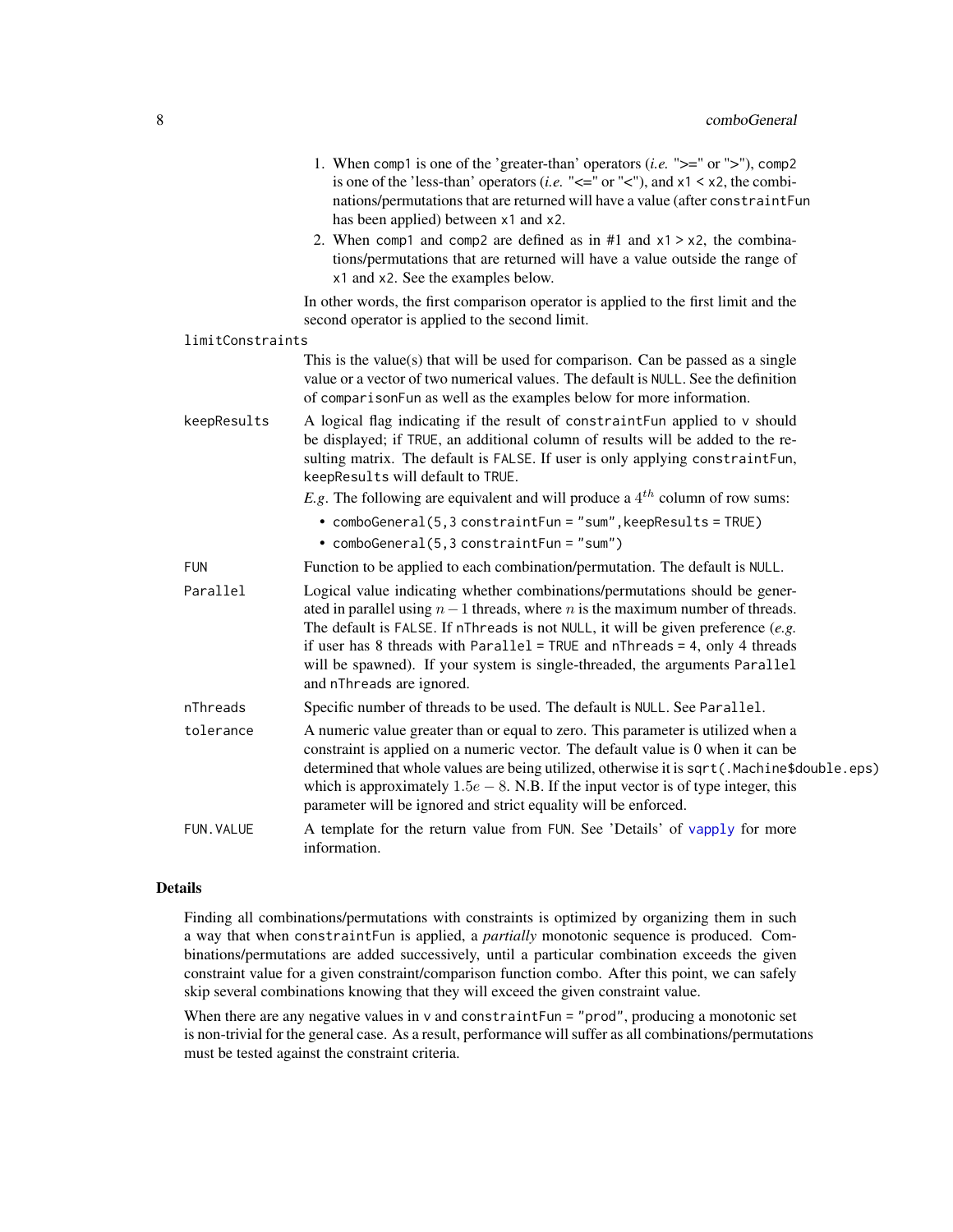# <span id="page-8-0"></span>comboGeneral 9

# Value

- In general, a matrix with m or  $m + 1$  columns, depending on the value of keepResults
- If FUN is utilized and FUN. VALUE = NULL, a list is returned
- When both FUN and FUN.VALUE are not NULL, the return is modeled after the return of vapply. See the 'Value' section of [vapply](#page-0-0).

#### Note

- Parallel and nThreads will be ignored in the following cases:
	- When the output is constrained (except for most partitions cases)
	- If the class of the vector passed is character, raw, and complex (N.B. Rcpp::CharacterMatrix is not thread safe). Alternatively, you can generate an indexing matrix in parallel.
	- If FUN is utilized.
- If either constraintFun, comparisonFun or limitConstraints is NULL –or– if the class of the vector passed is logical, character, raw, factor, or complex, the constraint check will not be carried out. This is equivalent to simply finding all combinations/permutations of  $v$ choose m.
- The maximum number of combinations/permutations that can be generated at one time is  $2^{31}$  1. Utilizing lower and upper makes it possible to generate additional combinations/permutations.
- Factor vectors are accepted. Class and level attributes are preserved except when FUN is used.
- Lexicographical ordering isn't guaranteed for permutations if lower isn't supplied and the output is constrained.
- If lower is supplied and the output is constrained, the combinations/permutations that will be tested will be in the lexicographical range lower to upper or up to the total possible number of results if upper is not given. See the second paragraph for the definition of upper.
- FUN will be ignored if the constraint check is satisfied.

# Author(s)

Joseph Wood

# References

- [Passing user-supplied C++ functions](https://gallery.rcpp.org/articles/passing-cpp-function-pointers/)
- [Monotonic Sequence](https://en.wikipedia.org/wiki/Monotonic_function)
- [Multiset](https://en.wikipedia.org/wiki/Multiset)
- [Lexicographical Order](https://en.wikipedia.org/wiki/Lexicographical_order)
- [Subset Sum Problem](https://en.wikipedia.org/wiki/Subset_sum_problem)
- [Partition \(Number Theory\)](https://en.wikipedia.org/wiki/Partition_(number_theory))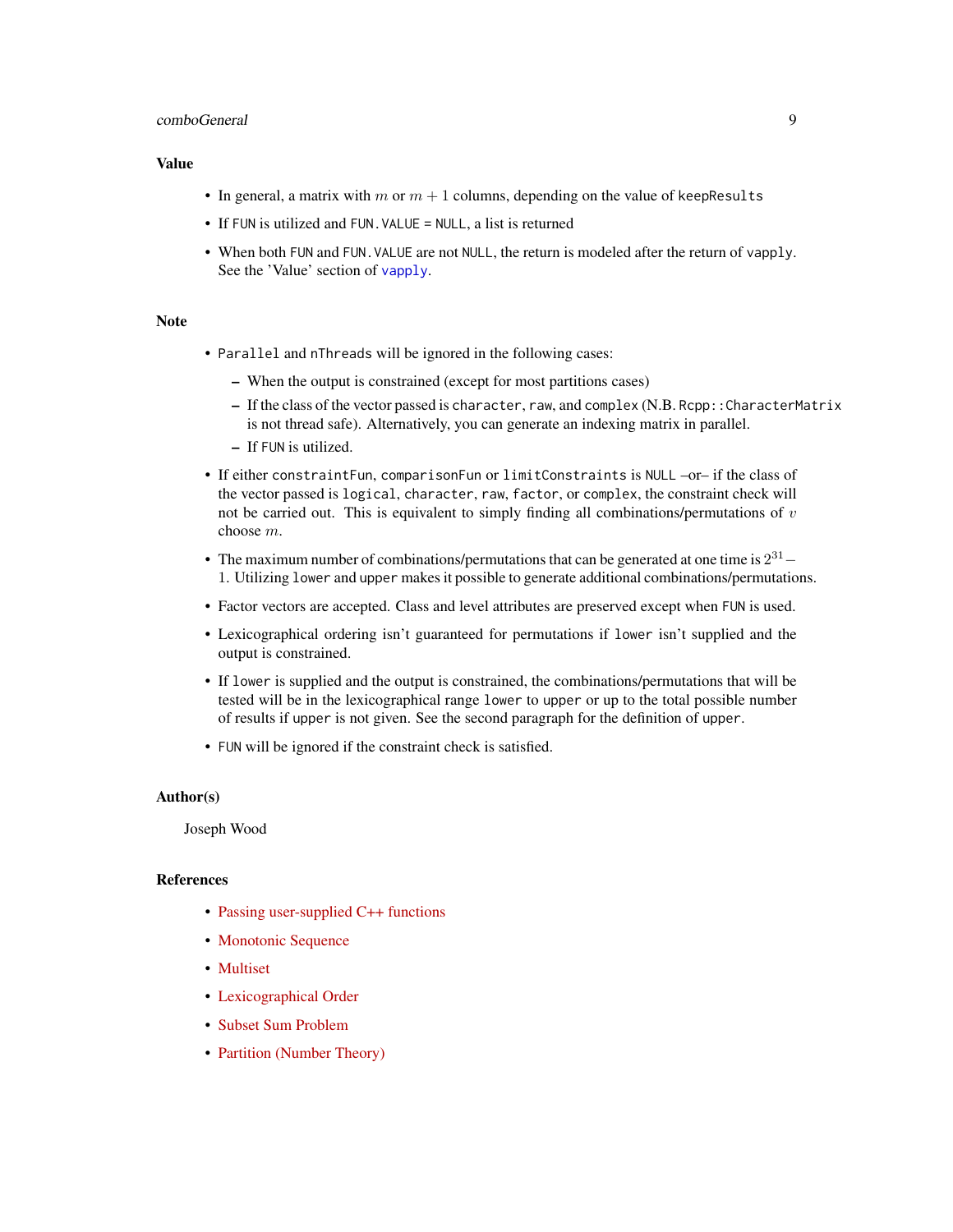# Examples

```
system.time(comboGeneral(17, 8))
system.time(permuteGeneral(13, 6))
system.time(comboGeneral(13,10, repetition = TRUE))
system.time(permuteGeneral(factor(letters[1:9]),6,TRUE))
## permutations of the multiset (with or w/o setting m) :
## c(1,1,1,1,2,2,2,3,3,4)
system.time(permuteGeneral(4, freqs = c(4,3,2,1)))
#### Examples using "upper" and "lower":
## Generate some random data
set.seed(1009)
mySamp = sort(rnorm(75, 997, 23))permuteCount(75, 10, freqs = rep(1:3, 25))
# >Big Integer ('bigz') :
# >[1] 4606842576291495952
## See specific range of permutations
permuteGeneral(75, 10, freqs = rep(1:3, 25),lower = 1e12, upper = 1e12 + 10## Researcher only needs 1000 7-tuples of mySamp
## such that the sum is greater than 7200.
system.time(comboGeneral(mySamp, 7, FALSE, constraintFun = "sum",
             comparisonFun = ">", limitConstraints = 7200, upper = 1000))
## Similarly, you can use "lower" to obtain the last rows.
## Generate the last 10 rows
system.time(comboGeneral(mySamp, 7, lower = choose(75, 7) - 9))
## Or if you would like to generate a specific chunk,
## use both "lower" and "upper". E.g. Generate one
## million combinations starting with the 900,000,001
## lexicographic combination.
t1 = comboGeneral(mySamp, 7,
                  lower = 9*10<sup>8</sup> + 1,upper = 9*10^8 + 10^6)
## class of the source vector is preserved
class(comboGeneral(5,3)[1,]) == class(1:5)class(comboGeneral(c(1,2:5),3)[1,]) == class(c(1,2:5))class(comboGeneral(factor(month.name),3)[1,]) == class(factor(month.name))
## Using keepResults will add a column of results
t2 = permuteGeneral(-3,6,TRUE,constraintFun = "prod",
                         keepResults = TRUE)
t3 = combofeneral(-3, 6, TRUE, constraintFun = "sum",comparisonFun = "==",
```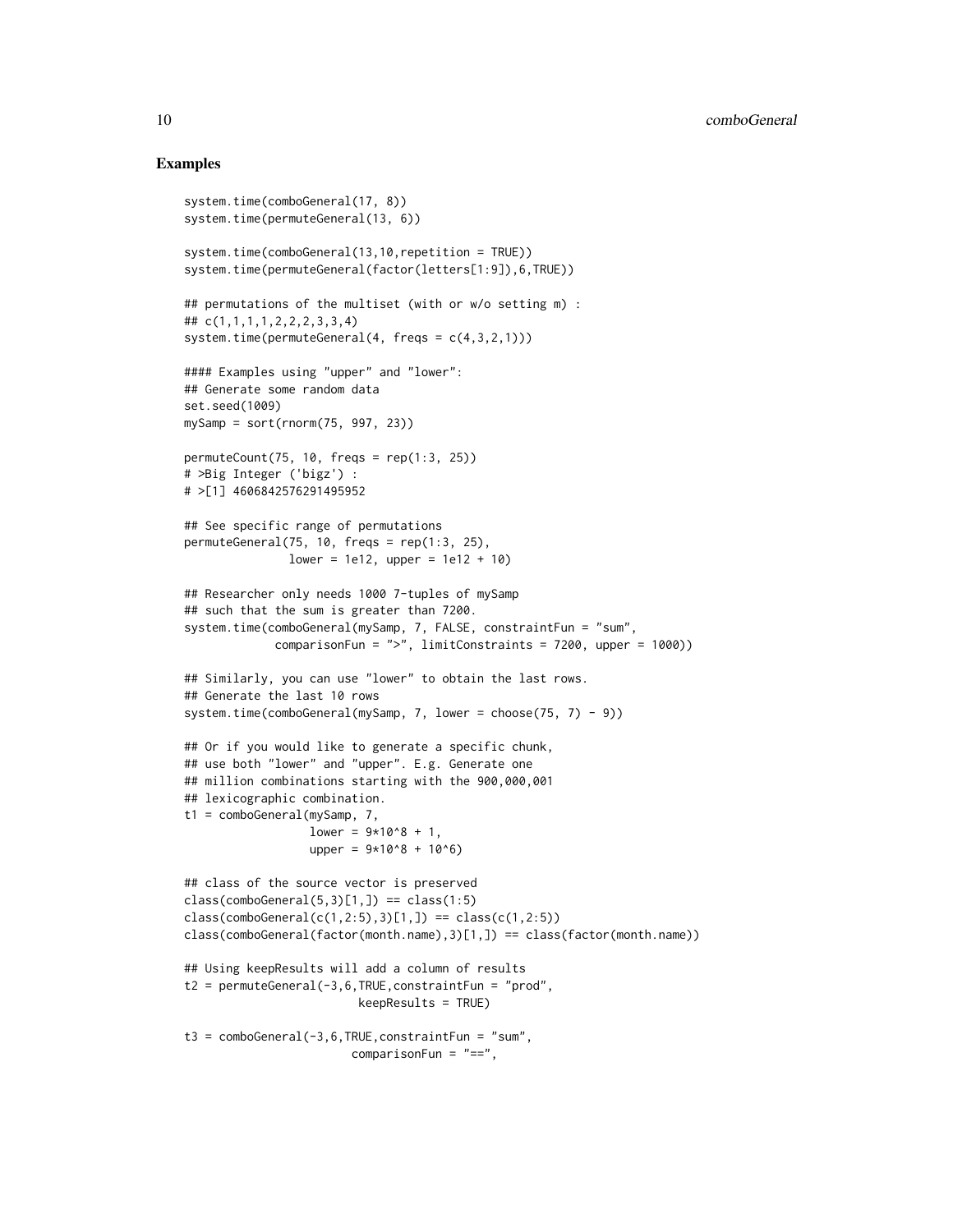```
limitConstraints = -8,
                        keepResults = TRUE)
## Using multiple constraints:
## Get combinations such that the product
## is between 3000 and 4000 inclusive
comboGeneral(5, 7, TRUE, constraintFun = "prod",
             comparisonFun = c(">=", "<="),
             limitConstraints = c(3000, 4000),
             keepResults = TRUE)
## Or, get the combinations such that the
## product is less than or equal to 10 or
## greater than or equal to 40000
comboGeneral(5, 7, TRUE, constraintFun = "prod",
             comparisonFun = c("<=",">="),
             limitConstraints = c(10, 40000),keepResults = TRUE)
#### General subset sum problem
set.seed(516781810)
comboGeneral(runif(100, 0, 42), 5, constraintFun = "mean",
             comparisonFun = "==", limitConstraints = 30,
             tolerance = 0.0000002)
#### Integer Partitions
comboGeneral(0:5, 5, TRUE, constraintFun = "sum",
             comparisonFun = "==", limitConstraints = 5)
## Using FUN
comboGeneral(10000, 5, lower = 20, upper = 22,
             FUN = function(x) {
                 which(cummax(x) %% 2 == 1)
             })
## Not run:
## Parallel example generating more than 2^31 - 1 combinations.
library(parallel)
numCores = detectCores() - 1
## 10086780 evenly divides choose(35, 15) and is "small enough" to
## generate quickly in chunks.
system.time(mclapply(seq(1, comboCount(35, 15), 10086780), function(x) {
   a = comboGeneral(35, 15, lower = x, upper = x + 10086779)## do something
   x
}, mc.cores = numCores))
```
## Find 13-tuple combinations of 1:25 such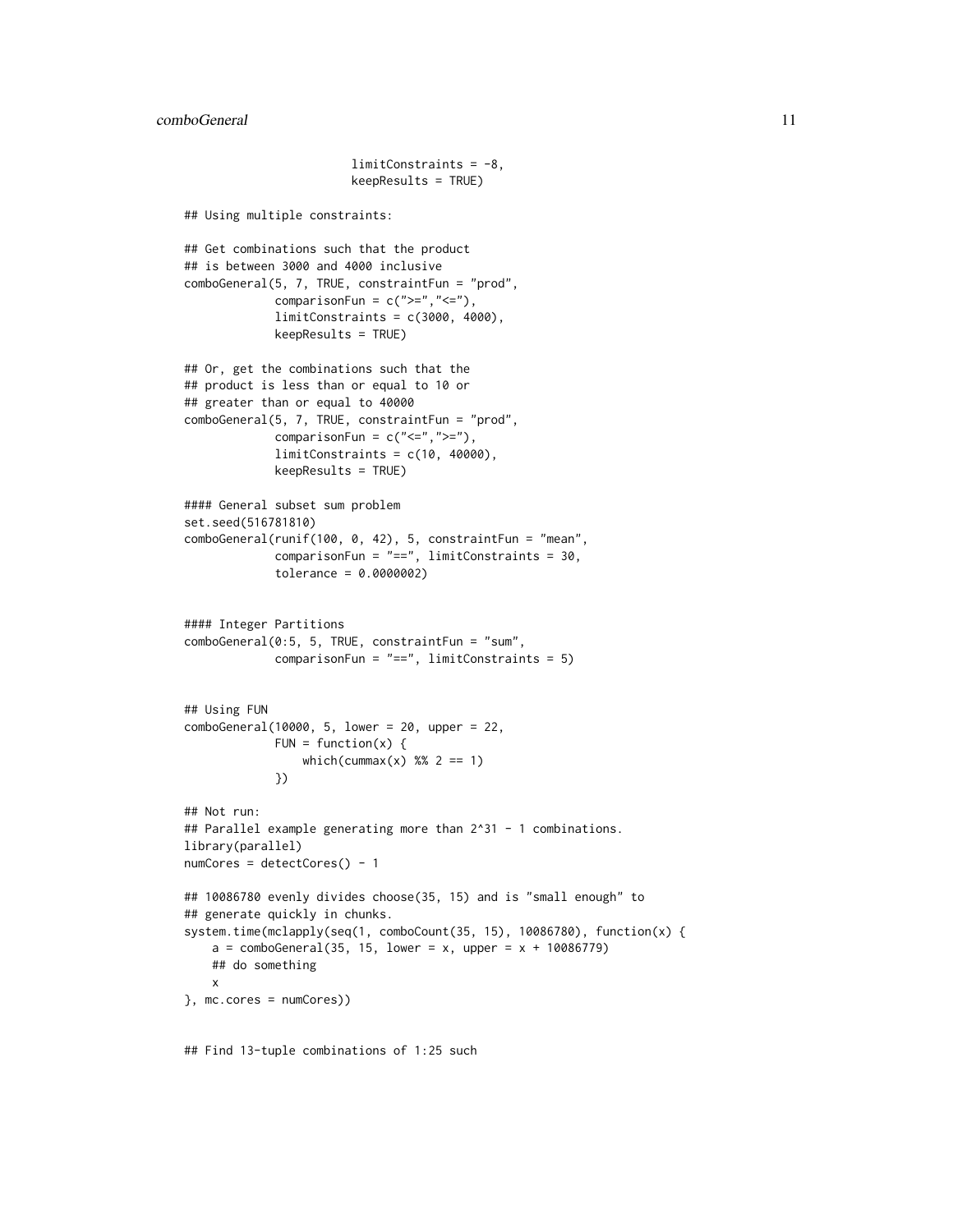```
## that the mean is less than 10
system.time(myComb <- comboGeneral(25, 13, FALSE,
                                   constraintFun = "mean",
                                   comparisonFun = "<",
                                   limitConstraints = 10))
## Alternatively, you must generate all combinations and subsequently
## subset to obtain the combinations that meet the criteria
system.time(myComb2 <- combn(25, 13))
system.time(myCols <- which(colMeans(myComb2) < 10))
system.time(myComb2 <- myComb2[, myCols])
## Any variation is much slower
system.time(myComb2 <- combn(25, 13)[,combn(25, 13, mean) < 10])
## Test equality with myComb above
all.equal(myComb, t(myComb2))
## much faster using Parallel = TRUE
system.time(permuteGeneral(15, 8, lower = 250000000, Parallel = TRUE))
system.time(permuteGeneral(15, 8, lower = 250000000))
system.time(comboGeneral(30, 10, Parallel = TRUE))
system.time(comboGeneral(30, 10))
## Parallel also works when applying constraintFun solely
system.time(comboGeneral(30, 10, Parallel = TRUE, constraintFun = "sum"))
system.time(comboGeneral(30, 10, constraintFun = "sum"))
## Depending on # of cores available, using Parallel with
## constraintFun is faster than rowSums or rowMeans alone
combs = comboGeneral(30, 10)
system.time(rowSums(combs))
## Fun example... see stackoverflow:
## https://stackoverflow.com/q/22218640/4408538
system.time(permuteGeneral(seq(0L,100L,10L),8,TRUE,
                                constraintFun = "sum",
                                comparisonFun = "==",
                                limitConstraints = 100))
```
## End(Not run)

comboGrid *Efficient Version of* expand.grid *Where order Does Not Matter*

#### **Description**

This function efficiently generates Cartesian-product-like output where order does not matter. It is loosely equivalent to the following: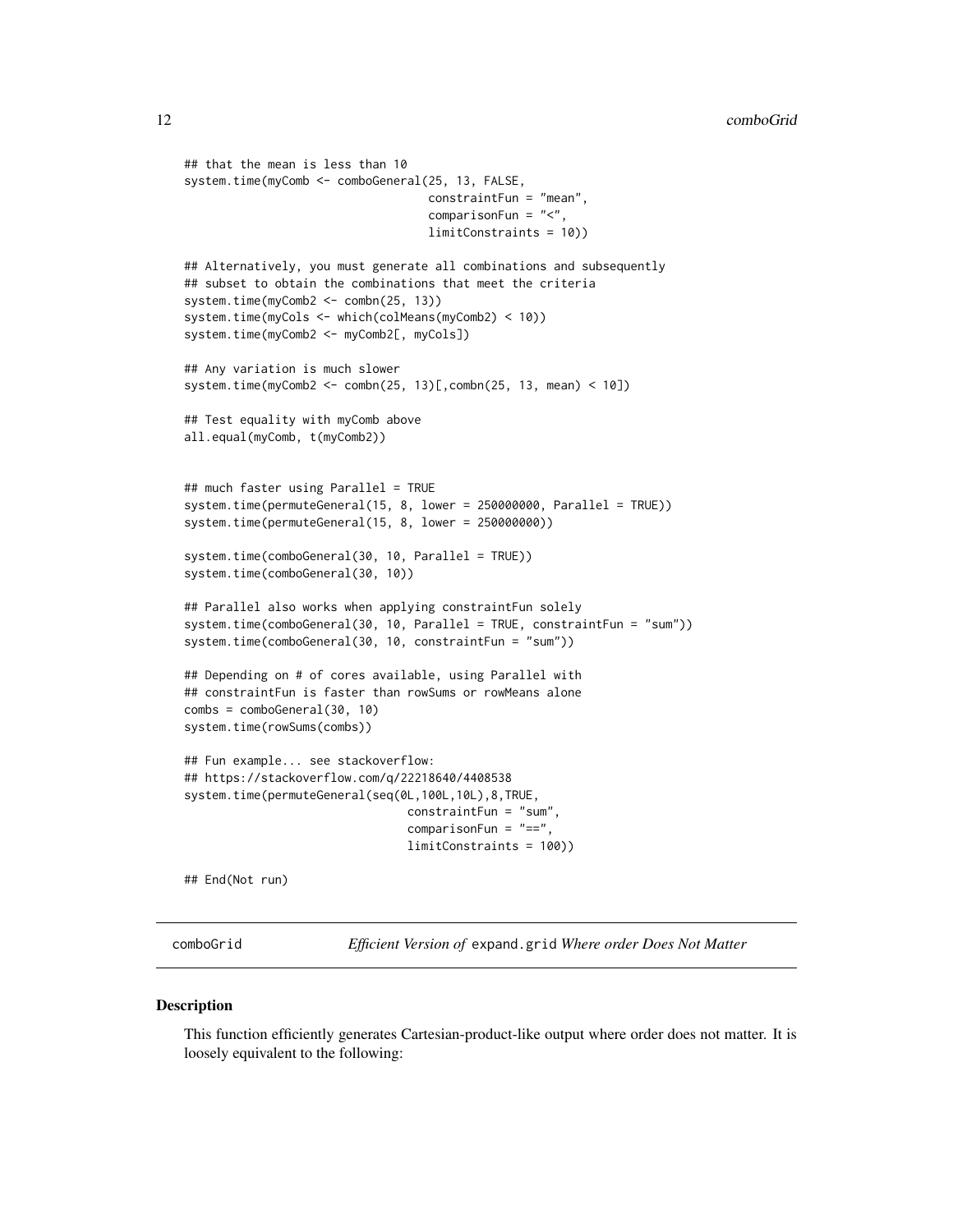# <span id="page-12-0"></span>comboGroups 13

- t = expand.grid(list)
- $\bullet$  t = t[do.call(order,t),]
- key =  $apply(t,1,function(x) paste0(sort(x),collapse = ""))$
- t[!duplicated(key),]

# Usage

```
comboGrid(..., repetition = TRUE)
```
# Arguments

| $\cdots$   | vectors, factors or a list containing these. (See ?expand.grid).               |
|------------|--------------------------------------------------------------------------------|
| repetition | Logical value indicating whether results should be with or without repetition. |
|            | The default is TRUE.                                                           |

# Value

If items with different classes are passed, a data frame will be returned, otherwise a matrix will be returned.

#### Author(s)

Joseph Wood

#### Examples

```
## return a matrix
expGridNoOrder = combOfid(1:5, 3:9, letters[1:5], letters[c(1,4,5,8)])head(expGridNoOrder)
tail(expGridNoOrder)
expGridNoOrderNoRep = comboGrid(1:5, 3:9, letters[1:5],
                                letters[c(1,4,5,8)], repetition = FALSE)
head(expGridNoOrderNoRep)
tail(expGridNoOrderNoRep)
```
comboGroups *Partition a Vector into Groups of Equal Size*

# Description

- Generate partitions of a vector into groups of equal size. See [Create Combinations in R by](https://stackoverflow.com/q/57732672/4408538) [Groups](https://stackoverflow.com/q/57732672/4408538) on http://stackoverflow.com for a direct use case.
- Produce results in parallel using the Parallel or nThreads arguments.
- GMP support allows for exploration where the number of results is large.
- The output is in lexicographical order by groups.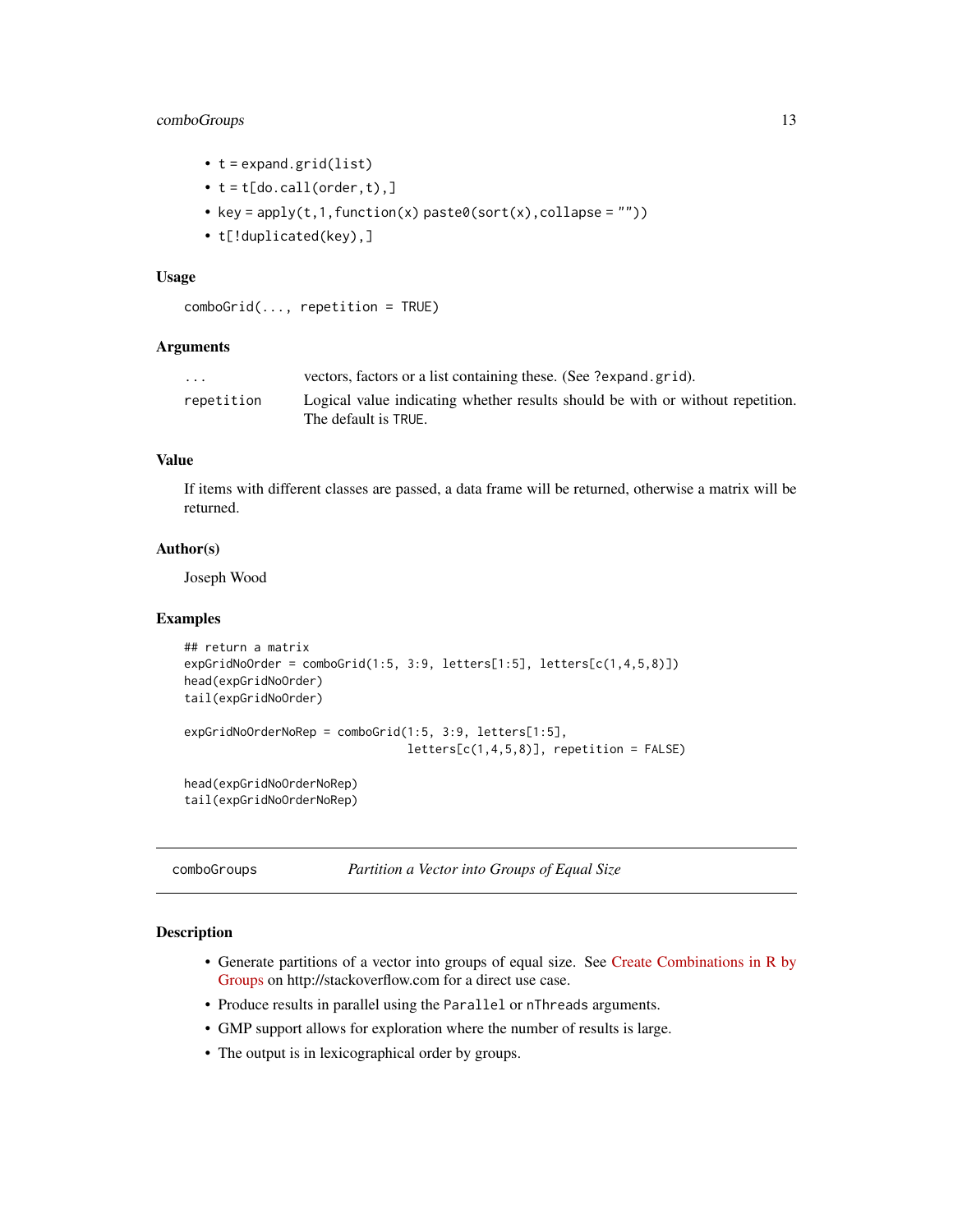# <span id="page-13-0"></span>Usage

```
comboGroups(v, numGroups, retType = "matrix",
            lower = NULL, upper = NULL, Parallel = FALSE,
            nThreads = NULL)
```
# Arguments

| $\mathsf{V}$ | Source vector. If $v$ is a positive integer, it will be converted to the sequence $1 : v$ .<br>If v is a negative integer, it will be converted to the sequence $v: -1$ . All atomic<br>types are supported (See is. atomic).                                                                                                                                                                                                    |
|--------------|----------------------------------------------------------------------------------------------------------------------------------------------------------------------------------------------------------------------------------------------------------------------------------------------------------------------------------------------------------------------------------------------------------------------------------|
| numGroups    | An Integer. The number of groups that the vector will be partitioned into. Must<br>divide the length of $v$ (if $v$ is a vector) or $v$ (if $v$ is a scalar).                                                                                                                                                                                                                                                                    |
| retType      | A string, "3Darray" or "matrix", that determines the shape of the output. The<br>default is "matrix".                                                                                                                                                                                                                                                                                                                            |
| lower        | The lower bound. Partitions of groups are generated lexicographically, thus uti-<br>lizing this argument will determine which specific result to start generating from<br>$(e.g. \text{comboGroups}(8, 2, 1)$ ower = 30) is equivalent to comboGroups $(8, 2)$ [30: comboGroupsCount $(8, 2)$ ]<br>This argument along with upper is very useful for generating results in chunks<br>allowing for easy parallelization.          |
| upper        | The upper bound. Similar to lower, however this parameter allows the user<br>to <i>stop</i> generation at a specific result (e.g. comboGroups(8,2, upper = 5) is<br>equivalent to comboGroups $(8, 2)$ [1:5,])                                                                                                                                                                                                                   |
| Parallel     | Logical value indicating whether results should be generated in parallel using<br>$n-1$ threads, where n is the maximum number of threads. The default is FALSE.<br>If nThreads is not NULL, it will be given preference $(e.g.$ if user has 8 threads<br>with Parallel = TRUE and $n$ Threads = 4, only 4 threads will be spawned). If<br>your system is single-threaded, the arguments Parallel and nThreads are ig-<br>nored. |
| nThreads     | Specific number of threads to be used. The default is NULL. See Parallel.                                                                                                                                                                                                                                                                                                                                                        |
|              |                                                                                                                                                                                                                                                                                                                                                                                                                                  |

# Details

Conceptually, this problem can be viewed as generating all permutations of the vector v and removing the within group permutations. To illustrate this, let us consider the case of generating partitions of 1:8 into 2 groups of size 4.

• To begin, generate the permutations of 1:8 and group the first/last four elements of each row.

|                |                |                | Grp1 |     |                          | Grp2           |   |     |
|----------------|----------------|----------------|------|-----|--------------------------|----------------|---|-----|
|                | C <sub>1</sub> | C <sub>2</sub> | C3   | C4  | C5                       | C <sub>6</sub> |   | C8  |
| R <sub>1</sub> | l 1            | 2              | 3    | 4 I | 15                       | 6              |   | 81  |
| R <sub>2</sub> |                | 2              | 3    | 4   | 15                       | 6              | 8 | 7 I |
| R <sub>3</sub> |                | 2              | 3    | 4   | 15                       | 7              | 6 | 81  |
| R <sub>4</sub> |                | 2              | 3    | 4   | I 5                      |                | 8 | 6 I |
| R <sub>5</sub> |                | 2              | 3    | 41  | I 5                      | 8              | 6 | 7 I |
| R6             |                |                | 3    |     | $\overline{\phantom{1}}$ | 8              |   |     |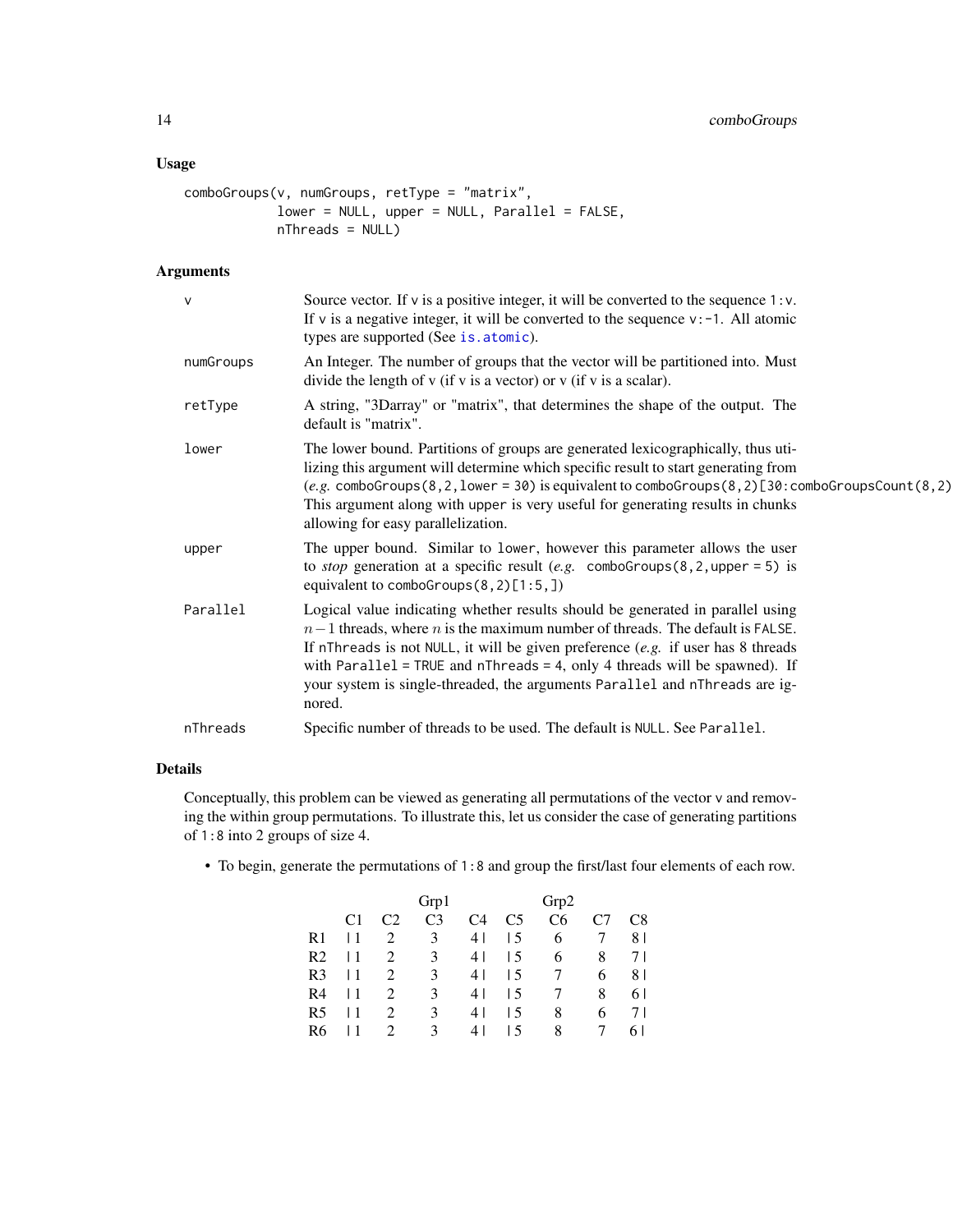#### comboGroups 15

• Note that the permutations above are equivalent partitions of 2 groups of size 4 as only the last four elements are permuted. If we look at at the  $25<sup>th</sup>$  lexicographical permutation, we observe our second distinct partition.

|                 |           |                | Grp1           |     |                 | Grp2            |                 |     |
|-----------------|-----------|----------------|----------------|-----|-----------------|-----------------|-----------------|-----|
|                 | C1        | C <sub>2</sub> | C <sub>3</sub> | C4  | C5              | C <sub>6</sub>  | C7              | C8  |
| R <sub>24</sub> | l 1       | 2              | 3              | 4 L | 18              | 7               | 6               | 51  |
| <b>R25</b>      | 11        | $\mathbf{2}$   | 3              | 51  | $\overline{14}$ | 6               | $7\overline{ }$ | 81  |
| R <sub>26</sub> | $\perp$ 1 | 2              | 3              | 5 I | $\overline{14}$ | 6               | 8               | 71  |
| R <sub>27</sub> | l 1       | 2              | 3              | 5 I | 14              | $7\overline{ }$ | 6               | 81  |
| R <sub>28</sub> |           | $\overline{2}$ | $\mathcal{R}$  | 5 I | 14              | $\overline{7}$  | 8               | 6 I |

• Continuing on, we will reach the  $3.457<sup>th</sup>$  lexicographical permutation, which represents the last result:

|                |                | Grp1           |     |                | Grp2           |                |     |
|----------------|----------------|----------------|-----|----------------|----------------|----------------|-----|
| C <sub>1</sub> | C <sub>2</sub> | C <sub>3</sub> | C4  | C <sub>5</sub> | C <sub>6</sub> | C <sub>7</sub> | C8  |
|                | 6              | 7              | 51  | 18             | 3              | 4              | 21  |
|                | 6              | $\tau$         | 5 I | 18             | 4              | 2              | 31  |
|                | 6              | -7             | 5 I | 18             | 4              | 3              | 21  |
|                | 6              | 7              | 81  | $\overline{2}$ | 3              | 4              | 51  |
|                | 6              |                | 81  | 12.            | 3              | $\mathcal{L}$  | 4 I |
|                |                |                |     |                |                |                |     |

- For this small example, the method above will not be that computationally expensive. In fact, there are only 35 total partitions of 1:8 into 2 groups of size 4 out of a possible factorial(8) = 40320 permutations. However, just doubling the size of the vector will make this approach infeasible as there are over 10 trillion permutations of 1:16.
- The algorithm in comboGroups avoids these duplicate partitions of groups by utilizing an efficient algorithm analogous to the [std::next\\_permutation](https://en.cppreference.com/w/cpp/algorithm/next_permutation) found in the standard algorithm library in C++.

#### Value

By default, a matrix is returned with column names corresponding to the associated group. If retType = "3Darray", a 3D array is returned.

# Note

The maximum number of partitions of groups that can be generated at one time is  $2^{31} - 1$ . Utilizing lower and upper makes it possible to generate additional combinations/permutations.

## Author(s)

Joseph Wood

#### Examples

## return a matrix comboGroups(8, 2)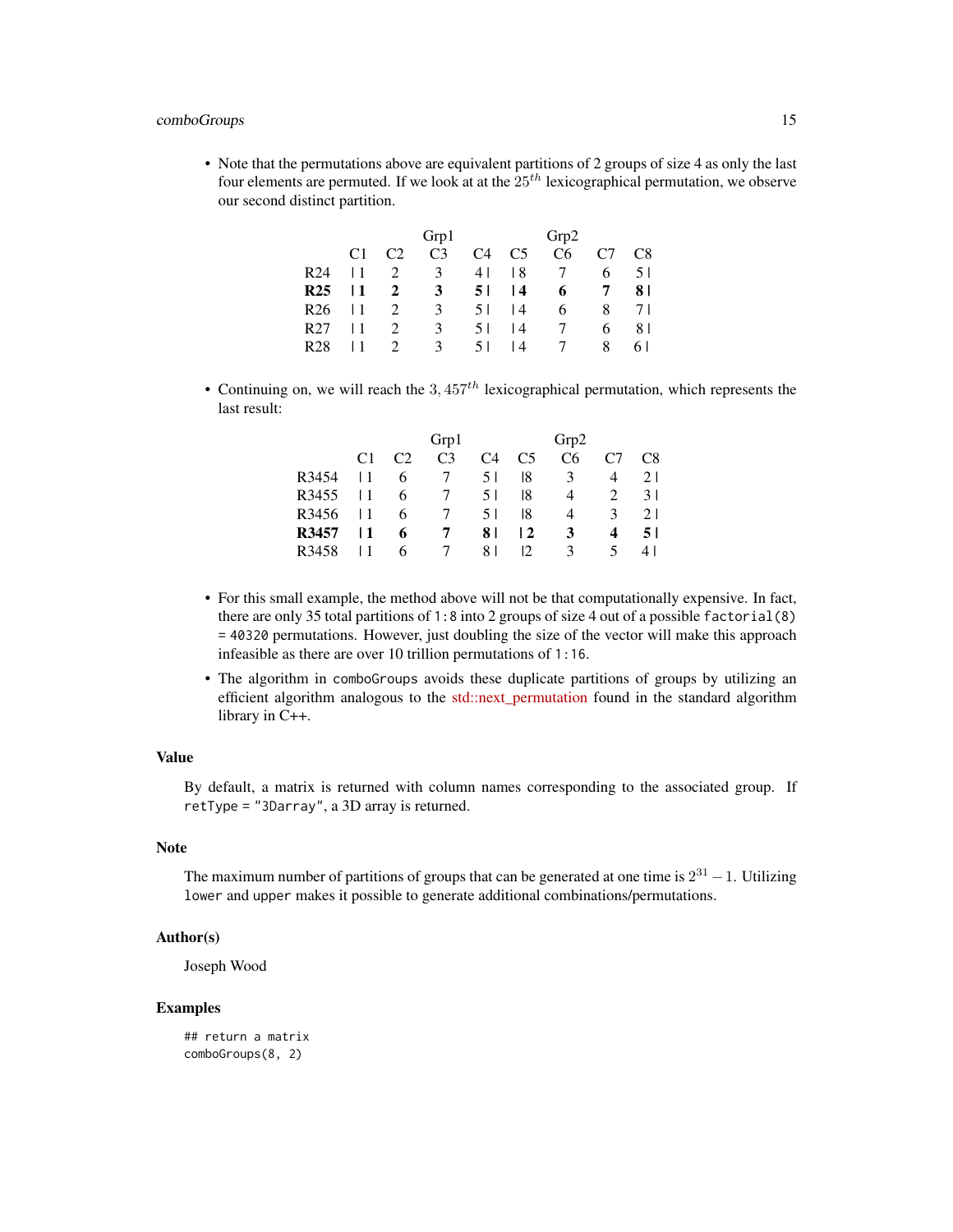```
## or a 3 dimensional array
temp = comboGroups(8, 2, "3Darray")
## view the first partition
temp[1, , ]
```
comboGroupsCount *Number of Partitions of a Vector into Groups of Equal Size*

# Description

Calculate the number of partitions of a vector into groups of equal size. See the related integer sequences A025035-A025042 at [OEIS](https://oeis.org) (E.g. [A025036](https://oeis.org/A025036) for Number of partitions of 1, 2, ..., 4n into sets of size 4.)

#### Usage

```
comboGroupsCount(v, numGroups)
```
#### Arguments

| $\mathsf{V}$ | Source vector. If $v$ is a positive integer, it will be converted to the sequence 1: $v$ . |
|--------------|--------------------------------------------------------------------------------------------|
|              | If v is a negative integer, it will be converted to the sequence $v: -1$ . All atomic      |
|              | types are supported (See is . atomic).                                                     |
| numGroups    | An Integer. The number of groups that the vector will be partitioned into. Must            |
|              | divide the length of $v$ (if $v$ is a vector) or $v$ (if $v$ is a scalar).                 |

# Value

A numerical value representing the total number of partitions of groups of equal size.

# Note

```
When the number of results exceeds 2^{53} - 1, a number of class bigz is returned.
```
# Author(s)

Joseph Wood

# References

[OEIS Integer Sequence A025036](https://oeis.org/A025036)

# Examples

comboGroupsCount(16, 4)

<span id="page-15-0"></span>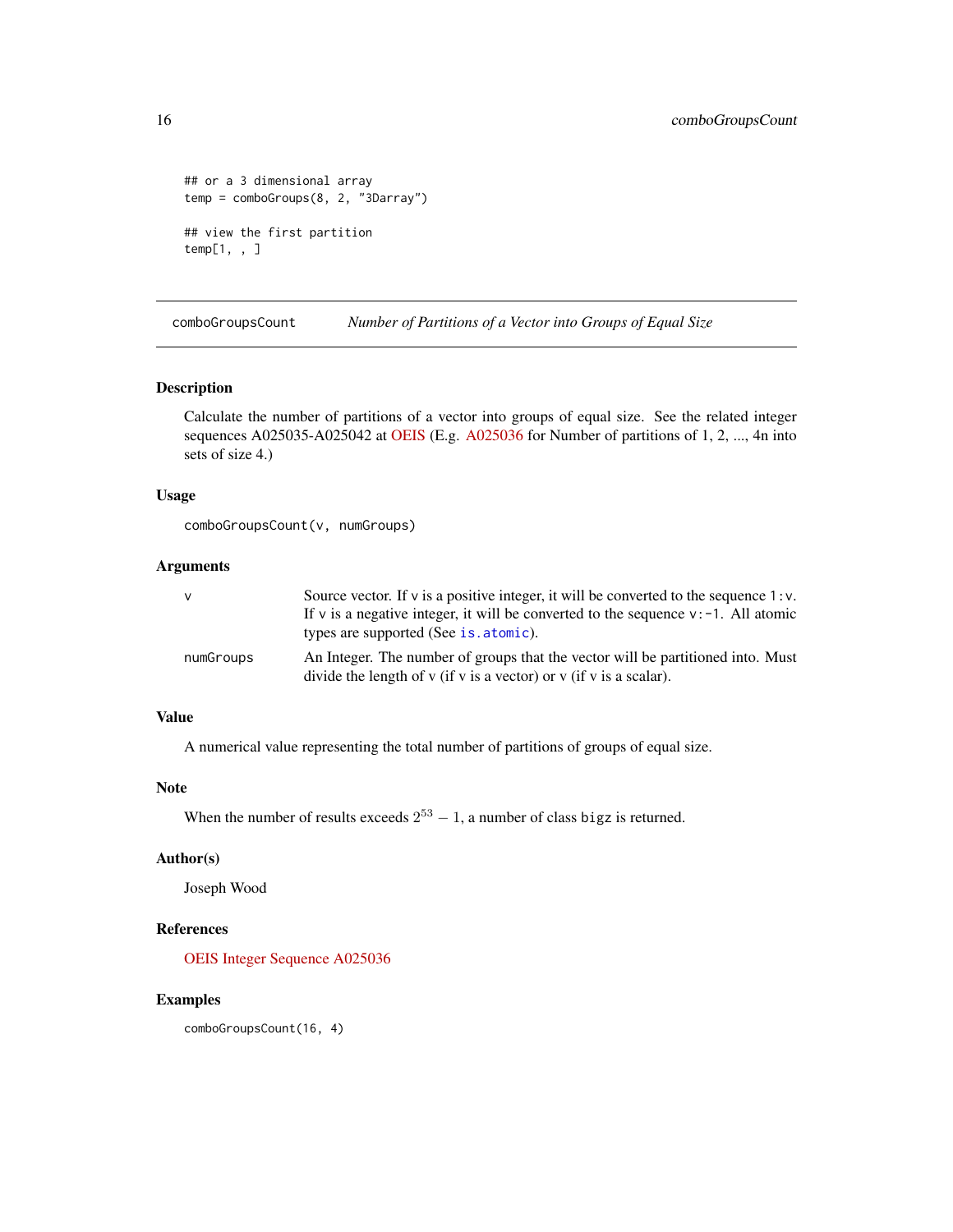<span id="page-16-0"></span>comboGroupsSample *Sample Partitions of a Vector into Groups of Equal Size*

# Description

- Generate a specific (lexicographically) or random sample of partitions of groups of equal size.
- Produce results in parallel using the Parallel or nThreads arguments.
- GMP support allows for exploration where the number of results is large.

# Usage

```
comboGroupsSample(v, numGroups, retType = "matrix", n = NULL,
                  sampleVec = NULL, seed = NULL, Parallel = FALSE,
                 nThreads = NULL, namedSample = FALSE)
```
# Arguments

| $\vee$      | Source vector. If $\nu$ is a positive integer, it will be converted to the sequence 1: $\nu$ .<br>If v is a negative integer, it will be converted to the sequence $v: -1$ . All atomic<br>types are supported (See is. atomic).                                                                                                                                                                                                                                                                                                                                                                                                                                             |
|-------------|------------------------------------------------------------------------------------------------------------------------------------------------------------------------------------------------------------------------------------------------------------------------------------------------------------------------------------------------------------------------------------------------------------------------------------------------------------------------------------------------------------------------------------------------------------------------------------------------------------------------------------------------------------------------------|
| numGroups   | An Integer. The number of groups that the vector will be partitioned into. Must<br>divide the length of $v$ (if $v$ is a vector) or $v$ (if $v$ is a scalar).                                                                                                                                                                                                                                                                                                                                                                                                                                                                                                                |
| retType     | A string, "3Darray" or "matrix", that determines the shape of the output. The<br>default is "matrix".                                                                                                                                                                                                                                                                                                                                                                                                                                                                                                                                                                        |
| n           | Number of results to return. The default is NULL.                                                                                                                                                                                                                                                                                                                                                                                                                                                                                                                                                                                                                            |
| sampleVec   | A vector of numbers representing the lexicographical partition of groups to re-<br>turn. Accepts vectors of class bigz as well as vectors of characters                                                                                                                                                                                                                                                                                                                                                                                                                                                                                                                      |
| seed        | Random seed initialization. The default is NULL. N.B. If the gmp library is<br>needed, this parameter must be set in order to have reproducible results $(E, g)$<br>set. seed() has no effect in these cases).                                                                                                                                                                                                                                                                                                                                                                                                                                                               |
| Parallel    | Logical value indicating whether results should be generated in parallel. The<br>default is FALSE. If TRUE and nThreads = NULL, the number of threads used is<br>equal to the minimum of one minus the number of threads available on your<br>system and the number of results requested $(e.g.$ if user has 16 threads and only<br>needs 5 results, 5 threads will be used ( <i>i.e.</i> $min(16 - 1, 5) = 5$ )). If nThreads is<br>not NULL, it will be given preference (e.g. if user has 8 threads with Parallel<br>$=$ TRUE and nThreads $=$ 4, only 4 threads will be spawned). If your system is<br>single-threaded, the arguments Parallel and nThreads are ignored. |
| nThreads    | Specific number of threads to be used. The default is NULL. See Parallel.                                                                                                                                                                                                                                                                                                                                                                                                                                                                                                                                                                                                    |
| namedSample | Logical flag. If TRUE, rownames corresponding to the lexicographical partitions<br>of groups of equal size, will be added to the returned matrix. The default is<br>FALSE.                                                                                                                                                                                                                                                                                                                                                                                                                                                                                                   |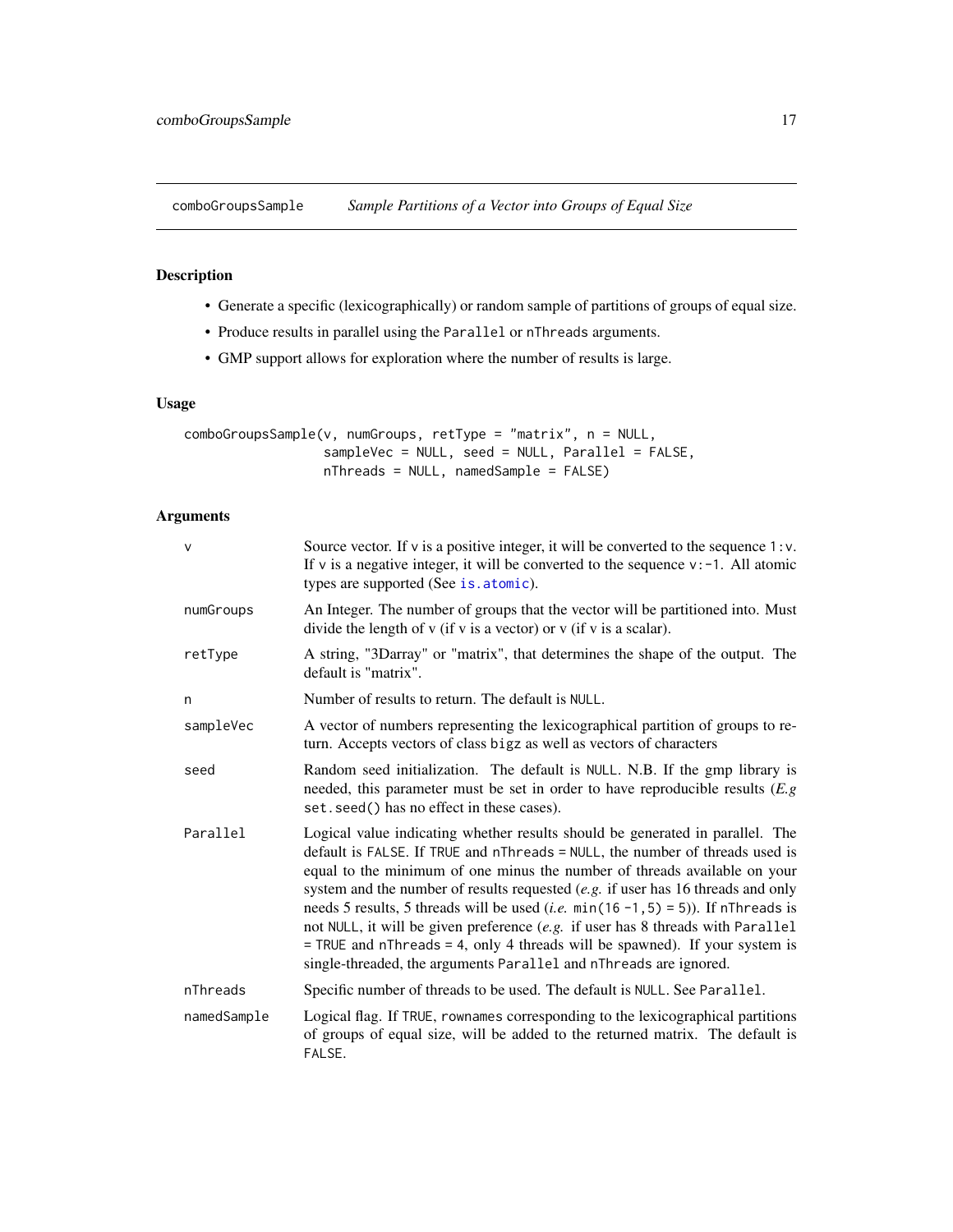# Details

These algorithms rely on efficiently generating the  $n^{th}$  lexicographical partition of groups of equal size.

# Value

By default, a matrix is returned with column names corresponding to the associated group. If retType = "3Darray", a 3D array is returned.

### Author(s)

Joseph Wood

# References

[Lexicographical order](https://en.wikipedia.org/wiki/Lexicographical_order)

#### Examples

```
## generate 10 random partitions of groups
comboGroupsSample(10, 2, n = 10, seed = 123)## using sampleVec to generate specific results
comboGroupsSample(15, 5, sampleVec = c(1, 100, 1e3, 1e6))
all.equal(comboGroupsSample(10, 5,
            sampleVec = 1:comboGroupsCount(10, 5)),
         comboGroups(10, 5))
## Examples with enormous number of total results
num = comboGroupsCount(100, 20)
gmp::log2.bigz(num)
## [1] 325.5498
first = gmp::urand.bigz(n = 1, size = 325, seed = 123)mySamp = do.call(c, lapply(0:10, function(x) gmp::add.bigz(first, x)))
class(mySamp)
## [1] "bigz"
## using the sampling function
cbgSamp = comboGroupsSample(100, 20, sampleVec = mySamp)
## using the standard function
cbgGeneral = comboGroups(100, 20,
                         lower = first,
                         upper = gmp::add.bigz(first, 10))
identical(cbgSamp, cbgGeneral)
## [1] TRUE
## Not run:
```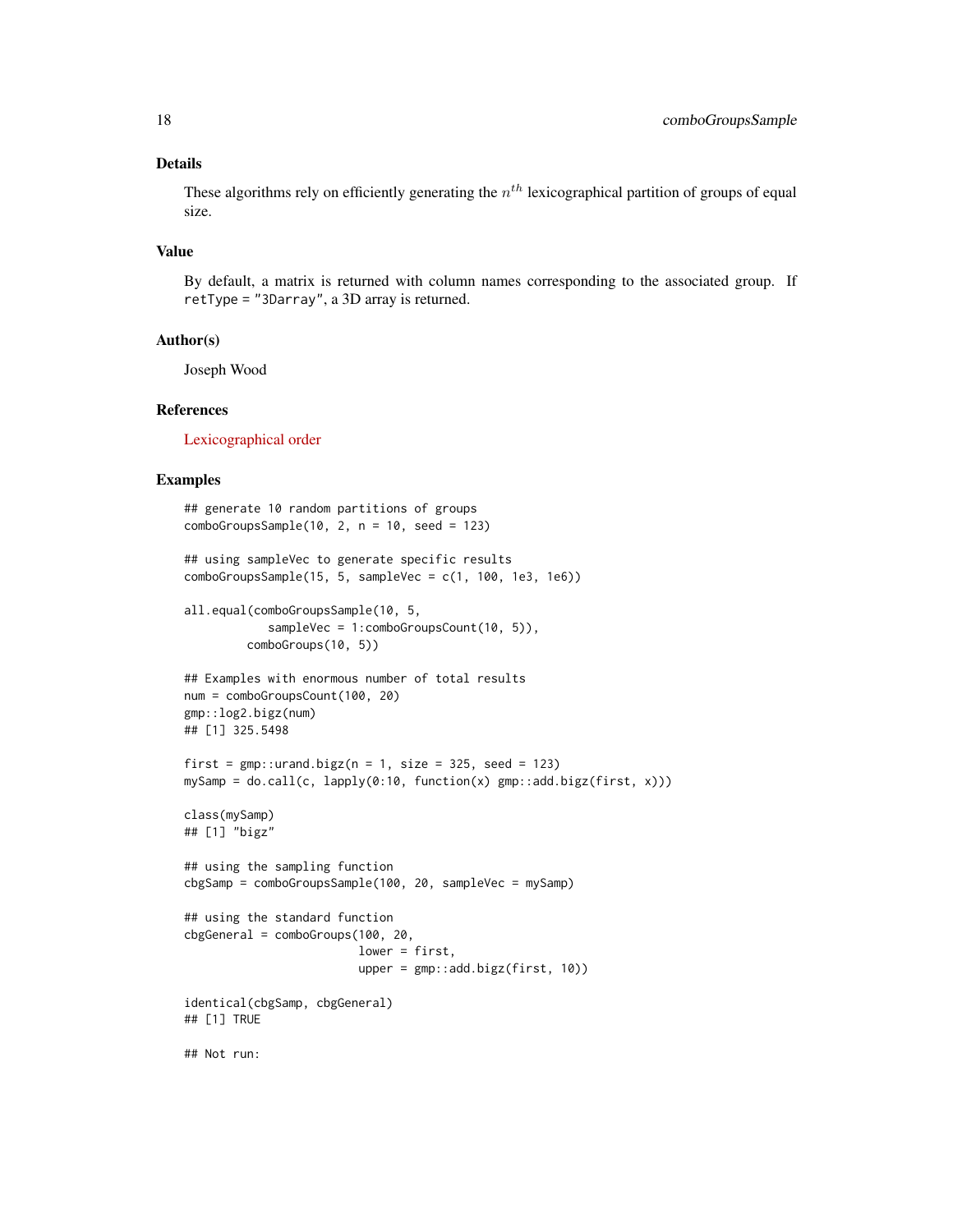#### <span id="page-18-0"></span>comboIter 2008 2012 19:30 19:30 19:30 19:30 19:30 19:30 19:30 19:30 19:30 19:30 19:30 19:30 19:30 19:30 19:30

```
## Using Parallel
system.time(comboGroupsSample(1000, 20, n = 80, seed = 10, Parallel = TRUE))
## End(Not run)
```
comboIter *Combination and Permutation Iterator*

# Description

- Returns an iterator for iterating over combinations or permutations of a vector with or without constraints.
- Supports random access via the [[ method.
- GMP support allows for exploration of combinations/permutations of vectors with many elements.
- The output is in lexicographical order for the next methods and reverse lexicographical order for the prev methods.

#### Usage

```
comboIter(v, m = NULL, repetition = FALSE, freqs = NULL,constraintFun = NULL, comparisonFun = NULL,
          limitConstraints = NULL, keepResults = NULL,
          FUN = NULL, Parallel = FALSE, nThreads = NULL,
          tolerance = NULL, FUN.VALUE = NULL)
permuteIter(v, m = NULL, repetition = FALSE, freqs = NULL,
            constraintFun = NULL, comparisonFun = NULL,
            limitConstraints = NULL, keepResults = NULL,
            FUN = NULL, Parallel = FALSE, nThreads = NULL,
            tolerance = NULL, FUN.VALUE = NULL)
```
#### Arguments

| $\mathsf{v}$ | Source vector. If $\nu$ is a positive integer, it will be converted to the sequence 1: $\nu$ .<br>If v is a negative integer, it will be converted to the sequence $v: -1$ . All atomic<br>types are supported (See is. atomic).                                                     |
|--------------|--------------------------------------------------------------------------------------------------------------------------------------------------------------------------------------------------------------------------------------------------------------------------------------|
| m            | Number of elements to choose. If repetition = TRUE or freqs is utilized, $m$<br>can exceed the length of v. If $m = NULL$ , the length will default to length(v) or<br>sum(fregs).                                                                                                   |
| repetition   | Logical value indicating whether combinations/permutations should be with or<br>without repetition. The default is FALSE.                                                                                                                                                            |
| fregs        | A vector of frequencies used for producing all combinations/permutations of a<br>multiset of v. Each element of freqs represents how many times each element<br>of the source vector, $v$ , is repeated. It is analogous to the times argument in<br>rep. The default value is NULL. |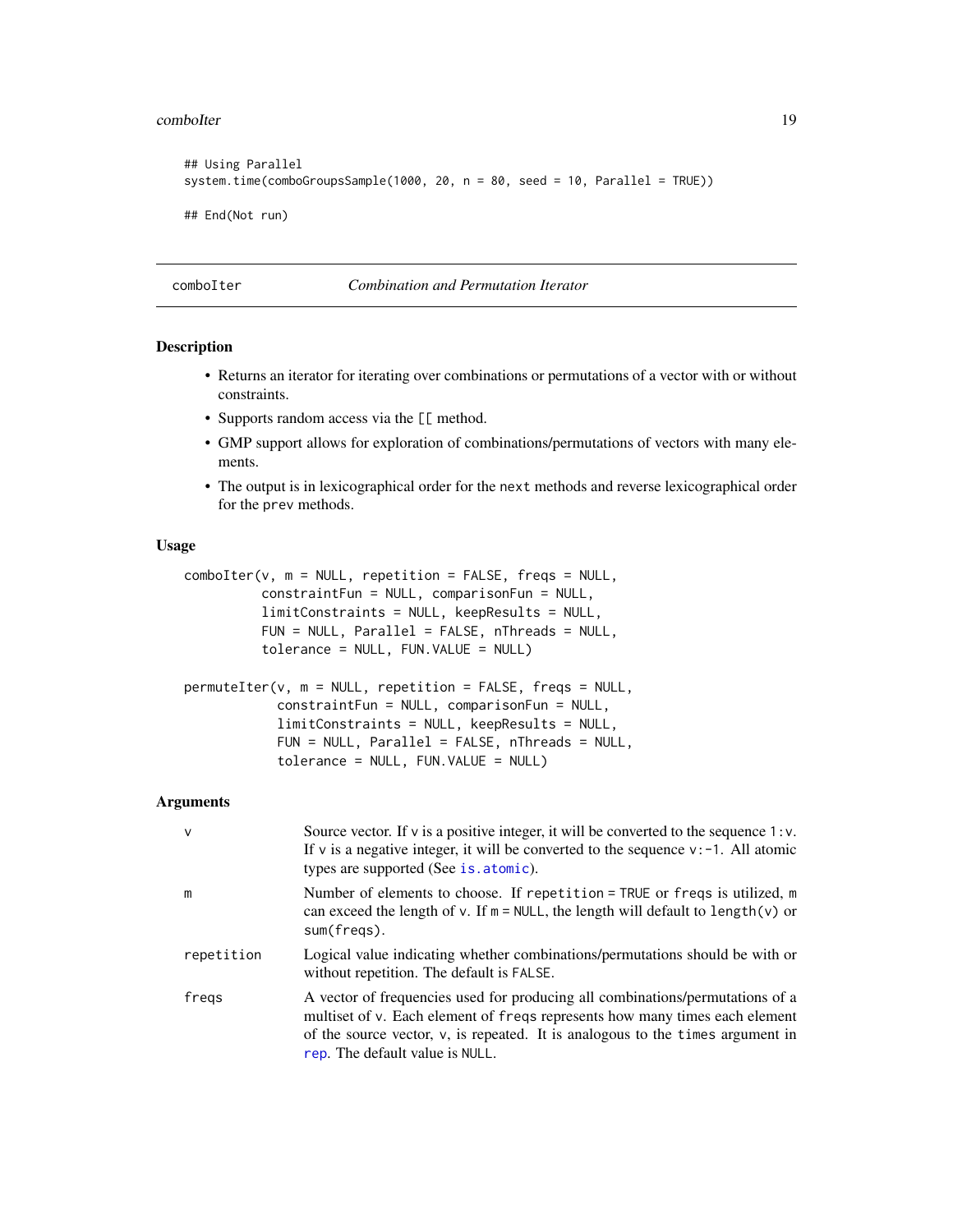- <span id="page-19-0"></span>constraint Fun Function to be applied to the elements of  $\nu$  that should be passed as a string (*e.g.* constraintFun = "sum"). The possible constraint functions are: "sum", "prod", "mean", "max",  $&$  "min". The default is NULL, meaning no function is applied.
- comparisonFun Comparison operator that will be used to compare limitConstraints with the result of constraintFun applied to v. It should be passed as a string or a vector of two strings (*e.g.* comparisonFun = "<=" or comparisonFun = c(">","<")). The possible comparison operators are: " $\lt$ ", " $>$ ", " $\lt$ =", " $\gt$ =", "==". The default is NULL.

When comparisonFun is a vector of two comparison strings, *e.g* comparisonFun = c(comp1,comp2), and limitConstraints is a vector of two numerical values,  $e.g.$  limitConstraints =  $c(x1, x2)$ , the combinations/permutations will be filtered in one of the following two ways:

- 1. When comp1 is one of the 'greater-than' operators (*i.e.* ">=" or ">"), comp2 is one of the 'less-than' operators (*i.e.* " $\lt$ =" or " $\lt$ "), and x1  $\lt$  x2, the combinations/permutations that are returned will have a value (after constraintFun has been applied) between x1 and x2.
- 2. When comp1 and comp2 are defined as in  $#1$  and  $x1 > x2$ , the combinations/permutations that are returned will have a value outside the range of x1 and x2. See the examples below.

In other words, the first comparison operator is applied to the first limit and the second operator is applied to the second limit.

#### limitConstraints

This is the value $(s)$  that will be used for comparison. Can be passed as a single value or a vector of two numerical values. The default is NULL. See the definition of comparisonFun as well as the examples below for more information.

- keepResults A logical flag indicating if the result of constraintFun applied to v should be displayed; if TRUE, an additional column of results will be added to the resulting matrix. The default is FALSE. If user is only applying constraintFun, keepResults will default to TRUE.
- FUN Function to be applied to each combination/permutation. The default is NULL.
- Parallel Logical value indicating whether combinations/permutations should be generated in parallel using  $n-1$  threads, where n is the maximum number of threads. The default is FALSE. If nThreads is not NULL, it will be given preference (*e.g.* if user has 8 threads with Parallel = TRUE and nThreads = 4, only 4 threads will be spawned). If your system is single-threaded, the arguments Parallel and nThreads are ignored.
- nThreads Specific number of threads to be used. The default is NULL. See Parallel.
- tolerance A numeric value greater than or equal to zero. This parameter is utilized when a constraint is applied on a numeric vector. The default value is 0 when it can be determined that whole values are being utilized, otherwise it is sqrt(.Machine\$double.eps) which is approximately  $1.5e - 8$ . N.B. If the input vector is of type integer, this parameter will be ignored and strict equality will be enforced.
- FUN.VALUE A template for the return value from FUN. See 'Details' of [vapply](#page-0-0) for more information.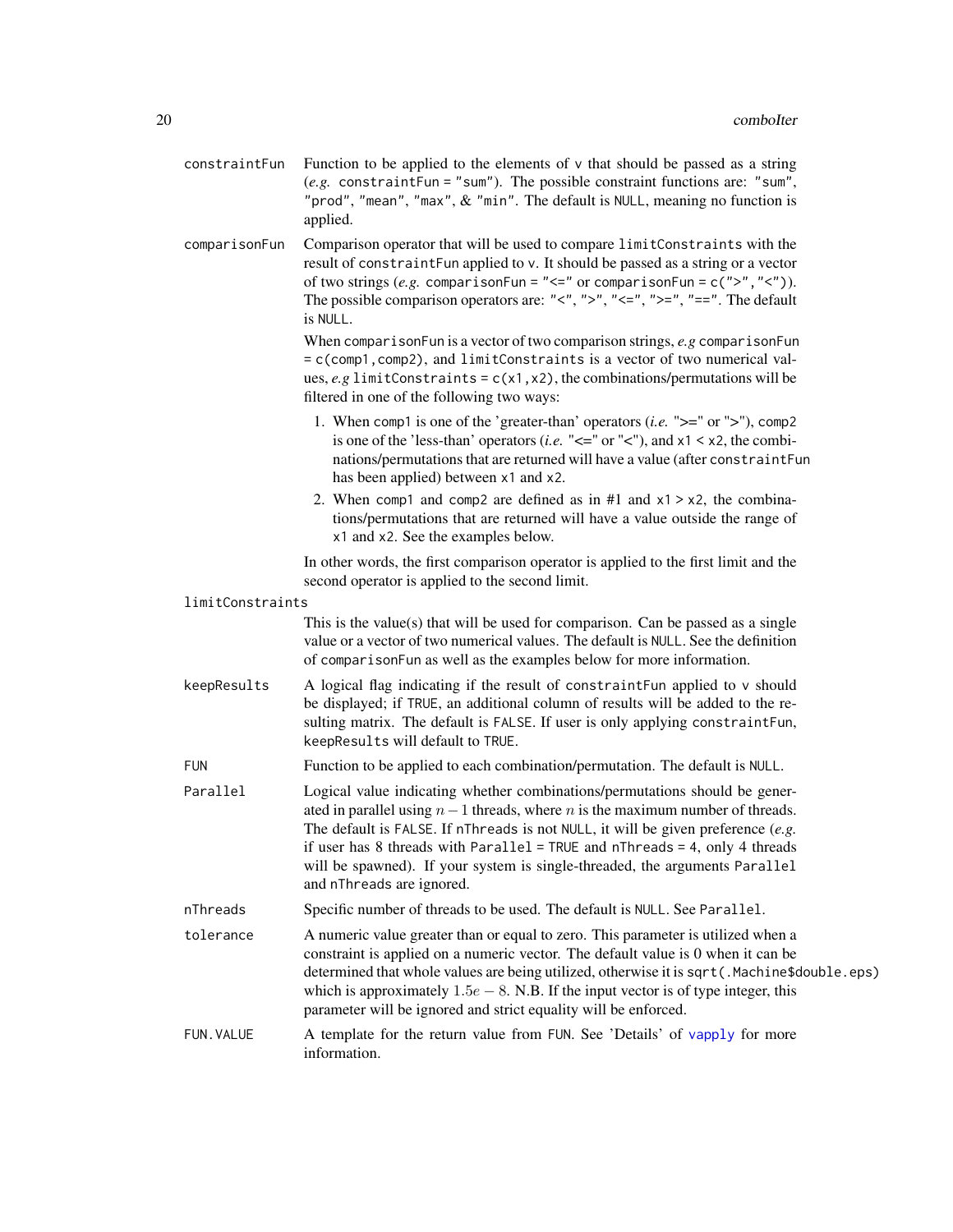#### <span id="page-20-0"></span>comboIter 21

#### Details

Once you initialize a new iterator, the following methods are available via @ (*e.g.* a@nextIter()) or \$ (*e.g.* a\$nextIter()). The preferred practice is to use @ as it is much more efficient (See examples below). Also note that not all of the methods below are available in all cases. See [Combo-class](#page-3-1), [Constraints-class](#page-24-1), and [Partitions-class](#page-34-1):

nextIter Retrieve the next lexicographical result

nextNIter Pass an integer *n* to retrieve the next *n* lexicographical results

nextRemaining Retrieve all remaining lexicographical results

currIter Returns the current iteration

prevIter Retrieve the previous lexicographical result (the next *reverse* lexicographical result)

prevNIter Pass an integer *n* to retrieve the previous *n* lexicographical results (the next *n reverse* lexicographical results)

prevRemaining Retrieve all remaining *reverse* lexicographical results

startOver Resets the iterator

sourceVector View the source vector

summary Returns a list of summary information about the iterator

front Retrieve the first lexicographical result

back Retrieve the last lexicographical result

[[ Random access method. Pass a single value or a vector of valid indices. If a single value is passed, the internal index of the iterator will be updated, however if a vector is passed the internal state will not change. GMP support allows for flexible indexing.

# Value

- If nextIter or prevIter is called, a vector is returned
- Otherwise, a matrix with m or  $m + 1$  columns, depending on the value of keepResults
- If FUN is utilized, FUN.VALUE = NULL, and either nextIter or prevIter is called, the result will be determined by FUN, otherwise a list is returned.
- When both FUN and FUN.VALUE are not NULL, the return is modeled after the return of vapply. See the 'Value' section of [vapply](#page-0-0).

#### Note

- Parallel and nThreads will be ignored in the following cases:
	- When the output is constrained (except for most partitions cases)
	- If the class of the vector passed is character, raw, and complex (N.B. Rcpp::CharacterMatrix is not thread safe). Alternatively, you can generate an indexing matrix in parallel.
	- If FUN is utilized.
- If either constraintFun, comparisonFun or limitConstraints is NULL –or– if the class of the vector passed is logical, character, raw, factor, or complex, the constraint check will not be carried out. This is equivalent to simply finding all combinations/permutations of  $v$ choose m.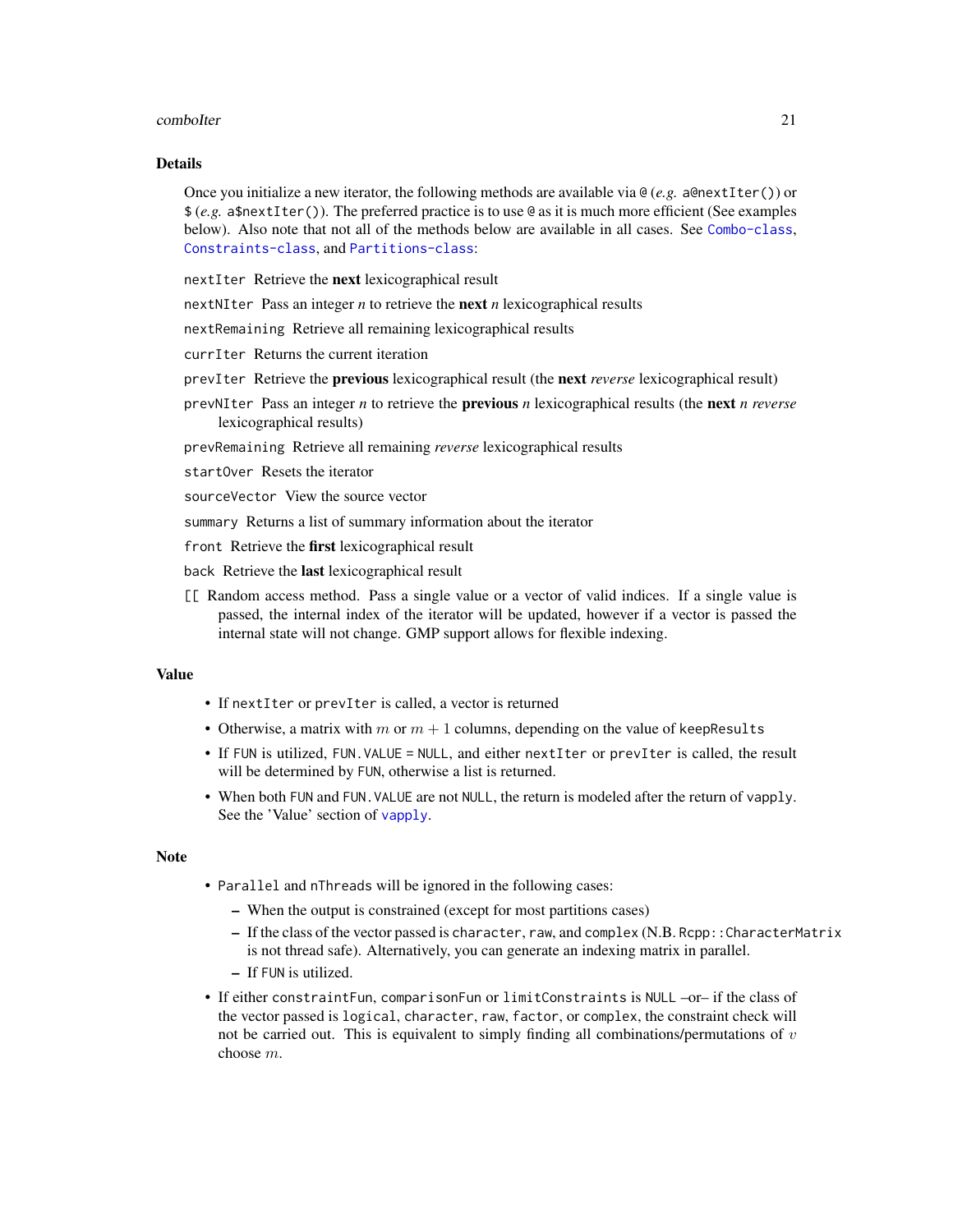- <span id="page-21-0"></span>• The maximum number of combinations/permutations that can be generated at one time is  $2^{31} - 1.$
- Factor vectors are accepted. Class and level attributes are preserved except when FUN is used.
- Lexicographical ordering isn't guaranteed for permutations if the output is constrained.
- FUN will be ignored if the constraint check is satisfied.

#### Author(s)

Joseph Wood

# References

- [Lexicographical Order](https://en.wikipedia.org/wiki/Lexicographical_order)
- [Reverse Lexicographical Order](https://oeis.org/wiki/Orderings#Reverse_lexicographic_order)

# See Also

[comboGeneral](#page-5-1), [permuteGeneral](#page-5-2)

# Examples

```
## Typical usage
a = permuteIter(unique(state.region))
a@nextIter()
a@nextNIter(3)
a@front()
a@nextRemaining()
a@prevIter()
a@prevNIter(15)
a@summary()
a@back()
a@prevRemaining()
a[[5]]
a@summary()
a[[c(1, 17, 3)]]
a@summary()
## See examples for comboGeneral where lower and upper are used
set.seed(1009)
mySamp = sort(rnorm(75, 997, 23))b = comboIter(mySamp, 7,
              constraintFun = "sum",
              comparisonFun = ">",
              limitConstraints = 7200)
b@nextIter()
b@nextNIter(3)
b@summary()
b@currIter()
## Not run:
```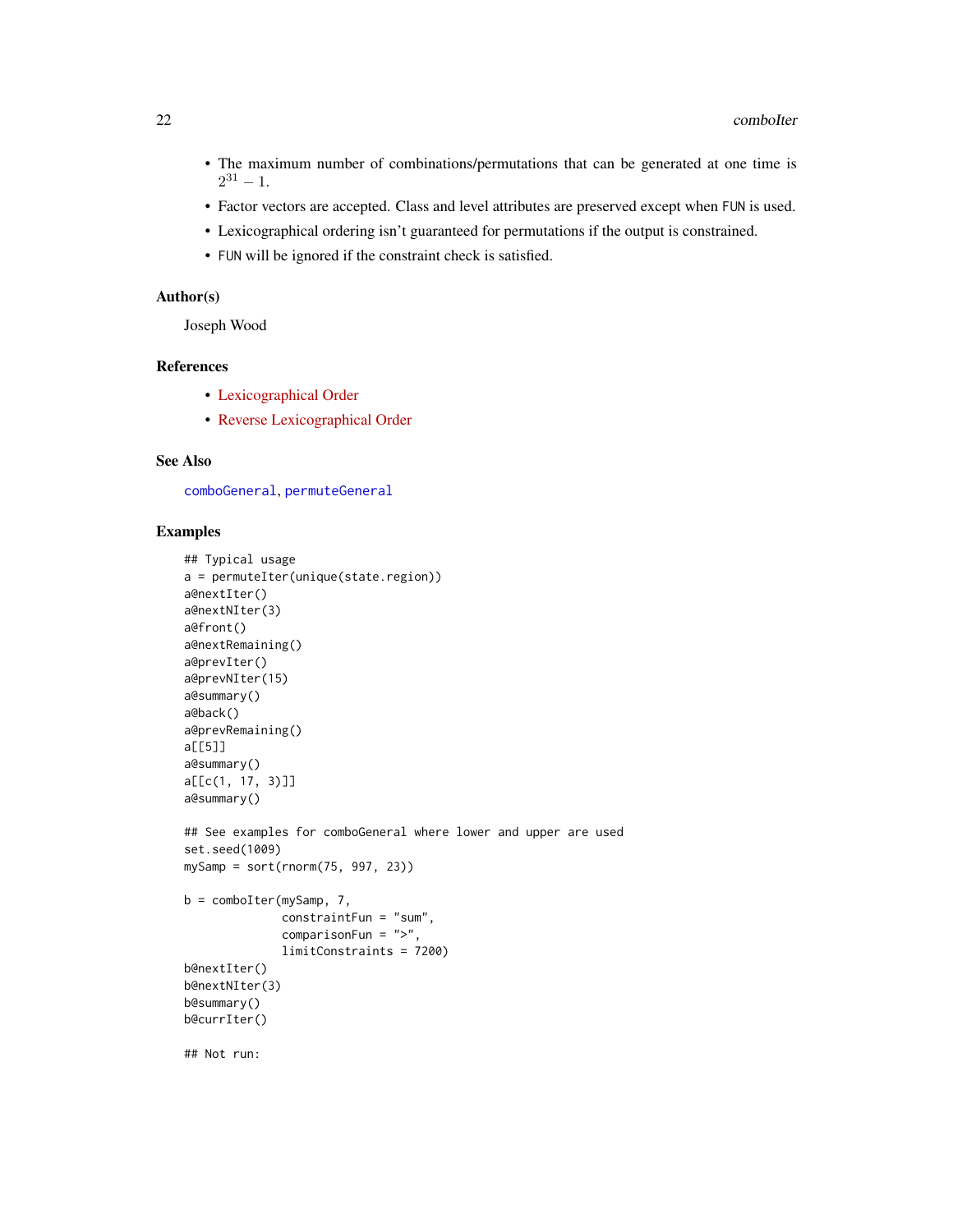# <span id="page-22-0"></span>comboSample 23

```
## We don't have random access or previous methods
b@back()
## Error: no slot of name "back" for this object of class "Constraints"
b@prevIter()
## Error: no slot of name "prevIter" for this object of class "Constraints"
## End(Not run)
```
comboSample *Sample Combinations and Permutations*

#### Description

- Generate a specific (lexicographically) or random sample of combinations/permutations.
- Produce results in parallel using the Parallel or nThreads arguments.
- GMP support allows for exploration of combinations/permutations of vectors with many elements.

#### Usage

```
comboSample(v, m = NULL, repetition = FALSE, freqs = NULL, n = NULL,
            sampleVec = NULL, seed = NULL, FUN = NULL, Parallel = FALSE,
            nThreads = NULL, namedSample = FALSE, FUN.VALUE = NULL)
permuteSample(v, m = NULL, repetition = FALSE, freqs = NULL, n = NULL,
             sampleVec = NULL, seed = NULL, FUN = NULL, Parallel = FALSE,
             nThreads = NULL, namedSample = FALSE, FUN.VALUE = NULL)
```
#### Arguments

| $\mathsf{v}$ | Source vector. If $v$ is a positive integer, it will be converted to the sequence 1: $v$ .<br>If v is a negative integer, it will be converted to the sequence $v: -1$ . All atomic<br>types are supported (See is. atomic).                                                      |
|--------------|-----------------------------------------------------------------------------------------------------------------------------------------------------------------------------------------------------------------------------------------------------------------------------------|
| m            | Number of elements to choose. If repetition = TRUE or freqs is utilized, m<br>can exceed the length of v. If $m = NULL$ , the length will default to length(v) or<br>sum(freqs).                                                                                                  |
| repetition   | Logical value indicating whether combinations/permutations should be with or<br>without repetition. The default is FALSE.                                                                                                                                                         |
| freqs        | A vector of frequencies used for producing all combinations/permutations of a<br>multiset of v. Each element of freqs represents how many times each element<br>of the source vector, v, is repeated. It is analogous to the times argument in<br>rep. The default value is NULL. |
| n            | Number of combinations/permutations to return. The default is NULL.                                                                                                                                                                                                               |
| sampleVec    | A vector of indices representing the lexicographical combination/permutations<br>to return. Accepts whole numbers as well as vectors of class bigz as well as<br>vectors of characters                                                                                            |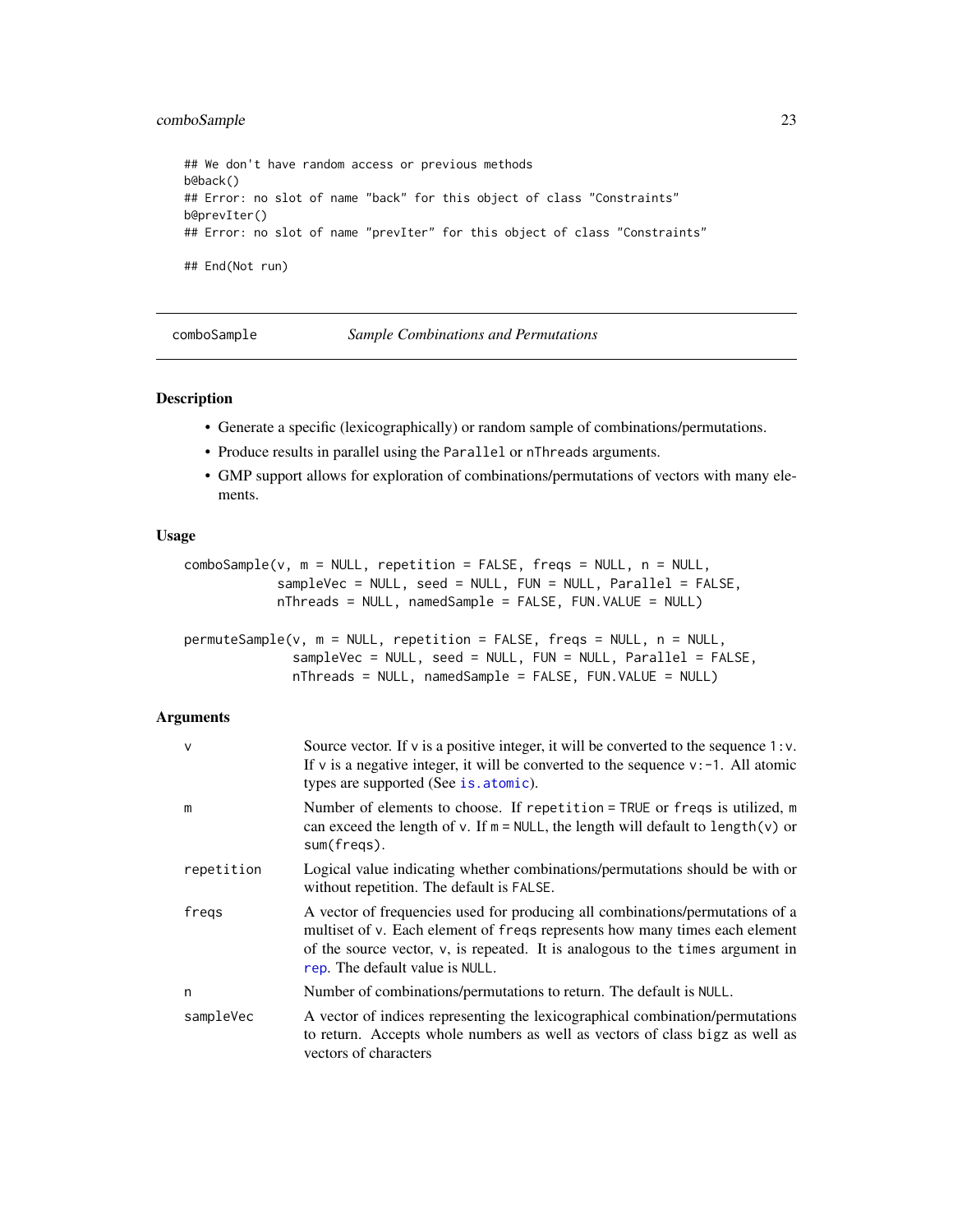<span id="page-23-0"></span>

| seed              | Random seed initialization. The default is NULL. N.B. If the gmp library is<br>needed, this parameter must be set in order to have reproducible results $(E, g)$<br>set. seed() has no effect in these cases).                                                                                                                                                                                                                                                                                                                                                                                                                                                                                         |
|-------------------|--------------------------------------------------------------------------------------------------------------------------------------------------------------------------------------------------------------------------------------------------------------------------------------------------------------------------------------------------------------------------------------------------------------------------------------------------------------------------------------------------------------------------------------------------------------------------------------------------------------------------------------------------------------------------------------------------------|
| <b>FUN</b>        | Function to be applied to each combination/permutation. The default is NULL.                                                                                                                                                                                                                                                                                                                                                                                                                                                                                                                                                                                                                           |
| Parallel          | Logical value indicating whether combinations/permutations should be gener-<br>ated in parallel. The default is FALSE. If TRUE and nThreads = NULL, the number<br>of threads used is equal to the minimum of one minus the number of threads<br>available on your system and the number of results requested $(e.g.$ if user has 16<br>threads and only needs 5 results, 5 threads will be used ( <i>i.e.</i> $min(16 - 1, 5) = 5$ )).<br>If nThreads is not NULL, it will be given preference $(e.g.$ if user has 8 threads<br>with Parallel = TRUE and $n$ Threads = 4, only 4 threads will be spawned). If<br>your system is single-threaded, the arguments Parallel and nThreads are ig-<br>nored. |
| nThreads          | Specific number of threads to be used. The default is NULL. See Parallel.                                                                                                                                                                                                                                                                                                                                                                                                                                                                                                                                                                                                                              |
| namedSample       | Logical flag. If TRUE, rownames corresponding to the lexicographical combina-<br>tion/permutation, will be added to the returned matrix. The default is FALSE.                                                                                                                                                                                                                                                                                                                                                                                                                                                                                                                                         |
| <b>FUN. VALUE</b> | A template for the return value from FUN. See 'Details' of vapply for more<br>information.                                                                                                                                                                                                                                                                                                                                                                                                                                                                                                                                                                                                             |
|                   |                                                                                                                                                                                                                                                                                                                                                                                                                                                                                                                                                                                                                                                                                                        |

# Details

These algorithms rely on efficiently generating the  $n<sup>th</sup>$  lexicographical combination/permutation. This is the process of [unranking.](https://rosettacode.org/wiki/Permutations/Rank_of_a_permutation)

# Value

- In general, a matrix with m or  $m + 1$  columns, depending on the value of keepResults
- If FUN is utilized and FUN. VALUE = NULL, a list is returned
- When both FUN and FUN. VALUE are not NULL, the return is modeled after the return of vapply. See the 'Value' section of [vapply](#page-0-0).

# Note

- Parallel and nThreads will be ignored in the following cases:
	- If the class of the vector passed is character (N.B. Rcpp::CharacterMatrix is not thread safe). Alternatively, you can generate an indexing matrix in parallel.
	- If FUN is utilized.
- n and sampleVec cannot both be NULL.
- Factor vectors are accepted. Class and level attributes are preserved except when FUN is used.

# Author(s)

Joseph Wood

# References

[Lexicographical order](https://en.wikipedia.org/wiki/Lexicographical_order)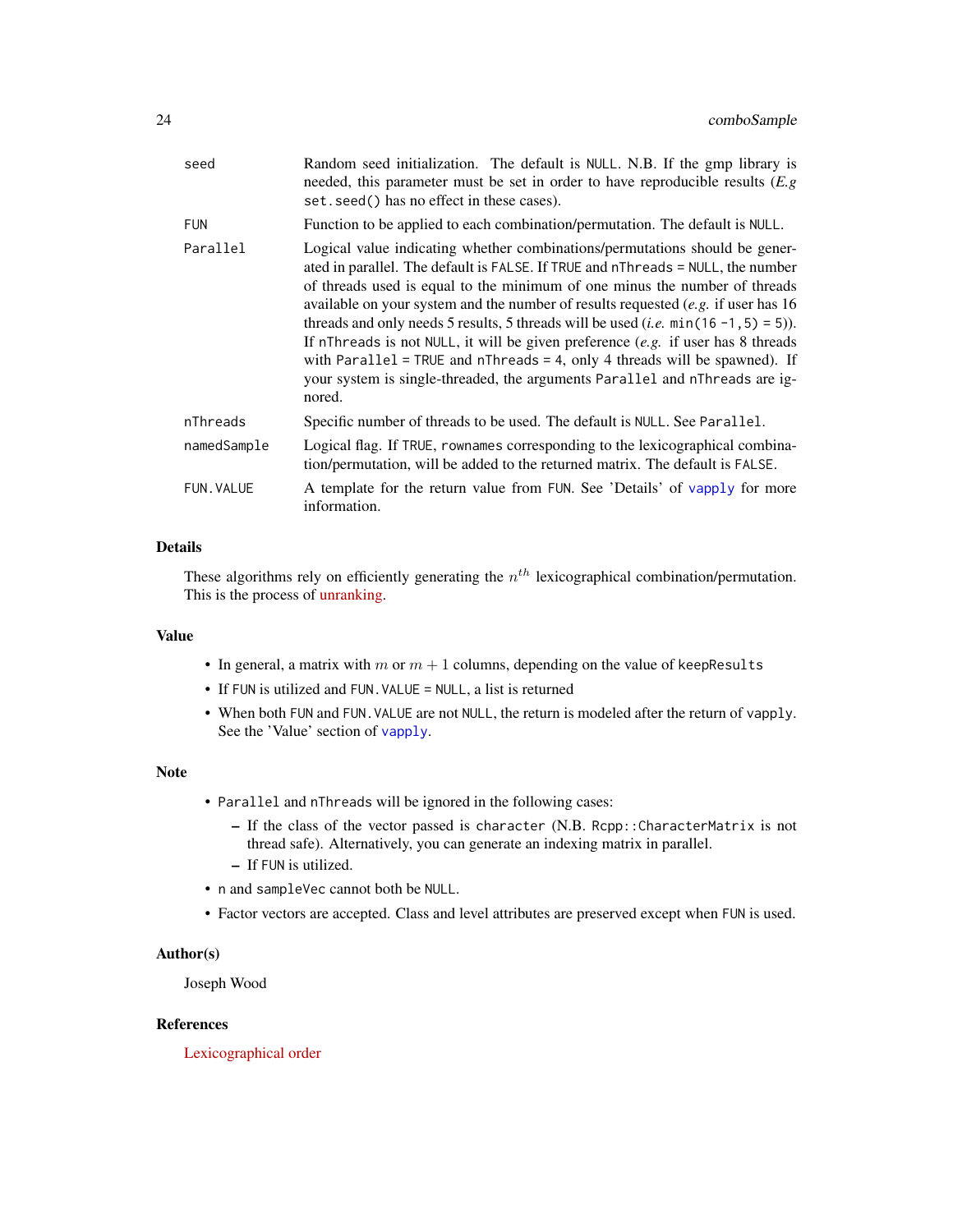# <span id="page-24-0"></span>Constraints-class 25

#### Examples

```
## generate 10 random combinations
comboSample(30, 8, TRUE, n = 5, seed = 10)## using sampleVec to generate specific permutations
permuteSample(15, 10, freqs = c(1,2,2,1,2,2,1,2,1,2,2,1,2,1,1),
              sampleVec = c(1, 10^2, 10^5, 10^8, 10^11)all.equal(comboSample(10, 5,
            sampleVec = 1:comboCount(10, 5)),
         comboGeneral(10, 5))
## Examples with enormous number of total permutations
num = permuteCount(10000, 20)
gmp::log2.bigz(num)
## [1] 265.7268
first = gmp::urand.bigz(n = 1, size = 265, seed = 123)mySamp = do.call(c, lapply(0:10, function(x) gmp::add.bigz(first, x)))
class(mySamp)
## [1] "bigz"
## using permuteSample
pSamp = permuteSample(10000, 20, sampleVec = mySamp)
## using permuteGeneral
pGeneral = permuteGeneral(10000, 20,
                          lower = first,
                          upper = gmp::add.bigz(first, 10))
identical(pSamp, pGeneral)
## [1] TRUE
## Using nThreads
permPar = permuteSample(10000, 50, n = 8, seed = 10, nThreads = 2)
## Using FUN
permutesSample(10000, 50, n = 4, seed = 10, FUN = sd)## Not run:
## Using Parallel
permutesample(10000, 50, n = 80, seed = 10, Parallel = TRUE)## End(Not run)
```
<span id="page-24-1"></span>Constraints-class *S4-class for Exposing C++ Constraints Class*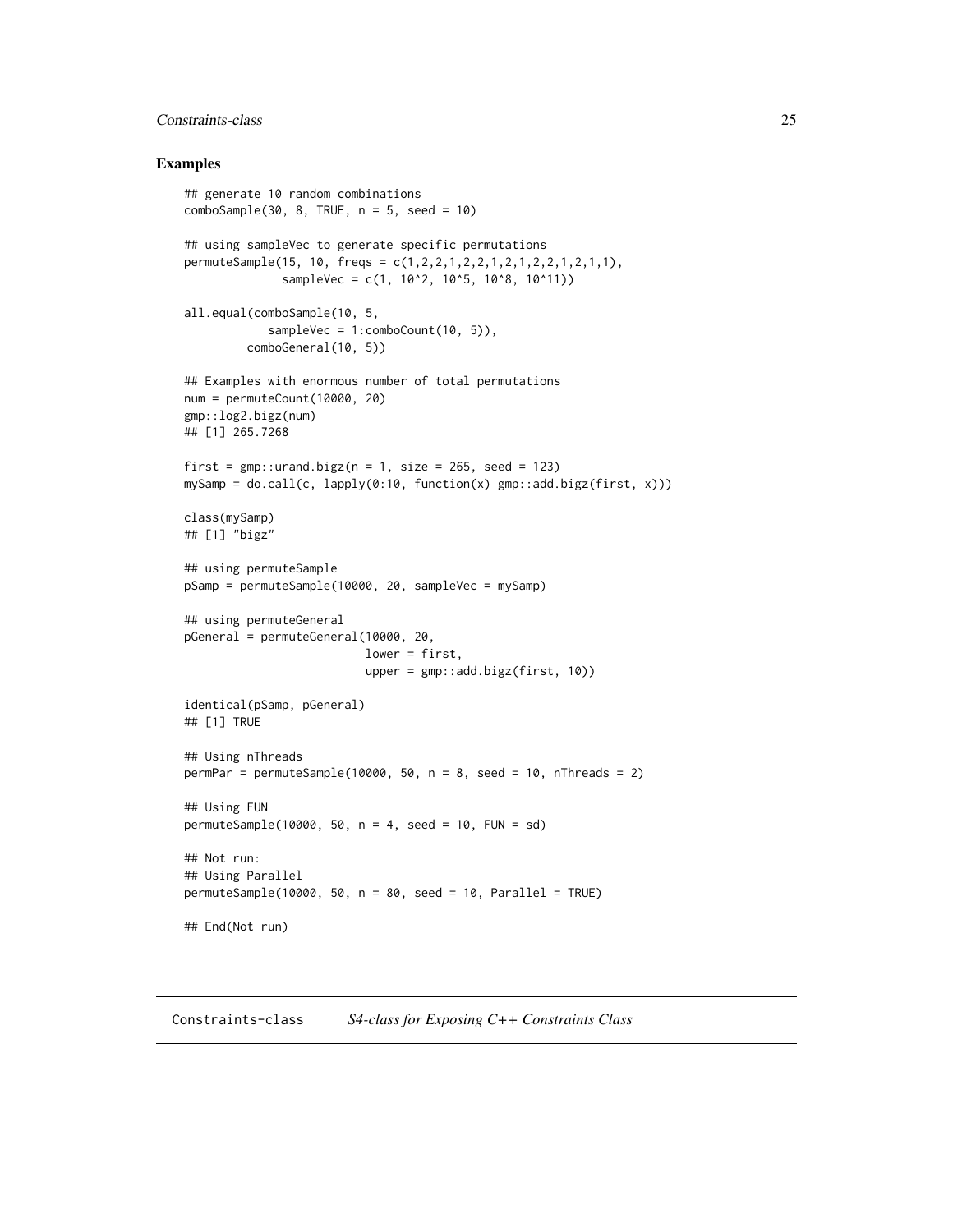<span id="page-25-0"></span>The Constraints class is an S4-class that exposes C++ classes that provide access to iterators and other useful methods.

# Slots

nextIter Retrieve the next lexicographical result nextNIter Pass an integer *n* to retrieve the next *n* lexicographical results nextRemaining Retrieve all remaining lexicographical results currIter Returns the current iteration startOver Resets the iterator sourceVector View the source vector summary Returns a list of summary information about the iterator

#### Author(s)

Joseph Wood

# See Also

[Combo-class](#page-3-1), [Partitions-class](#page-34-1)

# Examples

showClass("Constraints")

<span id="page-25-1"></span>divisorsRcpp *Vectorized Factorization (Complete)*

# Description

Function for generating the complete factorization for a vector of numbers.

# Usage

```
divisorsRep(v, namedList = FALSE, nThread = NULL)
```
# Arguments

| <b>V</b>  | Vector of integers or numeric values. Non-integral values will be coerced to<br>whole numbers.  |
|-----------|-------------------------------------------------------------------------------------------------|
| namedList | Logical flag. If TRUE and the length(v) > 1, a named list is returned. The<br>default is FALSE. |
| nThreads  | Specific number of threads to be used. The default is NULL.                                     |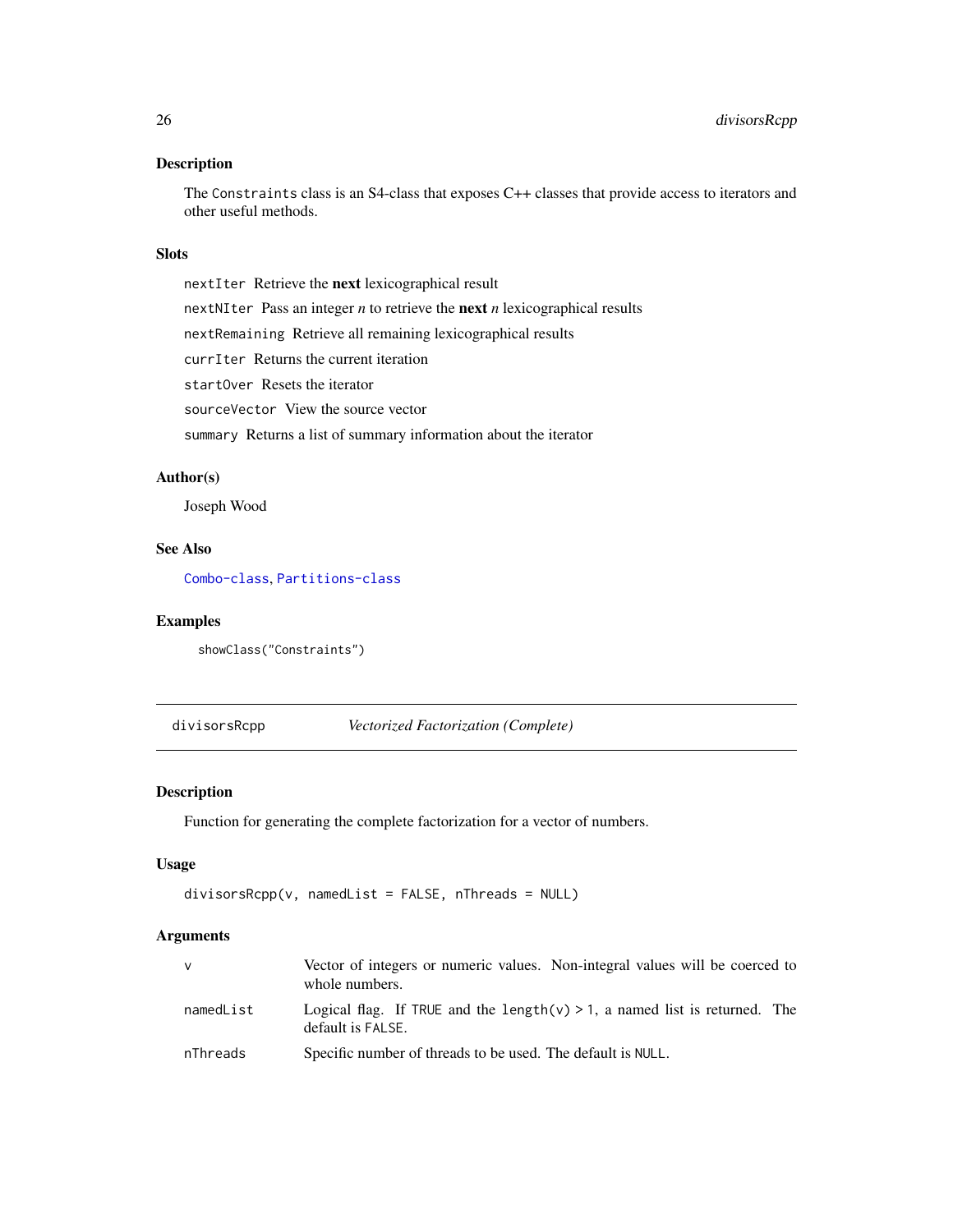# <span id="page-26-0"></span>divisorsRcpp 27

# Details

Efficient algorithm that builds on [primeFactorize](#page-44-1) to generate the complete factorization of many numbers.

# Value

- Returns an unnamed vector if length(v) == 1 regardless of the value of namedlist. If  $v <$  $2^{31}$ , the class of the returned vector will be integer, otherwise the class will be numeric.
- If length(v)  $> 1$ , a named/unnamed list of vectors will be returned. If max(bound1, bound2)  $\langle 2^{31}$ , the class of each vector will be integer, otherwise the class will be numeric.

# Note

The maximum value for each element in v is  $2^{53} - 1$ .

# Author(s)

Joseph Wood

#### References

- [Divisor](https://en.wikipedia.org/wiki/Divisor)
- [53-bit significand precision](https://en.wikipedia.org/wiki/Double-precision_floating-point_format)

#### See Also

[divisors](#page-0-0), [primeFactorize](#page-44-1)

#### Examples

```
## Get the complete factorization of a single number
divisorsRcpp(10^8)
```

```
## Or get the complete factorization of many numbers
set.seed(29)
myVec <- sample(-1000000:1000000, 1000)
system.time(myFacs <- divisorsRcpp(myVec))
```

```
## Return named list
myFacsWithNames <- divisorsRcpp(myVec, namedList = TRUE)
```

```
## Using nThreads
system.time(divisorsRcpp(myVec, nThreads = 2))
```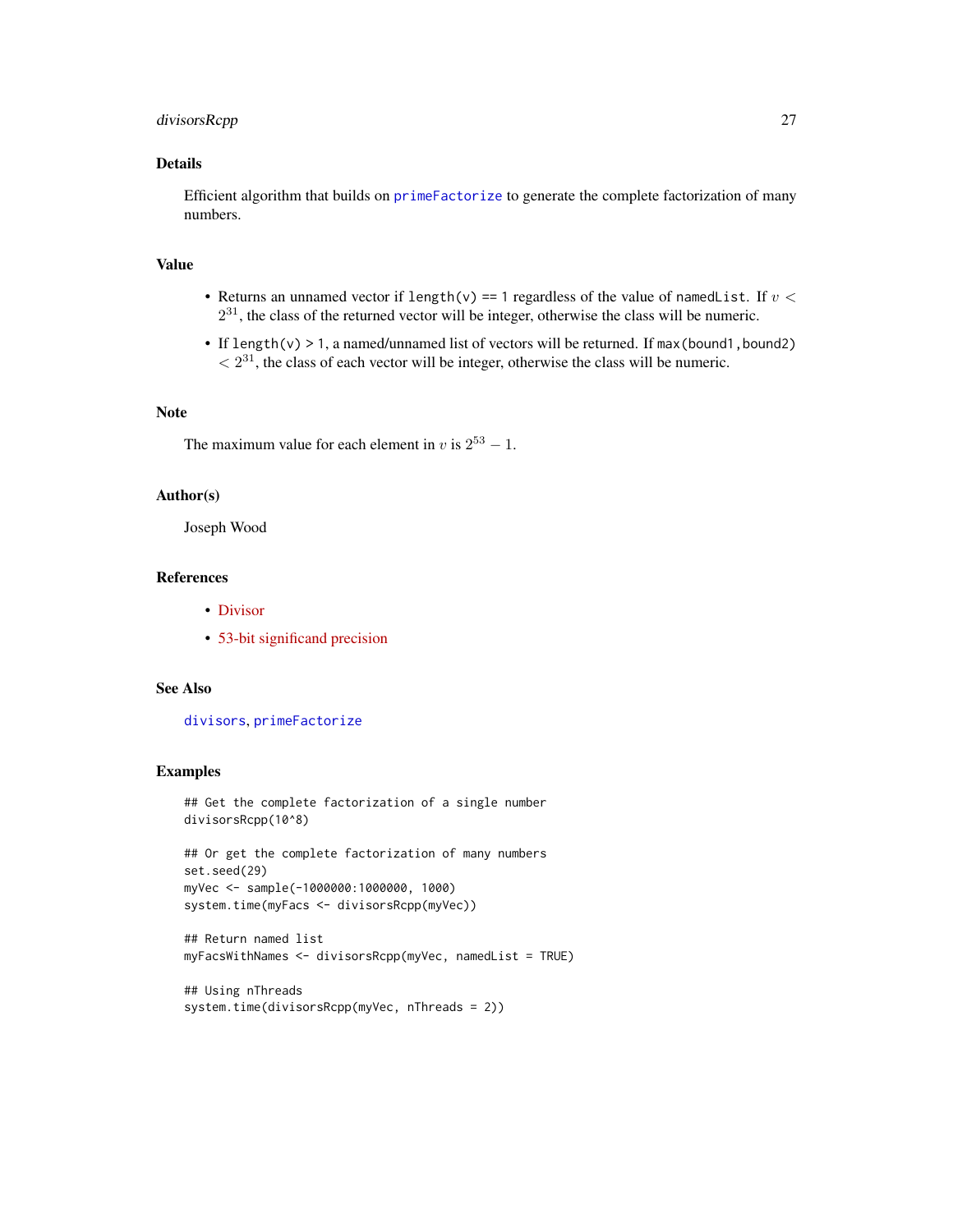<span id="page-27-1"></span><span id="page-27-0"></span>

Sieve that generates the complete factorization of all numbers between bound1 and bound2 (if supplied) or all numbers up to bound1.

#### Usage

```
divisorsSieve(bound1, bound2 = NULL, namedList = FALSE, nThreads = NULL)
```
#### Arguments

| bound1    | Positive integer or numeric value.                                     |
|-----------|------------------------------------------------------------------------|
| bound2    | Positive integer or numeric value.                                     |
| namedList | Logical flag. If TRUE, a named list is returned. The default is FALSE. |
| nThreads  | Specific number of threads to be used. The default is NULL.            |

#### Details

This function is useful when many complete factorizations are needed. Instead of generating the complete factorization on the fly, one can reference the indices/names of the generated list.

This algorithm benefits greatly from the fast integer division library 'libdivide'. The following is from [http://libdivide.com/:](http://libdivide.com/)

• "*libdivide allows you to replace expensive integer divides with comparatively cheap multiplication and bitshifts. Compilers usually do this, but only when the divisor is known at compile time. libdivide allows you to take advantage of it at runtime. The result is that integer division can become faster - a lot faster.*"

# Value

Returns a named/unnamed list of integer vectors if max (bound1, bound2)  $< 2^{31}$ , or a list of numeric vectors otherwise.

#### Note

The maximum value for either of the bounds is  $2^{53} - 1$ .

#### Author(s)

Joseph Wood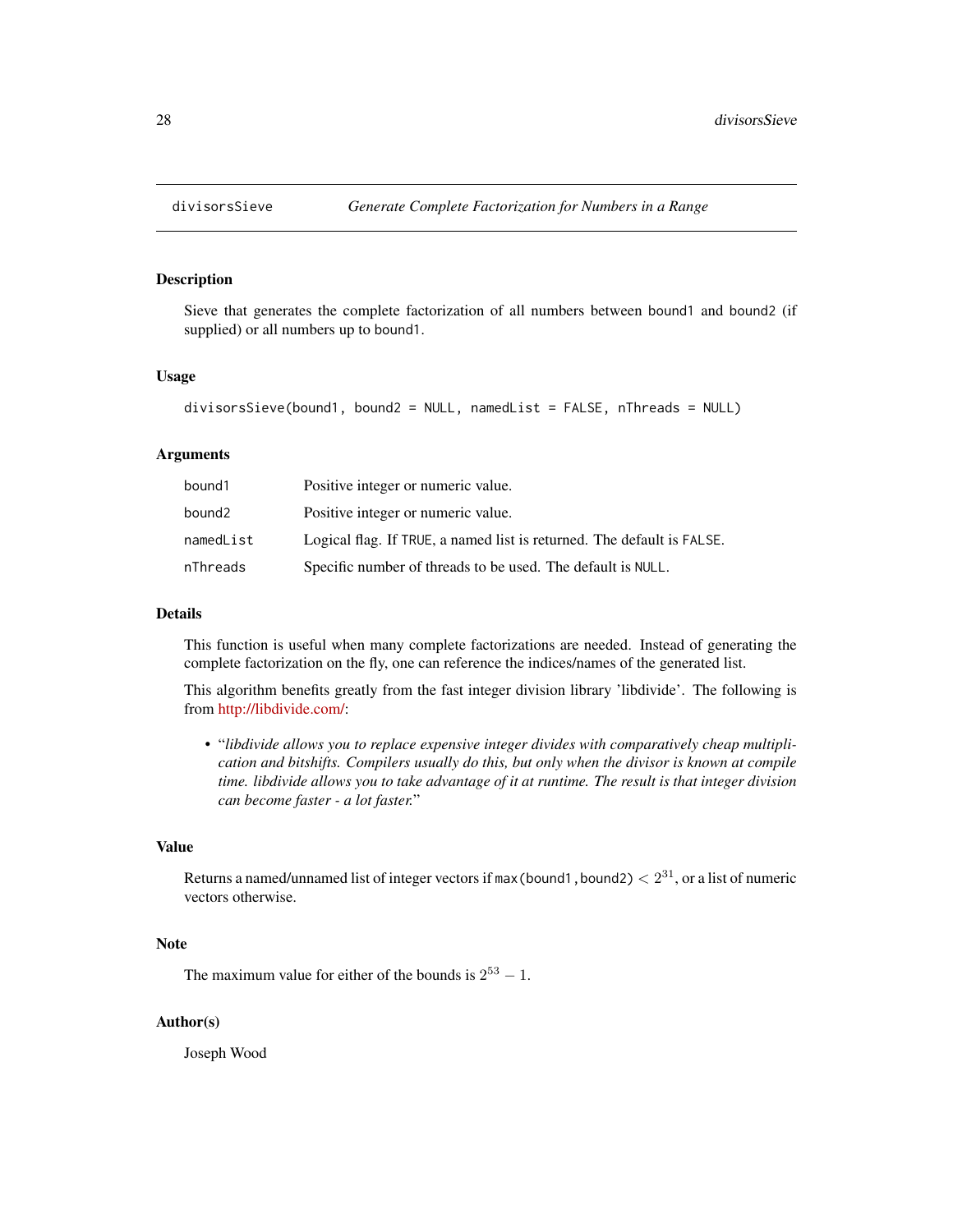# <span id="page-28-0"></span>eulerPhiSieve 29

# References

- [Divisor](https://en.wikipedia.org/wiki/Divisor)
- [ridiculousfish \(author of libdivide\)](http://ridiculousfish.com/)
- [github.com/ridiculousfish/libdivide](https://github.com/ridiculousfish/libdivide)
- [53-bit significand precision](https://en.wikipedia.org/wiki/Double-precision_floating-point_format)

# See Also

[divisorsRcpp](#page-25-1), [divisors](#page-0-0), [primeFactorizeSieve](#page-45-1)

#### Examples

```
## Generate some random data
set.seed(33550336)
mySamp \le sample(10^5, 5*10^4)
## Generate complete factorizations up
## to 10^5 (max element from mySamp)
system.time(allFacs <- divisorsSieve(10^5))
## Use generated complete factorization for further
## analysis by accessing the index of allFacs
for (s in mySamp) {
   myFac <- allFacs[[s]]
    ## Continue algorithm
}
## Generating complete factorizations over
## a range is efficient as well
system.time(divisorsSieve(10^12, 10^12 + 10^5))
## Use nThreads for improved efficiency
system.time(divisorsSieve(10^12, 10^12 + 10^5, nThreads = 2))
## Set 'namedList' to TRUE to return a named list
divisorsSieve(27, 30, namedList = TRUE)
## Using nThreads
system.time(divisorsSieve(1e5, 2e5, nThreads = 2))
```
eulerPhiSieve *Apply Euler's Phi Function to Every Element in a Range*

# Description

Sieve that generates the number of coprime elements for every number between bound1 and bound2 (if supplied) or all numbers up to bound1. This is equivalent to applying Euler's phi function (often written as  $\phi(x)$ ) to every number in a given range.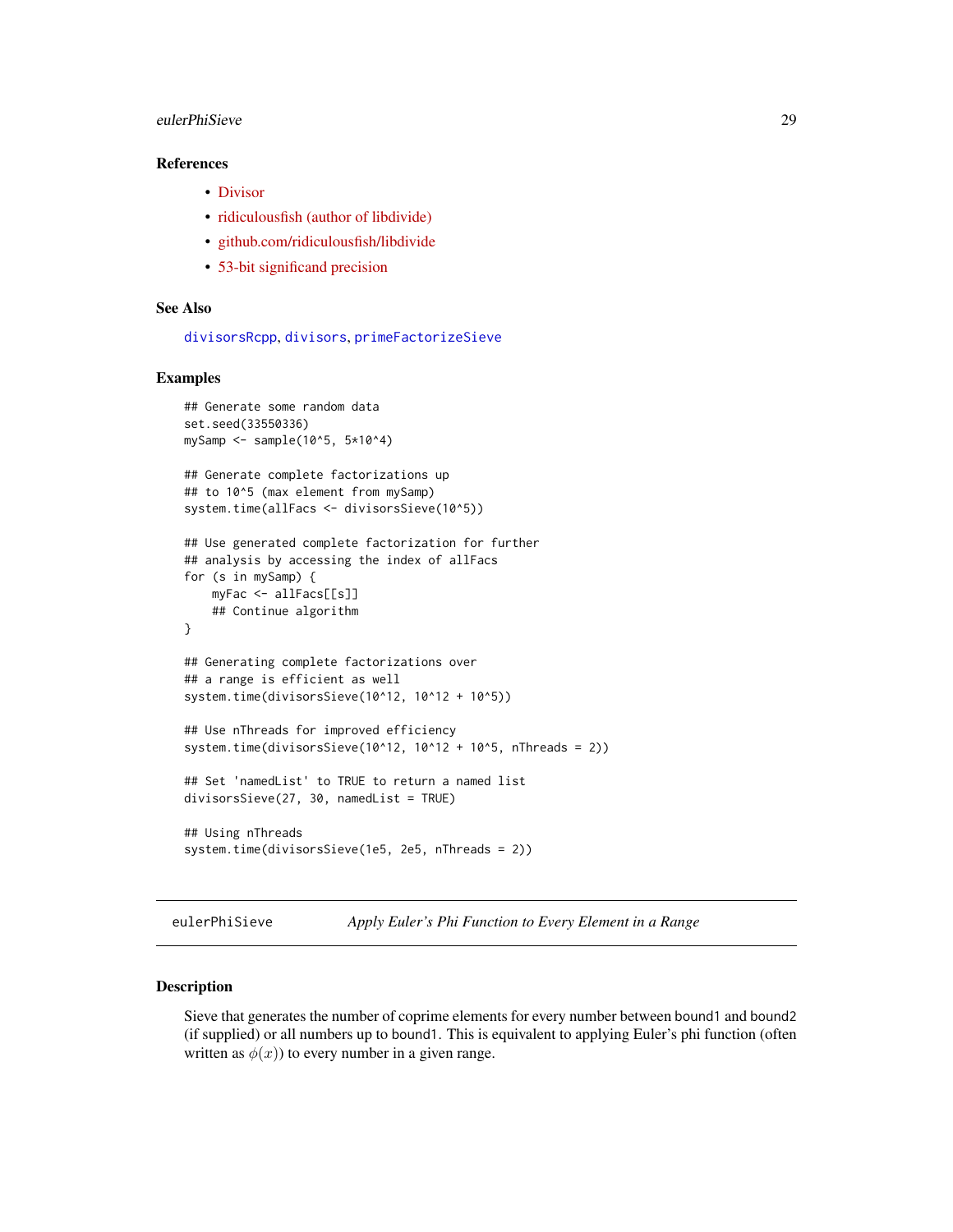#### Usage

```
eulerPhiSieve(bound1, bound2 = NULL, namedVector = FALSE, nThreads = NULL)
```
#### Arguments

| bound1      | Positive integer or numeric value.                                       |
|-------------|--------------------------------------------------------------------------|
| bound2      | Positive integer or numeric value.                                       |
| namedVector | Logical flag. If TRUE, a named vector is returned. The default is FALSE. |
| nThreads    | Specific number of threads to be used. The default is NULL.              |

### Details

For the simple case (i.e. when bound2 = NULL), this algorithm first generates all primes up to n via the sieve of Eratosthenes. We use these primes to sieve over the sequence 1:n, dividing each value by  $p$ , creating a temporary value that will be subtracted from the original value at each index (i.e. equivalent to multiply each index by  $(1 - 1/p)$  but more efficient as we don't have to deal with floating point numbers). The case when is.null(bound2) = FALSE is more complicated but the basic ideas still hold.

This function is very useful when you need to calculate Euler's phi function for many numbers in a range as performing this calculation on the fly can be computationally expensive.

This algorithm benefits greatly from the fast integer division library 'libdivide'. The following is from [http://libdivide.com/:](http://libdivide.com/)

• "*libdivide allows you to replace expensive integer divides with comparatively cheap multiplication and bitshifts. Compilers usually do this, but only when the divisor is known at compile time. libdivide allows you to take advantage of it at runtime. The result is that integer division can become faster - a lot faster.*"

#### Value

Returns a named/unnamed integer vector if max (bound1, bound2)  $< 2^{31}$ , or a numeric vector otherwise.

#### Note

```
The maximum allowed value is 2^{53} - 1.
```
#### Author(s)

Joseph Wood

# References

- [Euler's totient function](https://en.wikipedia.org/wiki/Euler%27s_totient_function)
- [ridiculousfish \(author of libdivide\)](http://ridiculousfish.com/)
- [github.com/ridiculousfish/libdivide](https://github.com/ridiculousfish/libdivide)
- [53-bit significand precision](https://en.wikipedia.org/wiki/Double-precision_floating-point_format)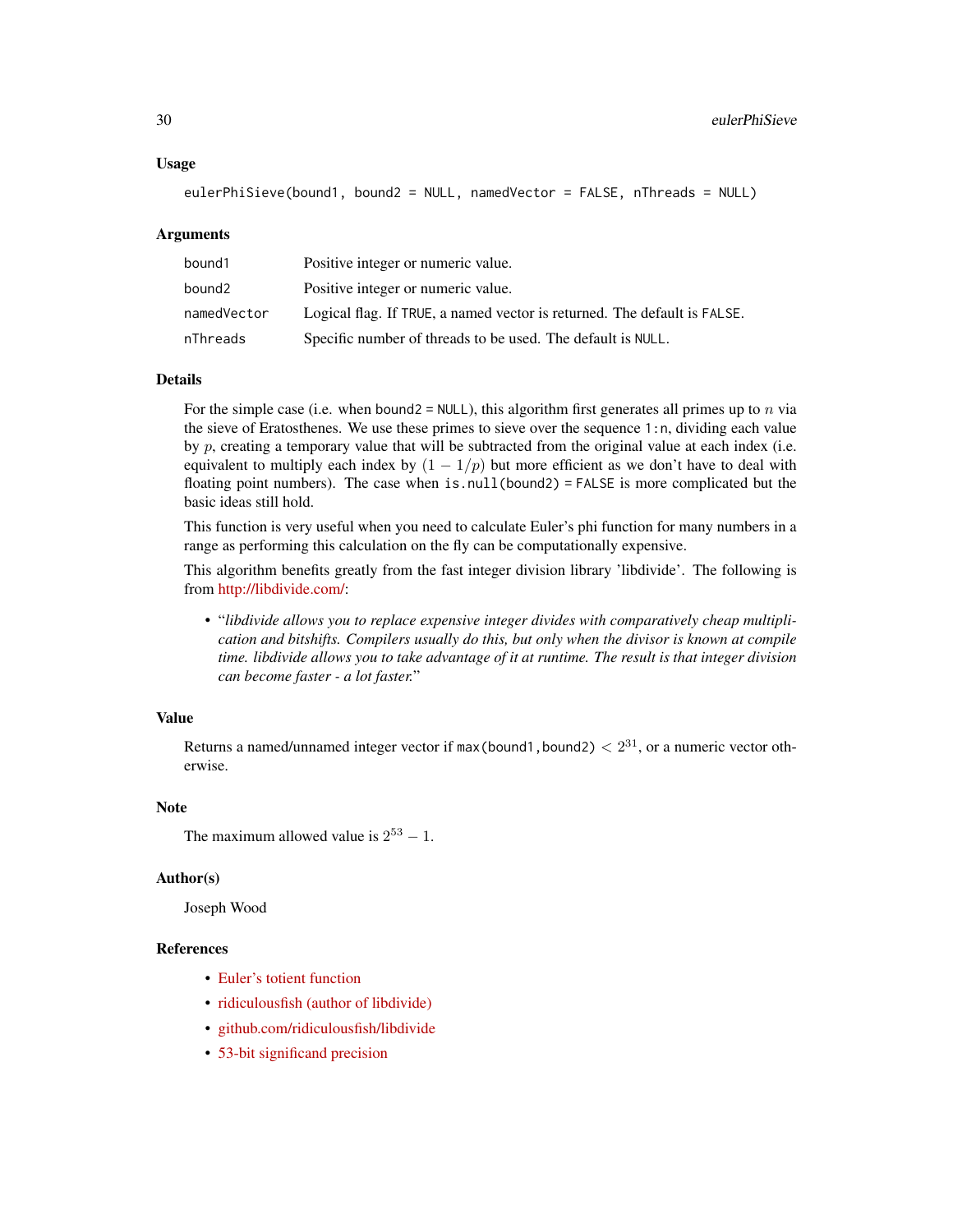# <span id="page-30-0"></span>isPrimeRcpp 31

# See Also

[eulersPhi](#page-0-0)

#### Examples

```
## Generate some random data
set.seed(496)
mySamp \le - sample(10^6, 5*10^5)
## Generate number of coprime elements for many numbers
system.time(myPhis <- eulerPhiSieve(10^6))
## Now use result in algorithm
for (s in mySamp) {
   sPhi <- myPhis[s]
   ## Continue algorithm
}
## See https://projecteuler.net
system.time(which.max((1:10^6)/eulerPhiSieve(10^6)))
## Generating number of coprime elements
## for every number in a range is no problem
system.time(myPhiRange <- eulerPhiSieve(10^13, 10^13 + 10^6))
## Returning a named vector
eulerPhiSieve(10, 20, namedVector = TRUE)
eulerPhiSieve(10, namedVector = TRUE)
## Using nThreads
system.time(eulerPhiSieve(1e5, 2e5, nThreads = 2))
```
<span id="page-30-1"></span>isPrimeRcpp *Vectorized Primality Test*

#### Description

Implementation of the [Miller-Rabin primality test.](https://en.wikipedia.org/wiki/Miller-Rabin_primality_test) Based on the "mp\_prime\_p" function from the "factorize.c" source file found in the gmp library: <https://gmplib.org>.

# Usage

isPrimeRcpp(v, namedVector = FALSE, nThreads = NULL)

#### Arguments

|             | Vector of integers or numeric values.                                    |
|-------------|--------------------------------------------------------------------------|
| namedVector | Logical flag. If TRUE, a named vector is returned. The default is FALSE. |
| nThreads    | Specific number of threads to be used. The default is NULL.              |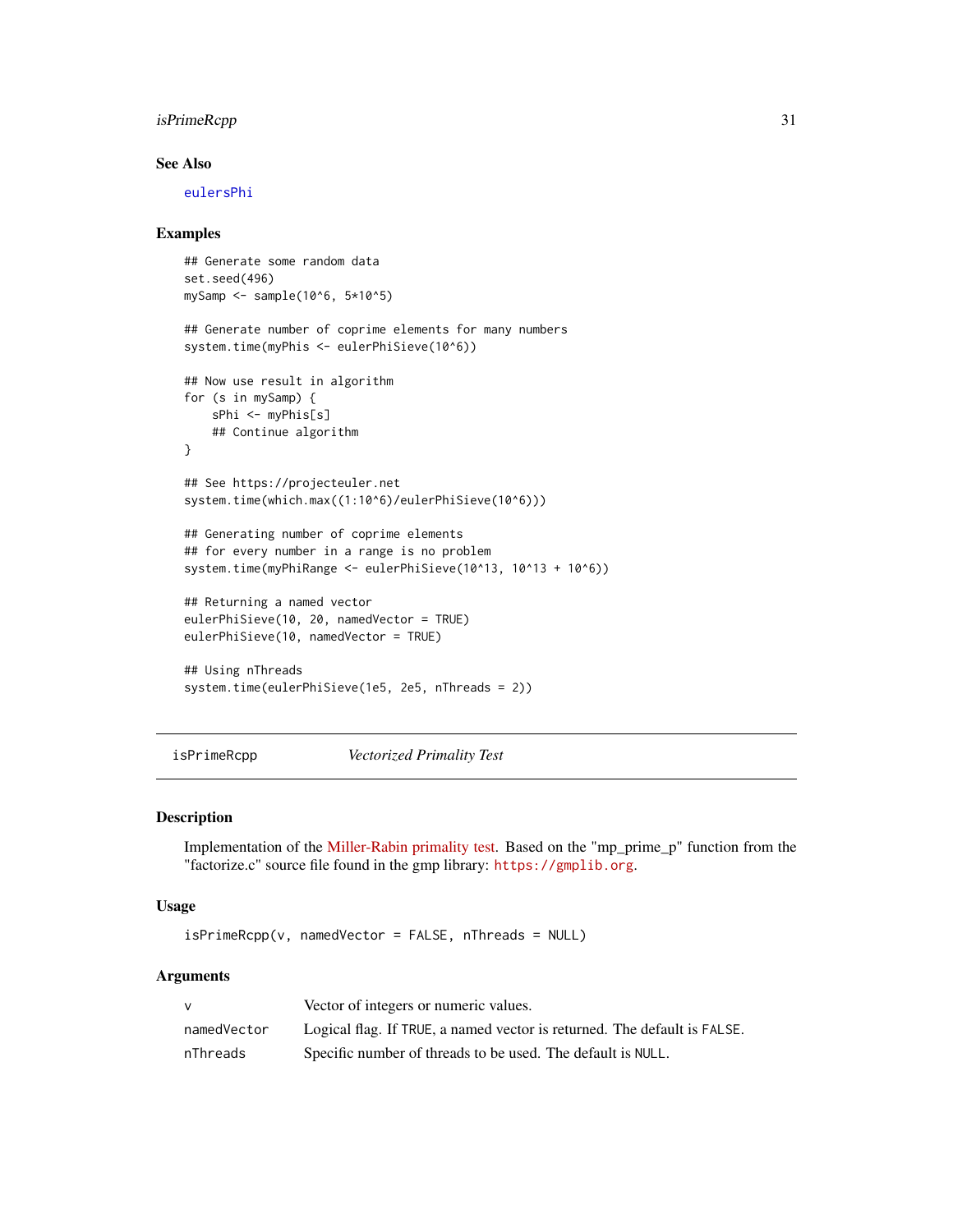#### <span id="page-31-0"></span>Details

The Miller-Rabin primality test is a probabilistic algorithm that makes heavy use of [modular expo](https://en.wikipedia.org/wiki/Modular_exponentiation)[nentiation.](https://en.wikipedia.org/wiki/Modular_exponentiation) At the heart of modular exponentiation is the ability to accurately obtain the remainder of the product of two numbers  $\pmod{p}$ .

With the gmp library, producing accurate calculations for problems like this is trivial because of the nature of the multiple precision data type. However, standard C++ does not afford this luxury and simply relying on a strict translation would have limited this algorithm to numbers less than  $\sqrt{2}^{63} - 1$ (N.B. We are taking advantage of the signed 64-bit fixed width integer from the stdint library in C++. If we were confined to base R, the limit would have been  $\sqrt{2}^{53} - 1$ ). RcppAlgos::isPrimeRcpp gets around this limitation with a [divide and conquer](https://en.wikipedia.org/wiki/Divide_and_conquer_algorithm) approach taking advantage of properties of arithmetic.

The problem we are trying to solve can be summarized as follows:

```
(x_1 * x_2) \pmod{p}
```
Now, we rewrite  $x_2$  as  $x_2 = y_1 + y_2 + \ldots + y_n$ , so that we obtain:

 $(x_1 * y_1) \pmod{p} + (x_1 * y_2) \pmod{p} + \ldots + (x_1 * y_n) \pmod{p}$ 

Where each product  $(x_1 * y_j)$  for  $j \le n$  is smaller than the original  $x_1 * x_2$ . With this approach, we are now capable of handling much larger numbers. Many details have been omitted for clarity.

For a more in depth examination of this topic see [Accurate Modular Arithmetic with Double Preci](https://codereview.stackexchange.com/questions/186751/accurate-modular-arithmetic-with-double-precision)[sion.](https://codereview.stackexchange.com/questions/186751/accurate-modular-arithmetic-with-double-precision)

#### Value

Returns a named/unnamed logical vector. If an index is TRUE, the number at that index is prime, otherwise the number is composite.

#### Note

The maximum value for each element in v is  $2^{53} - 1$ .

#### References

- [THE MILLER-RABIN TEST](https://www.math.uconn.edu/~kconrad/blurbs/ugradnumthy/millerrabin.pdf)
	- Conrad, Keith. "THE MILLER-RABIN TEST." http://www.math.uconn.edu/~kconrad/blurbs/ugradnumthy/miller
- [53-bit significand precision](https://en.wikipedia.org/wiki/Double-precision_floating-point_format)

#### See Also

[primeFactorize](#page-44-1), [isprime](#page-0-0), [isPrime](#page-0-0)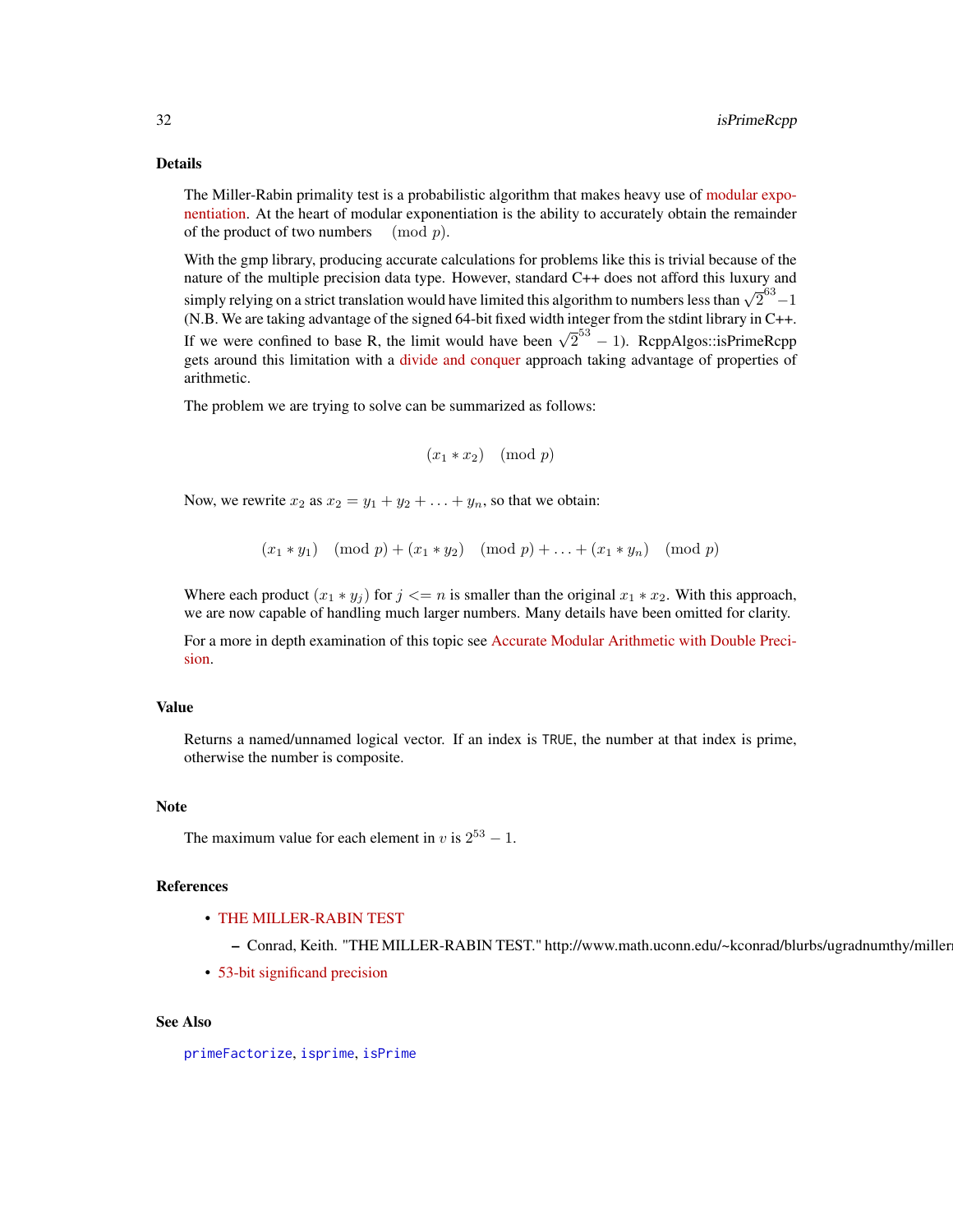# <span id="page-32-0"></span>numDivisorSieve 33

#### Examples

```
## check the primality of a single number
isPrimeRcpp(100)
## check the primality of every number in a vector
isPrimeRcpp(1:100)
set.seed(42)
mySamp <- sample(10^13, 10)
## return named vector for easy identification
isPrimeRcpp(mySamp, namedVector = TRUE)
## Using nThreads
system.time(isPrimeRcpp(mySamp, nThreads = 2))
```
numDivisorSieve *Apply Divisor Function to Every Element in a Range*

#### Description

Sieve that generates the number of divisors for every number between bound1 and bound2 (if supplied) or all numbers up to bound1. This is equivalent to applying the divisor function (often written as  $\sigma(x)$ ) to every number in a given range.

#### Usage

```
numDivisorSieve(bound1, bound2 = NULL, namedVector = FALSE, nThreads = NULL)
```
#### Arguments

| bound1      | Positive integer or numeric value.                                       |
|-------------|--------------------------------------------------------------------------|
| bound2      | Positive integer or numeric value.                                       |
| namedVector | Logical flag. If TRUE, a named vector is returned. The default is FALSE. |
| nThreads    | Specific number of threads to be used. The default is NULL.              |

#### Details

Simple and efficient sieve that calculates the number of divisors for every number in a given range. This function is very useful when you need to calculate the number of divisors for many numbers.

This algorithm benefits greatly from the fast integer division library 'libdivide'. The following is from [http://libdivide.com/:](http://libdivide.com/)

• "*libdivide allows you to replace expensive integer divides with comparatively cheap multiplication and bitshifts. Compilers usually do this, but only when the divisor is known at compile time. libdivide allows you to take advantage of it at runtime. The result is that integer division can become faster - a lot faster.*"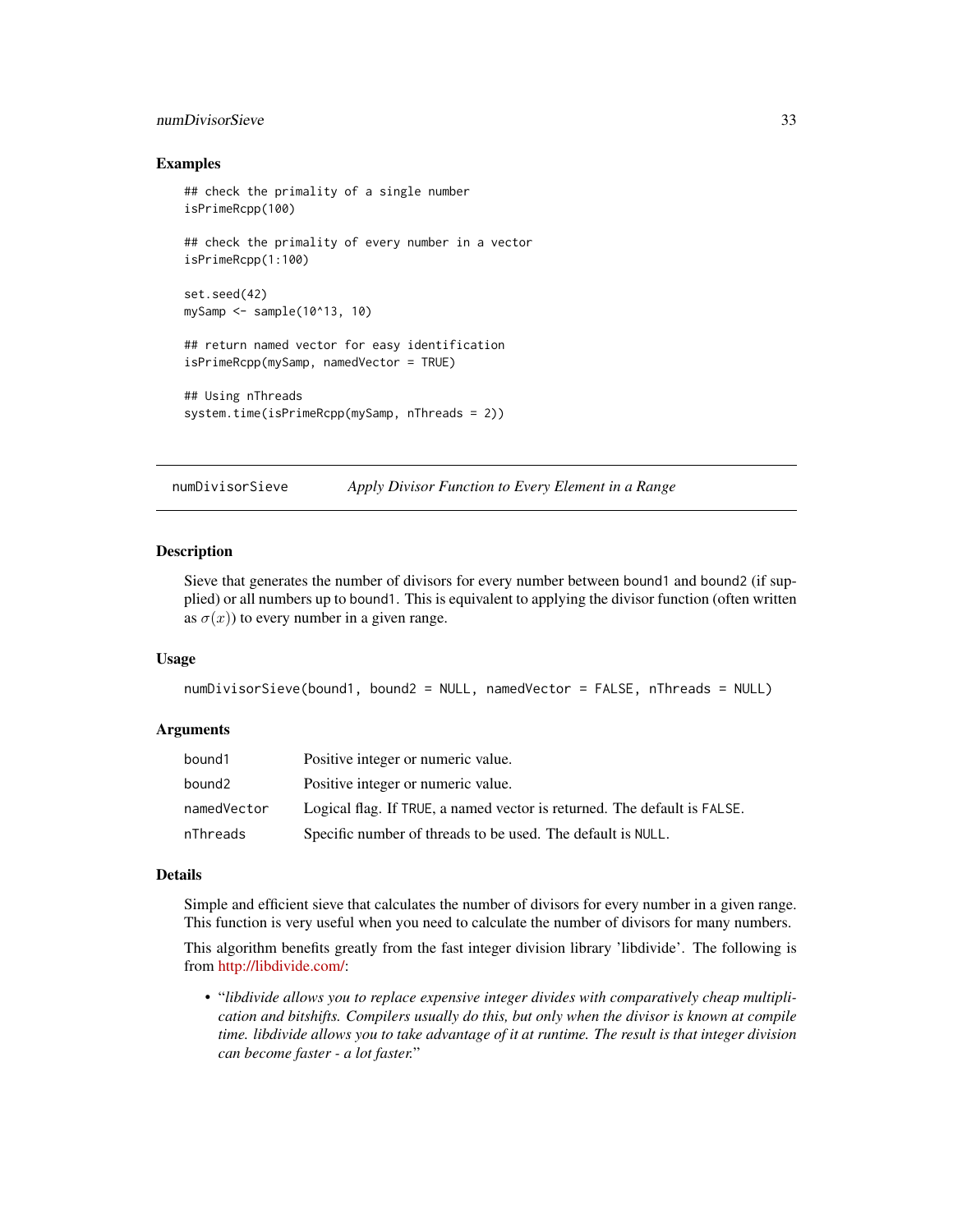Returns a named/unnamed integer vector

#### Note

The maximum allowed value is  $2^{53} - 1$ .

# Author(s)

Joseph Wood

#### References

- [Divisor function](https://en.wikipedia.org/wiki/Divisor_function)
- [ridiculousfish \(author of libdivide\)](http://ridiculousfish.com/)
- [github.com/ridiculousfish/libdivide](https://github.com/ridiculousfish/libdivide)
- [53-bit significand precision](https://en.wikipedia.org/wiki/Double-precision_floating-point_format)

# Examples

```
## Generate some random data
set.seed(8128)
mySamp <- sample(10^6, 5*10^5)
## Generate number of divisors for
## every number less than a million
system.time(mySigmas <- numDivisorSieve(10^6))
## Now use result in algorithm
for (s in mySamp) {
   sSig <- mySigmas[s]
   ## Continue algorithm
}
## Generating number of divisors for every
## number in a range is no problem
system.time(sigmaRange <- numDivisorSieve(10^13, 10^13 + 10^6))
## Returning a named vector
numDivisorSieve(10, 20, namedVector = TRUE)
numDivisorSieve(10, namedVector = TRUE)
```

```
## Using nThreads
system.time(numDivisorSieve(1e5, 2e5, nThreads = 2))
```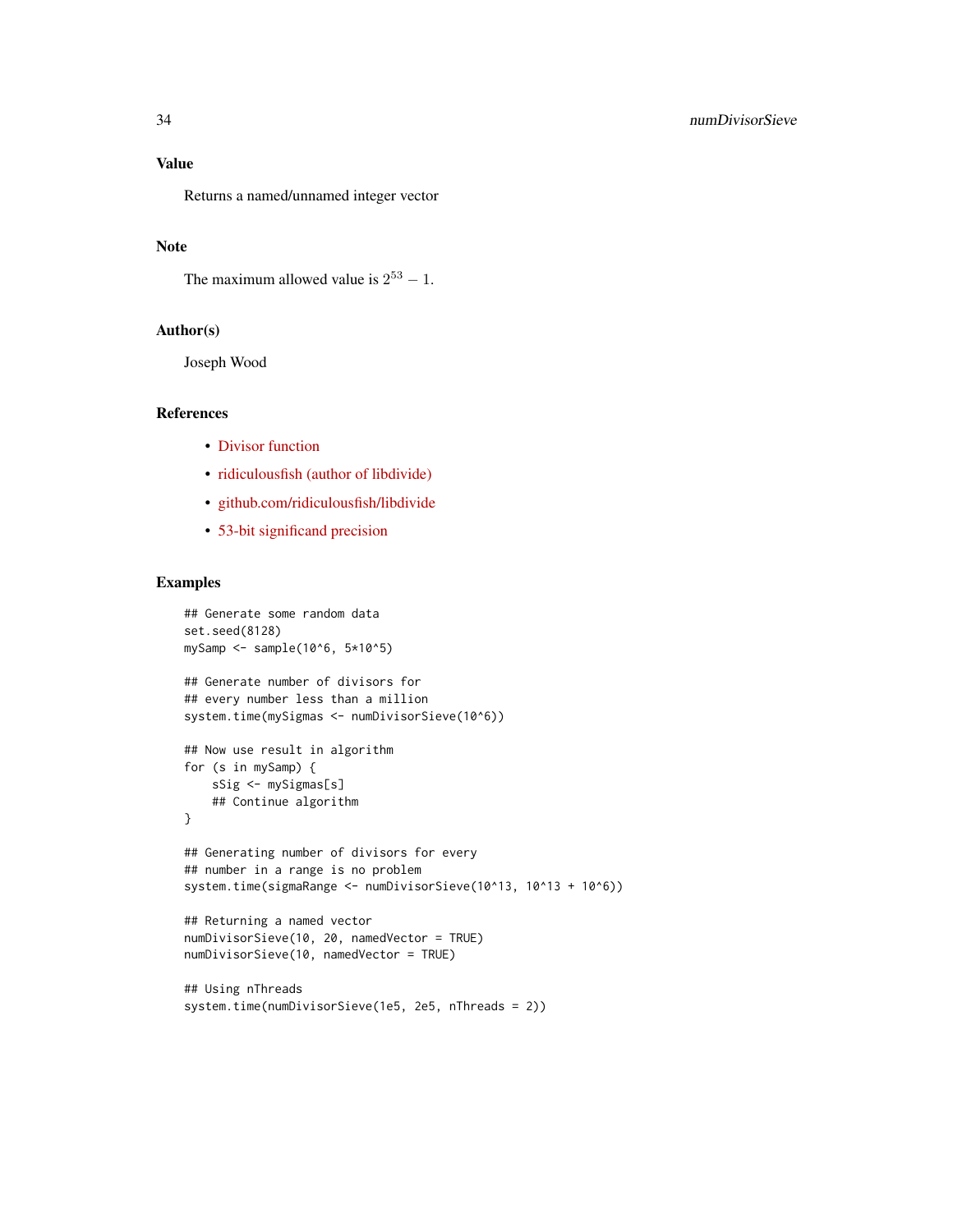<span id="page-34-1"></span><span id="page-34-0"></span>Partitions-class *S4-class for Exposing C++ Partitions Class*

#### Description

The Partitions class is an S4-class that exposes C++ classes that provide access to iterators and other useful methods.

# Slots

nextIter Retrieve the next lexicographical result

nextNIter Pass an integer *n* to retrieve the next *n* lexicographical results

nextRemaining Retrieve all remaining lexicographical results

currIter Returns the current iteration

startOver Resets the iterator

sourceVector View the source vector

summary Returns a list of summary information about the iterator

front Retrieve the first lexicographical result

back Retrieve the last lexicographical result

randomAccess Random access method. Pass a single value or a vector of valid indices. If a single value is passed, the internal index of the iterator will be updated, however if a vector is passed the internal state will not change. GMP support allows for flexible indexing.

#### Author(s)

Joseph Wood

#### See Also

[Combo-class](#page-3-1), [Constraints-class](#page-24-1)

# Examples

showClass("Partitions")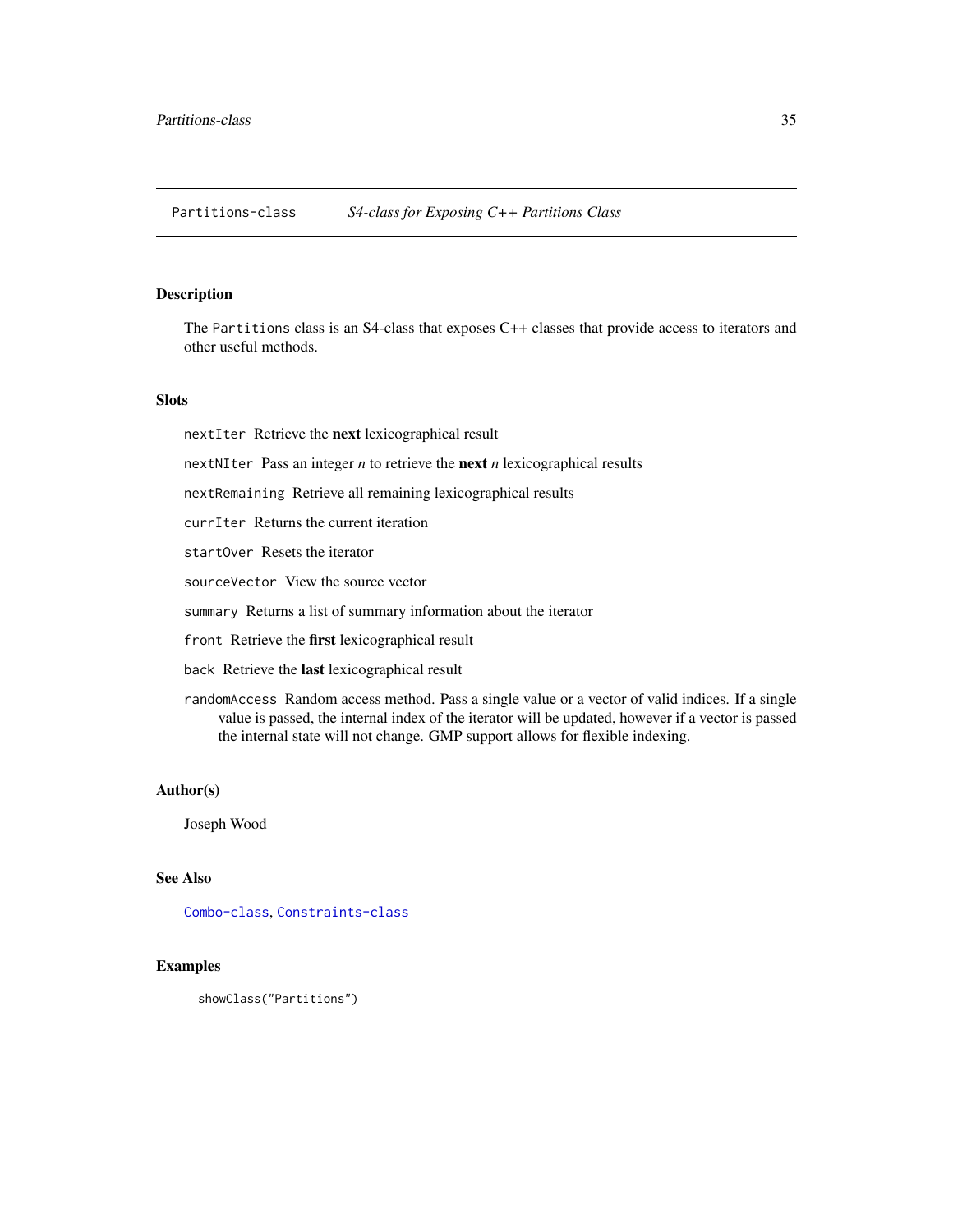<span id="page-35-0"></span>partitionsCount *Number of Partitions*

# Description

Calculate the number of partitions of a vector chosen  $m$  at a time with or without replacement. Additionally, these functions can calculate the number of partitions of multisets.

#### Usage

partitionsCount(v, m = NULL, repetition = FALSE, freqs = NULL, target = NULL)

# Arguments

| $\mathsf{v}$ | Source vector. If $v$ is a positive integer, it will be converted to the sequence 1: $v$ .<br>If v is a negative integer, it will be converted to the sequence $v: -1$ . Only integer<br>and numeric vectors are accepted.                                              |
|--------------|-------------------------------------------------------------------------------------------------------------------------------------------------------------------------------------------------------------------------------------------------------------------------|
| m            | Width of the partition. If $m = NULL$ , the length will be determined by the parti-<br>tioning case (e.g. When we are generating distinct partitions of $n$ , the width will<br>be equal to the smallest m such that sum(1:m) $>=$ n).                                  |
| repetition   | Logical value indicating whether partitions should be with or without repetition.<br>The default is FALSE.                                                                                                                                                              |
| fregs        | A vector of frequencies used for producing all partitions of a multiset of v. Each<br>element of freqs represents how many times each element of the source vector,<br>$\nu$ , is repeated. It is analogous to the times argument in rep. The default value<br>is NULL. |
| target       | Number to be partitioned.                                                                                                                                                                                                                                               |

## Value

A numerical value representing the total number of partitions.

#### Note

When the number of results exceeds  $2^{53} - 1$ , a number of class bigz is returned.

#### See Also

[partitionsGeneral](#page-36-1)

# Examples

```
## Same interface as partitionsGeneral
partitionsCount(25, 5)
partitionsCount(15, 7, TRUE)
partitionsCount(25, 5, freqs = rep(2, 25))
```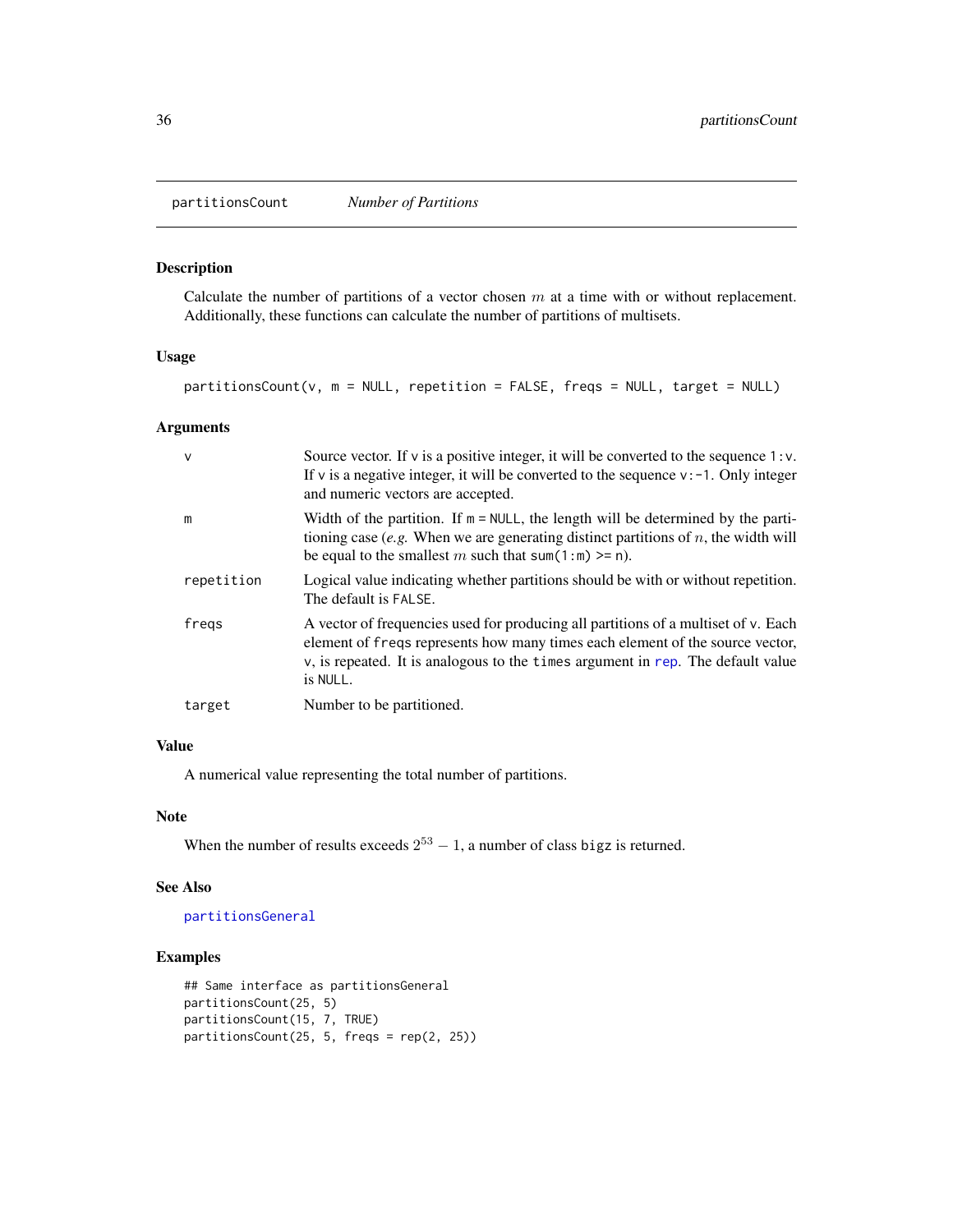```
## Return object of class 'bigz'
partitionsCount(2500, 15, TRUE)
```
<span id="page-36-1"></span>partitionsGeneral *Generate Partitions*

# Description

- Efficient algorithms for partitioning numbers under various constraints:
	- Standard (with repetition)
	- Distinct
	- Restricted
	- Where each part has a specific multiplicity (i.e. when using freqs for multisets).
	- Arbitrary target and source vector (*e.g.* partitionsGeneral(sample(1000,20),10,TRUE,target  $= 5000)$
- Produce results in parallel using the nThreads arguments.
- Alternatively, the arguments lower and upper make it possible to generate partitions in chunks allowing for parallelization via the parallel package.
- GMP support allows for exploration of cases where the number of partitions is large.
- The output is in lexicographical order.

# Usage

```
partitionsGeneral(v, m = NULL, repetition = FALSE,
                  freqs = NULL, target = NULL, lower = NULL,
                  upper = NULL, nThreads = NULL,
                  tolerance = NULL)
```
#### Arguments

| $\mathsf{v}$ | Source vector. If $v$ is a positive integer, it will be converted to the sequence 1: $v$ .<br>If v is a negative integer, it will be converted to the sequence $v: -1$ . Only integer<br>and numeric vectors are accepted.                                         |
|--------------|--------------------------------------------------------------------------------------------------------------------------------------------------------------------------------------------------------------------------------------------------------------------|
| m            | Width of the partition. If $m = NULL$ , the length will be determined by the parti-<br>tioning case (e.g. When we are generating distinct partitions of $n$ , the width will<br>be equal to the smallest m such that sum(1:m) $>=$ n).                             |
| repetition   | Logical value indicating whether partitions should be with or without repetition.<br>The default is FALSE.                                                                                                                                                         |
| fregs        | A vector of frequencies used for producing all partitions of a multiset of v. Each<br>element of freqs represents how many times each element of the source vector,<br>v, is repeated. It is analogous to the times argument in rep. The default value<br>is NULL. |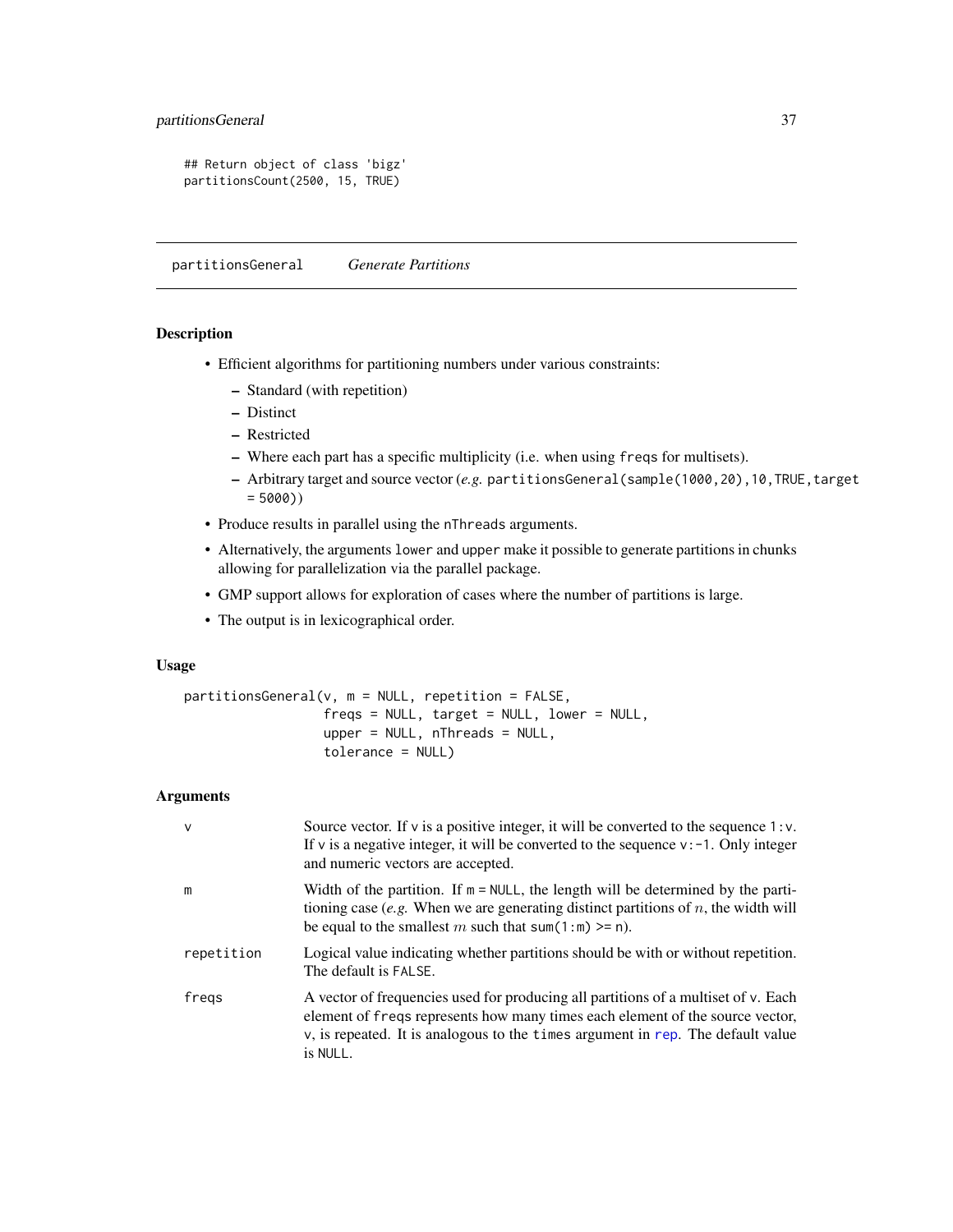| lower     | The lower bound. Partitions are generated lexicographically, thus utilizing this<br>argument will determine which specific partition to start generating from $(e.g.$                                                                                                                                                                                                                                                           |
|-----------|---------------------------------------------------------------------------------------------------------------------------------------------------------------------------------------------------------------------------------------------------------------------------------------------------------------------------------------------------------------------------------------------------------------------------------|
|           | partitionsGeneral(15,3, lower = 6) is equivalent to partitionsGeneral(15,3)[6: partitionsCou<br>This argument along with upper is very useful for generating partitions in chunks<br>allowing for easy parallelization.                                                                                                                                                                                                         |
| upper     | The upper bound. Similar to lower, however this parameter allows the user to<br>stop generation at a specific partition (e.g. partitionsGeneral $(15, 3, upper =$<br>5) is equivalent to partitions General $(15, 3)$ [1:5,])                                                                                                                                                                                                   |
| target    | Number to be partitioned.                                                                                                                                                                                                                                                                                                                                                                                                       |
| nThreads  | Specific number of threads to be used. The default is NULL.                                                                                                                                                                                                                                                                                                                                                                     |
| tolerance | A numeric value greater than or equal to zero. This parameter is utilized when a<br>constraint is applied on a numeric vector. The default value is 0 when it can be<br>determined that whole values are being utilized, otherwise it is sqrt(.Machine\$double.eps)<br>which is approximately $1.5e - 8$ . N.B. If the input vector is of type integer, this<br>parameter will be ignored and strict equality will be enforced. |
|           |                                                                                                                                                                                                                                                                                                                                                                                                                                 |

#### Value

A matrix is returned with each row containing a vector of length  $m$ .

# Note

- nThreads will be ignored in the following cases (i.e. Generating the  $n^{th}$  partition in these cases are currently unavailable):
	- With standard multisets. If zero is the only element with a non-trivial multiplicity, multithreading is possible (e.g. partitionsGeneral(0:100,freqs = c(100,rep(1,100)),nThreads  $= 4$ )).
	- If the source vector is not isomorphic to 1: length(v)  $(e.g. v = c(1, 4, 6, 7, 8))$ .
- The maximum number of partitions that can be generated at one time is  $2^{31} 1$ . Utilizing lower and upper makes it possible to generate additional partitions.

# Author(s)

Joseph Wood

# References

- [Lexicographical Order](https://en.wikipedia.org/wiki/Lexicographical_order)
- [Subset Sum Problem](https://en.wikipedia.org/wiki/Subset_sum_problem)
- [Partition \(Number Theory\)](https://en.wikipedia.org/wiki/Partition_(number_theory))

# Examples

```
partitionsGeneral(1)
partitionsGeneral(-1:0, 1)
partitionsGeneral(-1:0, 1, target = -1)
partitionsGeneral(20, 5)
```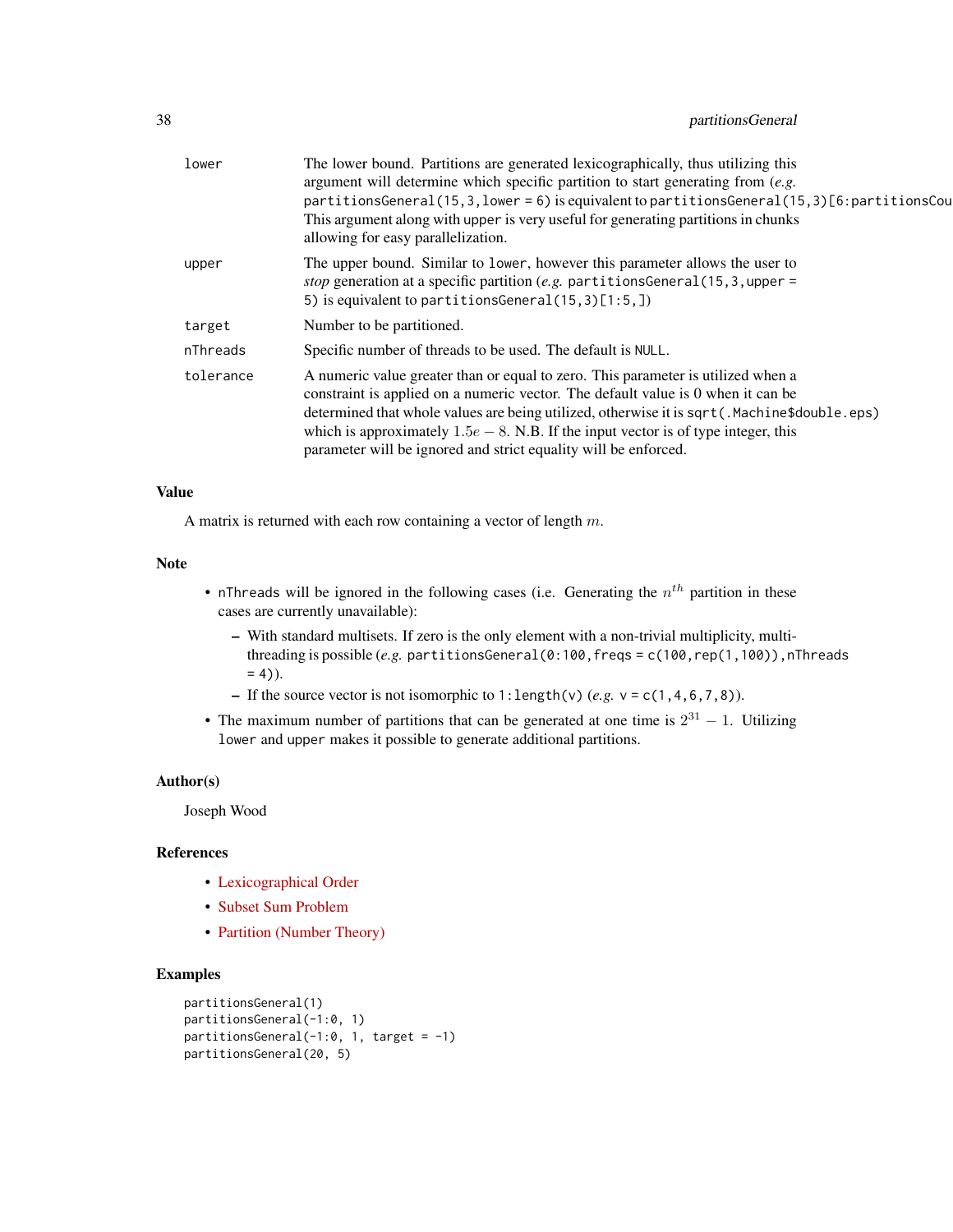# <span id="page-38-0"></span>partitionsIter 39

```
partitionsGeneral(20, 5, repetition = TRUE)
partitionsGeneral(20, 5, freqs = rep(1:4, 5))
partitionsGeneral(20, 5, TRUE, target = 80)
partitionsGeneral(0:10, repetition = TRUE)
partitionsGeneral(seq(2L, 500L, 23L), 5, target = 1804)
set.seed(111)
partitionsGeneral(sample(1000, 20), 5, TRUE, target = 2500)
system.time(one_thread <- partitionsGeneral(80, 10, TRUE))
system.time(two_threads <- partitionsGeneral(80, 10, TRUE, nThreads = 2))
identical(one_thread, two_threads)
```
partitionsIter *Partition Iterator*

# Description

- Returns an iterator for iterating over partitions of a numbers.
- Supports random access via the [[ method.
- GMP support allows for exploration of cases where the number of partitions is large.
- Use the next methods to obtain results in lexicographical order.

# Usage

partitionsIter(v, m = NULL, repetition = FALSE,  $fregs = NULL, target = NULL,$ nThreads = NULL, tolerance = NULL)

# Arguments

| $\vee$     | Source vector. If $v$ is a positive integer, it will be converted to the sequence 1: $v$ .<br>If v is a negative integer, it will be converted to the sequence $v: -1$ . Only integer<br>and numeric vectors are accepted.                                            |
|------------|-----------------------------------------------------------------------------------------------------------------------------------------------------------------------------------------------------------------------------------------------------------------------|
| m          | Width of the partition. If $m = NULL$ , the length will be determined by the parti-<br>tioning case (e.g. When we are generating distinct partitions of $n$ , the width will<br>be equal to the smallest m such that sum(1:m) $>=$ n).                                |
| repetition | Logical value indicating whether partitions should be with or without repetition.<br>The default is FALSE.                                                                                                                                                            |
| fregs      | A vector of frequencies used for producing all partitions of a multiset of v. Each<br>element of freqs represents how many times each element of the source vector,<br>$v$ , is repeated. It is analogous to the times argument in rep. The default value<br>is NULL. |
| target     | Number to be partitioned.                                                                                                                                                                                                                                             |
| nThreads   | Specific number of threads to be used. The default is NULL.                                                                                                                                                                                                           |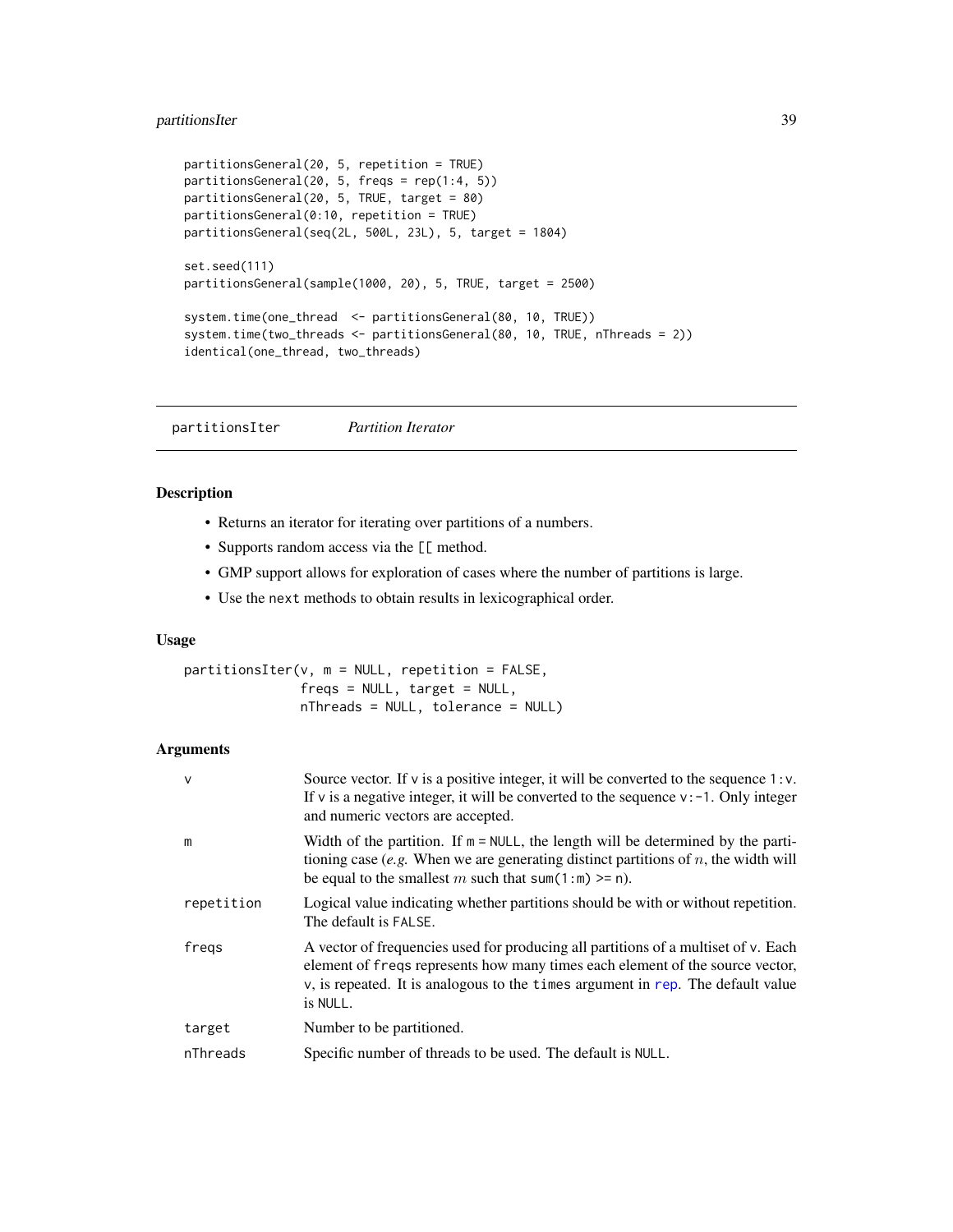# 40 partitions of the contract of the contract of the contract of the contract of the contract of the contract of the contract of the contract of the contract of the contract of the contract of the contract of the contract

tolerance A numeric value greater than or equal to zero. This parameter is utilized when a constraint is applied on a numeric vector. The default value is 0 when it can be determined that whole values are being utilized, otherwise it is sqrt(.Machine\$double.eps) which is approximately  $1.5e - 8$ . N.B. If the input vector is of type integer, this parameter will be ignored and strict equality will be enforced.

#### Details

Once you initialize a new iterator, the following methods are available:

nextIter Retrieve the next lexicographical result

nextNIter Pass an integer *n* to retrieve the next *n* lexicographical results

nextRemaining Retrieve all remaining lexicographical results

currIter Returns the current iteration

startOver Resets the iterator

sourceVector View the source vector

summary Returns a list of summary information about the iterator

front Retrieve the first lexicographical result

back Retrieve the last lexicographical result

[[ Random access method. Pass a single value or a vector of valid indices. If a single value is passed, the internal index of the iterator will be updated, however if a vector is passed the internal state will not change. GMP support allows for flexible indexing.

# Value

- If nextIter or prevIter is called, a vector is returned
- Otherwise, a matrix with  $m$  columns

#### Note

• If nThreads is utilized, it will only take effect if the number of elements requested is greater than some threshold (determined internally). *E.g*:

```
serial <- partitionsIter(1000, 10)
multi <- partitionsIter(1000, 10, nThreads = 4)
fetch1e6 <- multi@nextNIter(1e6) ## much faster than serial@nextNIter(1e6)
fetch1e3 <- multi@nextNIter(1e3) ## only one thread used... same as serial@nextNIter(1e3)
```

```
library(microbenchmark)
microbenchmark(multi@nextNIter(1e6), serial@nextNIter(1e6))
microbenchmark(multi@nextNIter(1e3), serial@nextNIter(1e3))
```
- nThreads will be ignored in the following cases (i.e. Generating the  $n^{th}$  partition in these cases are currently unavailable):
	- With standard multisets. If zero is the only element with a non-trivial multiplicity, multithreading is possible.
	- If the source vector is not isomorphic to  $1$ : length(v)
- The maximum number of partitions that can be generated at one time is  $2^{31} 1$ .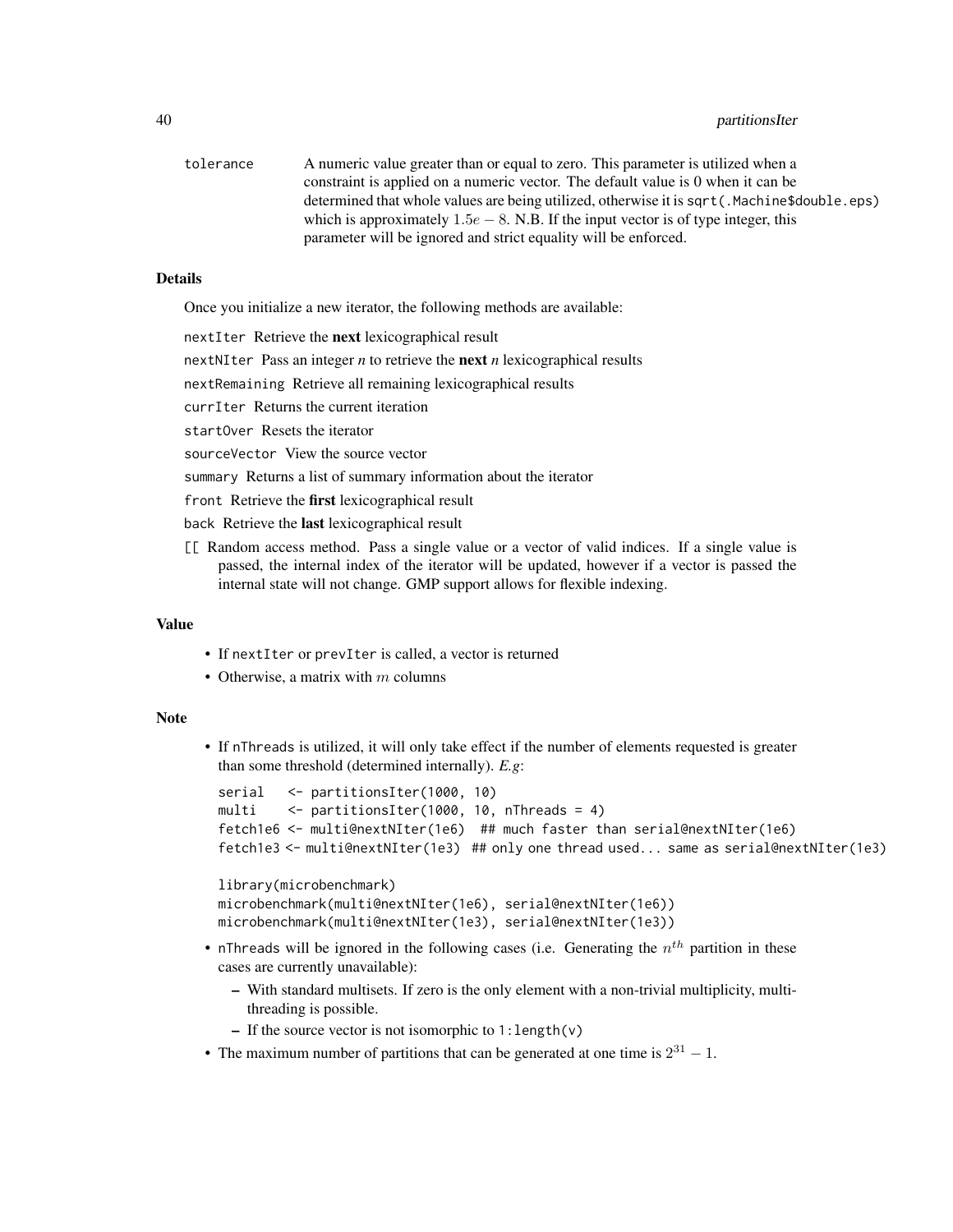# <span id="page-40-0"></span>partitionsSample 41

#### Author(s)

Joseph Wood

#### References

- [Lexicographical Order](https://en.wikipedia.org/wiki/Lexicographical_order)
- [Subset Sum Problem](https://en.wikipedia.org/wiki/Subset_sum_problem)
- [Partition \(Number Theory\)](https://en.wikipedia.org/wiki/Partition_(number_theory))

#### See Also

[partitionsGeneral](#page-36-1)

### Examples

```
a = partitionsIter(0:10, repetition = TRUE)
a@nextIter()
a@nextNIter(3)
a@front()
a@nextRemaining()
a@summary()
a@back()
a[[5]]
a@summary()
a[[c(1, 17, 3)]]
a@summary()
## Multisets... no random access
b = partitionsIter(40, 5, freqs = rep(1:4, 10), target = 80)
b@nextIter()
b@nextNIter(10)
b@summary()
b@nextIter()
b@currIter()
```
partitionsSample *Sample Partitions*

# Description

- Generate a specific (lexicographically) or random sample of partitions of a number.
- Produce results in parallel using the Parallel or nThreads arguments.
- GMP support allows for exploration of cases where the number of partitions is large.

#### Usage

```
partitionsSample(v, m = NULL, repetition = FALSE, freqs = NULL,
                target = NULL, n = NULL, sampleVec = NULL,
                seed = NULL, nThreads = NULL, namedSample = FALSE)
```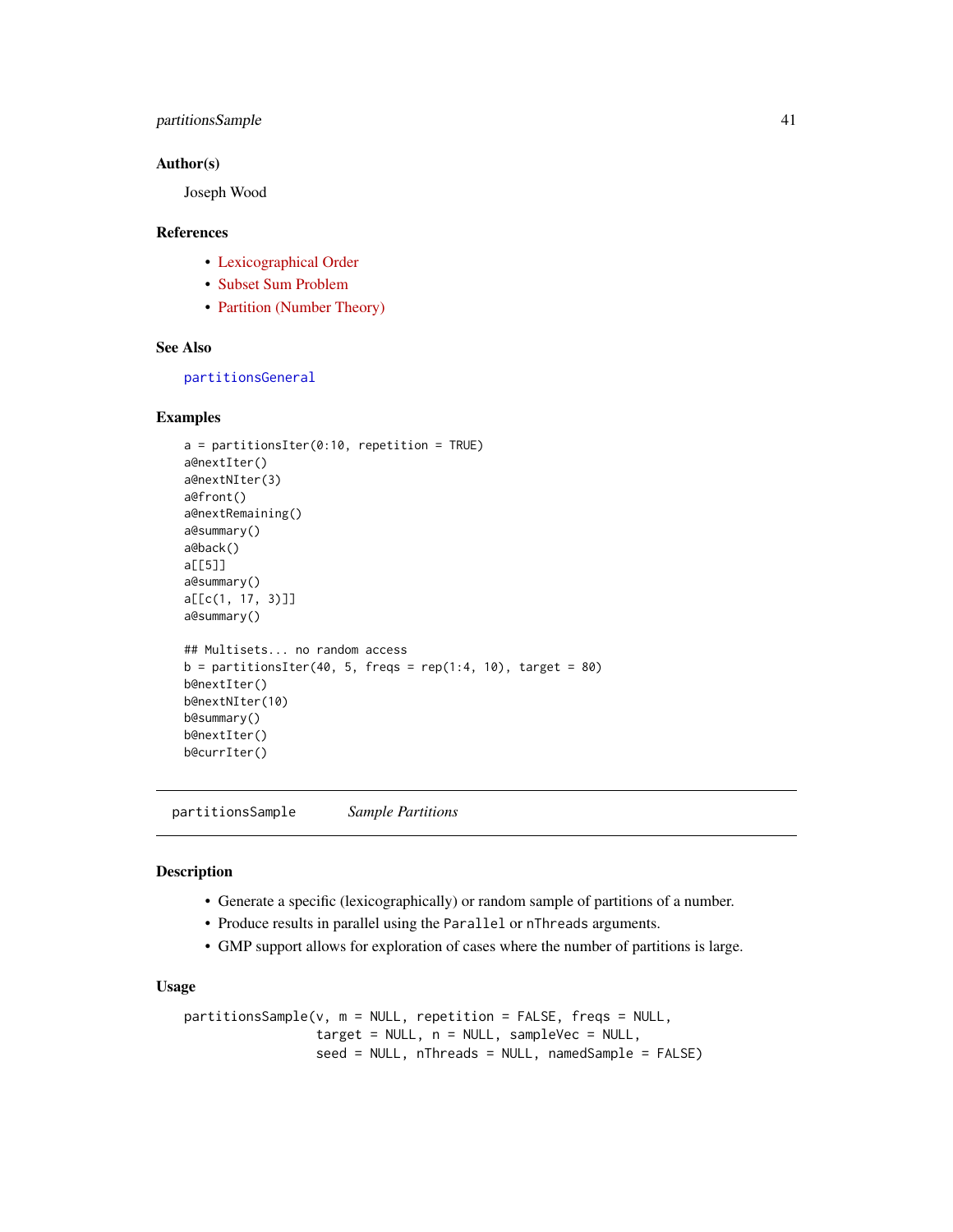# <span id="page-41-0"></span>Arguments

| $\mathsf{v}$ | Source vector. If $v$ is a positive integer, it will be converted to the sequence $1 : v$ .<br>If v is a negative integer, it will be converted to the sequence $v: -1$ . Only integer<br>and numeric vectors are accepted.                                           |
|--------------|-----------------------------------------------------------------------------------------------------------------------------------------------------------------------------------------------------------------------------------------------------------------------|
| m            | Width of the partition. If $m = NULL$ , the length will be determined by the parti-<br>tioning case (e.g. When we are generating distinct partitions of $n$ , the width will<br>be equal to the smallest m such that sum(1:m) >= n).                                  |
| repetition   | Logical value indicating whether partitions should be with or without repetition.<br>The default is FALSE.                                                                                                                                                            |
| freqs        | A vector of frequencies used for producing all partitions of a multiset of v. Each<br>element of freqs represents how many times each element of the source vector,<br>$v$ , is repeated. It is analogous to the times argument in rep. The default value<br>is NULL. |
| target       | Number to be partitioned.                                                                                                                                                                                                                                             |
| n            | Number of partitions to return. The default is NULL.                                                                                                                                                                                                                  |
| sampleVec    | A vector of numbers representing the lexicographical partitions to return. Ac-<br>cepts vectors of class bigz as well as vectors of characters                                                                                                                        |
| seed         | Random seed initialization. The default is NULL. N.B. If the gmp library is<br>needed, this parameter must be set in order to have reproducible results $(E, g)$<br>set. seed() has no effect in these cases).                                                        |
| nThreads     | Specific number of threads to be used. The default is NULL.                                                                                                                                                                                                           |
| namedSample  | Logical flag. If TRUE, rownames corresponding to the lexicographical partition,<br>will be added to the returned matrix. The default is FALSE.                                                                                                                        |

# Details

These algorithms rely on efficiently generating the  $n<sup>th</sup>$  lexicographical partition. This is the process of [unranking.](https://rosettacode.org/wiki/Permutations/Rank_of_a_permutation)

# Value

A matrix is returned with each row containing a vector of length  $m$ .

# Note

- partitionsSample is not available for the following cases:
	- With standard multisets. If zero is the only element with a non-trivial multiplicity, sampling is allowed (*e.g.* partitionsSample(0:100,freqs = c(100,rep(1,100)),n = 2))
	- If the source vector is not isomorphic to  $1$ : length(v)  $(e.g. v = c(1, 4, 6, 7, 8))$ .
- n and sampleVec cannot both be NULL.

# Author(s)

Joseph Wood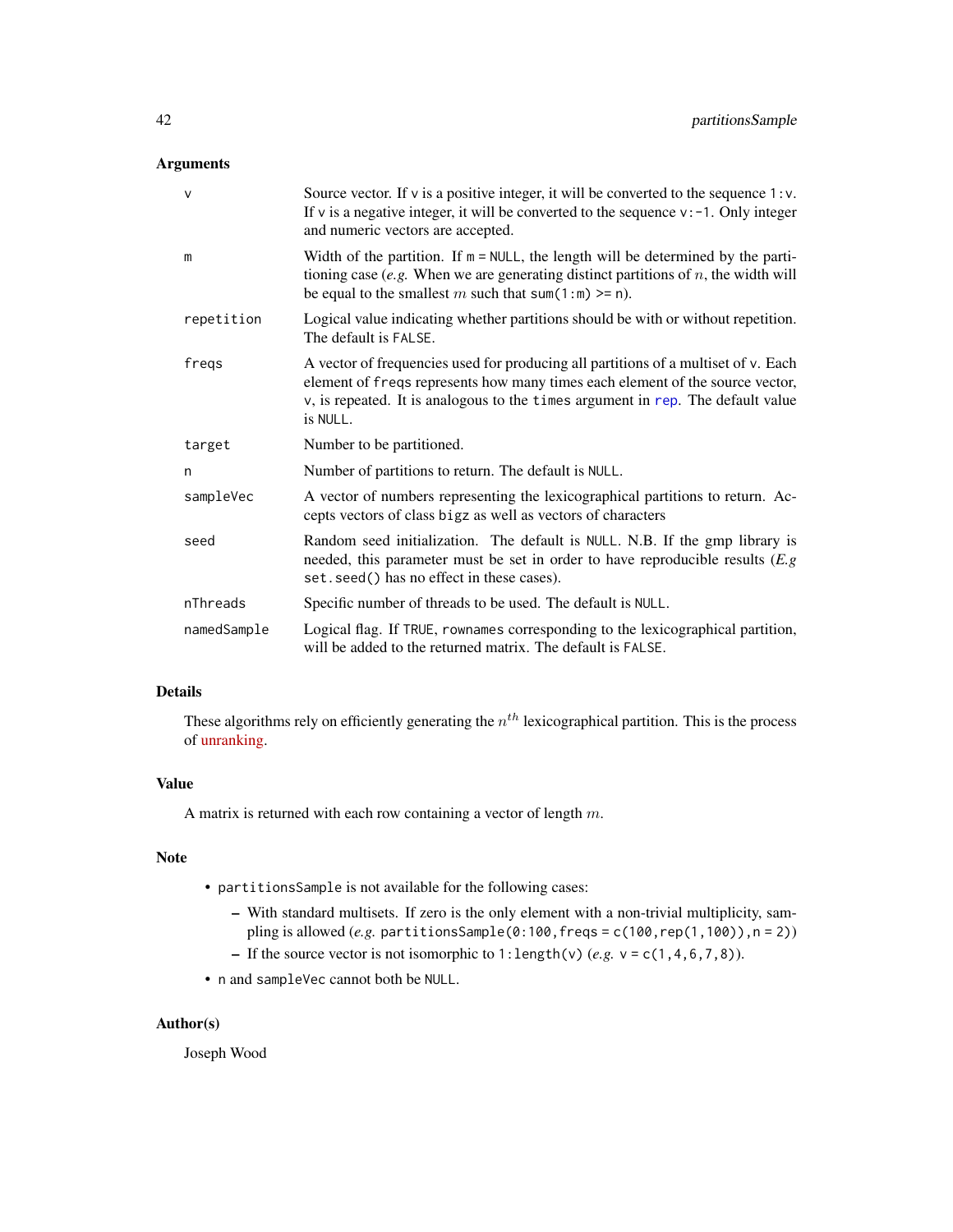# <span id="page-42-0"></span>primeCount 43

#### References

- [Lexicographical order](https://en.wikipedia.org/wiki/Lexicographical_order)
- [Partition \(Number Theory\)](https://en.wikipedia.org/wiki/Partition_(number_theory))

#### Examples

```
partitionsSample(100, 10, n = 5)
partitionsSample(100, 10, seed = 42, n = 5, target = 200)
## retrieve specific results (lexicographically)
partitionsCount(100, 10, TRUE, target = 500)
## [1] 175591757896
partitionsSample(100, 10, TRUE, target = 500,
                 sampleVec = c(1, 1000, 175591757896))
```
primeCount *Prime Counting Function* π(x)

#### Description

[Prime counting function](https://en.wikipedia.org/wiki/Prime-counting_function) for counting the prime numbers less than an integer,  $n$ , using Legendre's formula. It is based on the the algorithm developed by Kim Walisch found here: [kimwalisch/primecount.](https://github.com/kimwalisch/primecount)

#### Usage

```
primeCount(n, nThreads = NULL)
```
#### Arguments

n Positive number nThreads Specific number of threads to be used. The default is NULL.

#### Details

[Legendre's Formula](http://mathworld.wolfram.com/LegendresFormula.html) for counting the number of primes less than  $n$  makes use of the [inclusion](https://en.wikipedia.org/wiki/Inclusion-exclusion_principle)[exclusion principle](https://en.wikipedia.org/wiki/Inclusion-exclusion_principle) to avoid explicitly counting every prime up to  $n$ . It is given by:

$$
\pi(x) = \pi(\sqrt{x}) + \Phi(x, \sqrt{x}) - 1
$$

Where  $\Phi(x, a)$  is the number of positive integers less than or equal to x that are relatively prime to the first  $\alpha$  primes (i.e. not divisible by any of the first  $\alpha$  primes). It is given by the recurrence relation ( $p_a$  is the *ath* prime (e.g.  $p_4 = 7$ )):

$$
\Phi(x, a) = \Phi(x, a - 1) + \Phi(x/p_a, a - 1)
$$

This algorithm implements five modifications developed by Kim Walisch for calculating  $\Phi(x, a)$ efficiently.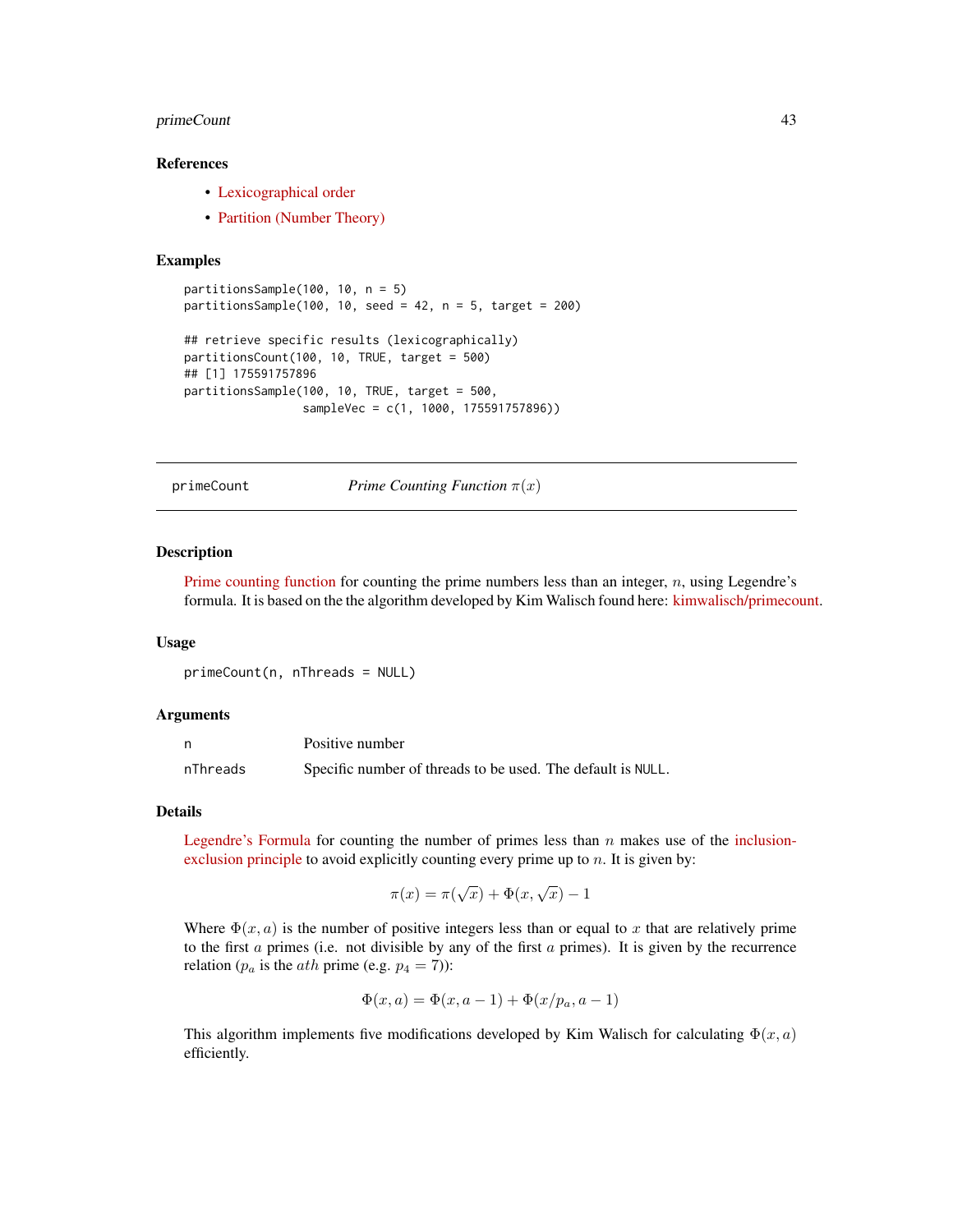- <span id="page-43-0"></span>1. Cache results of  $\Phi(x, a)$
- 2. Calculate  $\Phi(x, a)$  using  $\Phi(x, a) = (x/pp) * \phi(pp) + \Phi(xmodpp, a)$  if  $a \leq 6$ 
	- $pp = 2 * 3 * ... * prime[a]$
	- $\phi(pp) = (2-1) * (3-1) * ... * (prime[a] 1)$  (i.e. Euler's totient function)
- 3. Calculate  $\Phi(x, a)$  using  $\pi(x)$  lookup table
- 4. Calculate all  $\Phi(x, a) = 1$  upfront
- 5. Stop recursion at 6 if  $\sqrt{x}$  > = 13 or  $\pi(\sqrt{x})$  instead of 1

# Value

Whole number representing the number of prime numbers less than or equal to n.

# Note

```
The maximum value of n is 2^{53} - 1
```
# Author(s)

Joseph Wood

#### References

- Computing  $\pi(x)$ [: the combinatorial method](http://sweet.ua.pt/tos/bib/5.4.pdf)
	- $-$  Tomás Oliveira e Silva, Computing pi $(x)$ : the combinatorial method, Revista do DETUA, vol. 4, no. 6, March 2006, p. 761. http://sweet.ua.pt/tos/bib/5.4.pdf
- [53-bit significand precision](https://en.wikipedia.org/wiki/Double-precision_floating-point_format)

# See Also

[primeSieve](#page-47-1)

# Examples

```
## Get the number of primes less than a billion
primeCount(10^9)
```

```
## Using nThreads
system.time(primeCount(10^10, nThreads = 2))
```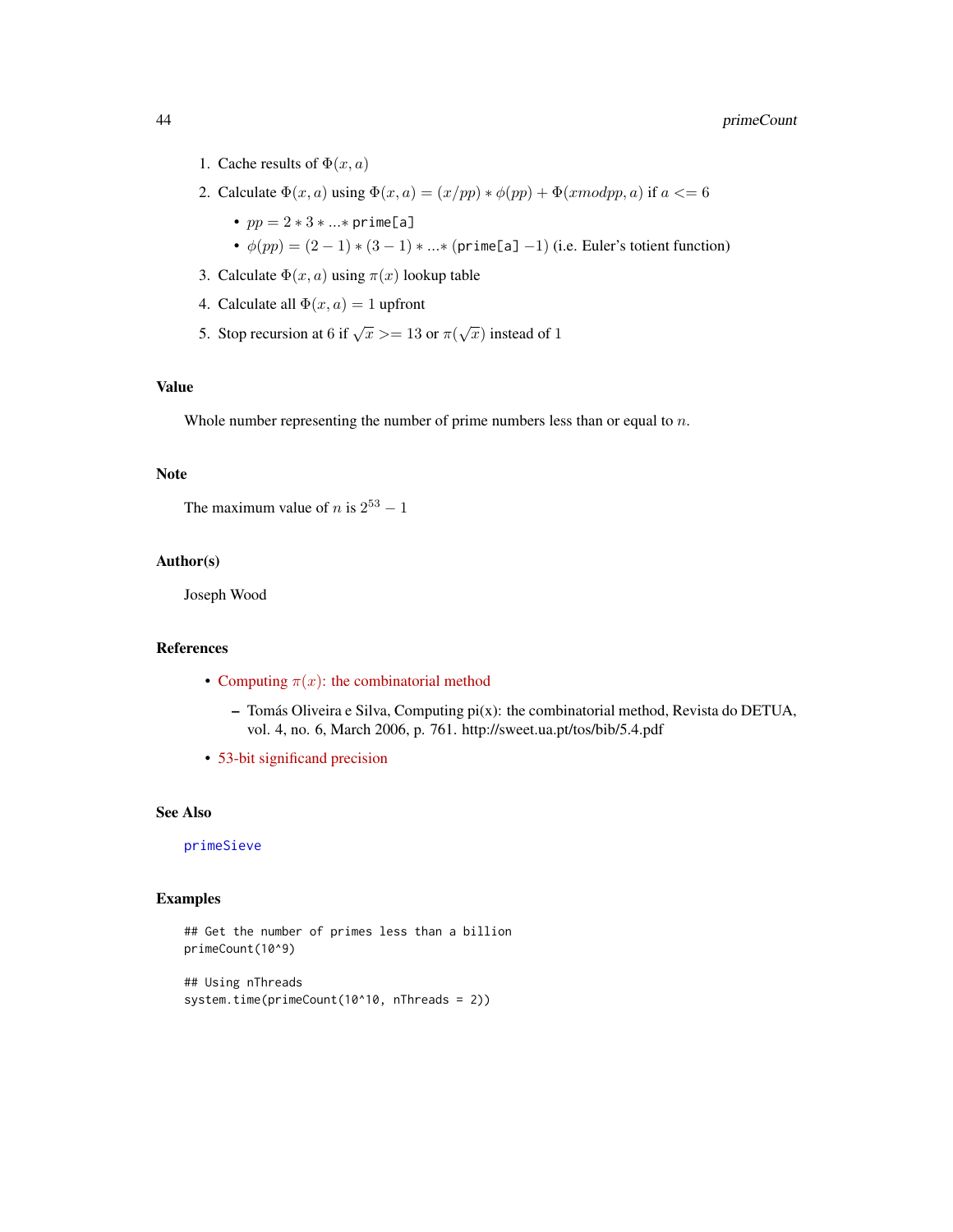<span id="page-44-1"></span><span id="page-44-0"></span>

Implementation of Pollard's rho algorithm for generating the prime factorization. The algorithm is based on the "factorize.c" source file from the gmp library found here <https://gmplib.org>.

#### Usage

```
primeFactorize(v, namedList = FALSE, nThreads = NULL)
```
#### Arguments

| v         | Vector of integers or numeric values. Non-integral values will be cured to whole<br>numbers.        |
|-----------|-----------------------------------------------------------------------------------------------------|
| namedList | Logical flag. If TRUE and the length( $v$ ) > 1, a named list is returned. The<br>default is FALSE. |
| nThreads  | Specific number of threads to be used. The default is NULL.                                         |

# Details

As noted in the Description section above, this algorithm is based on the "factorize.c" source code from the gmp library. Much of the code in RcppAlgos::primeFactorize is a straightforward translation from multiple precision C data types to standard C++ data types. A crucial part of the algorithm's efficiency is based on quickly determining [primality,](https://en.wikipedia.org/wiki/Primality_test) which is easily computed with gmp. However, with standard C++, this is quite challenging. Much of the research for RcppAlgos::primeFactorize was focused on developing an algorithm that could accurately and efficiently compute primality.

For more details, see the documentation for [isPrimeRcpp](#page-30-1).

#### Value

- Returns an unnamed vector if length(v) == 1 regardless of the value of namedList. If  $v <$  $2^{31}$ , the class of the returned vector will be integer, otherwise the class will be numeric.
- If length(v)  $> 1$ , a named/unnamed list of vectors will be returned. If max(bound1, bound2)  $\langle 2^{31}$ , the class of each vector will be integer, otherwise the class will be numeric.

# Note

The maximum value for each element in v is  $2^{53} - 1$ .

#### Author(s)

Joseph Wood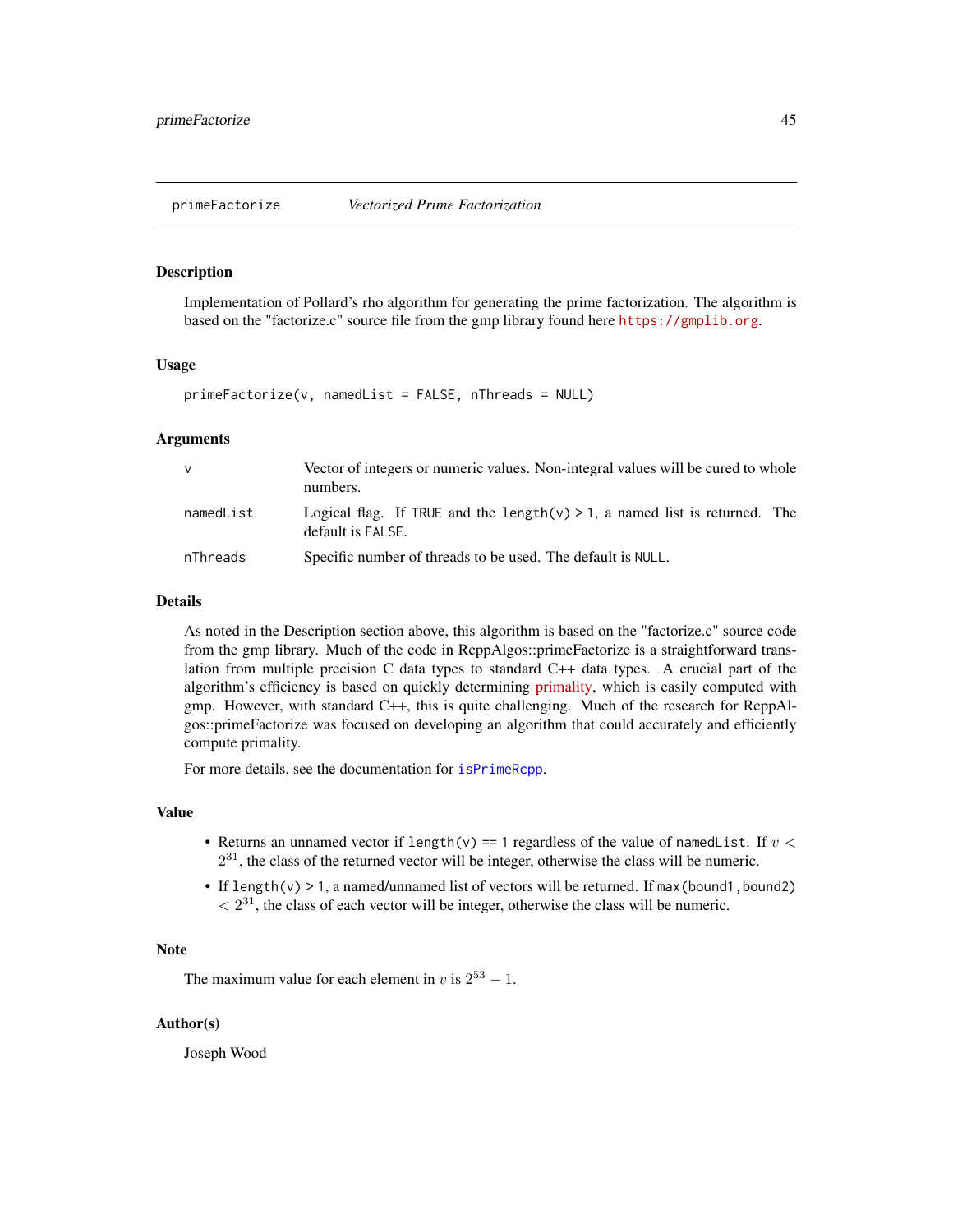# References

- [Pollard's rho algorithm](https://en.wikipedia.org/wiki/Pollard%27s_rho_algorithm)
- [Miller-Rabin primality test](https://en.wikipedia.org/wiki/Miller-Rabin_primality_test)
- [Accurate Modular Arithmetic with Double Precision](https://codereview.stackexchange.com/questions/186751/accurate-modular-arithmetic-with-double-precision)
- [53-bit significand precision](https://en.wikipedia.org/wiki/Double-precision_floating-point_format)

# See Also

```
primeFactorizeSieve, factorize, primeFactors
```
# Examples

```
## Get the prime factorization of a single number
primeFactorize(10^8)
## Or get the prime factorization of many numbers
set.seed(29)
myVec <- sample(-1000000:1000000, 1000)
system.time(pFacs <- primeFactorize(myVec))
## Return named list
```

```
pFacsWithNames <- primeFactorize(myVec, namedList = TRUE)
```

```
## Using nThreads
system.time(primeFactorize(myVec, nThreads = 2))
```
<span id="page-45-1"></span>primeFactorizeSieve *Generate Prime Factorization for Numbers in a Range*

#### Description

Generates the prime factorization of all numbers between bound1 and bound2 (if supplied) or all numbers up to bound1.

#### Usage

```
primeFactorizeSieve(bound1, bound2 = NULL, namedList = FALSE, nThreads = NULL)
```
#### **Arguments**

| bound1    | Positive integer or numeric value.                                     |
|-----------|------------------------------------------------------------------------|
| bound2    | Positive integer or numeric value.                                     |
| namedList | Logical flag. If TRUE, a named list is returned. The default is FALSE. |
| nThreads  | Specific number of threads to be used. The default is NULL.            |

<span id="page-45-0"></span>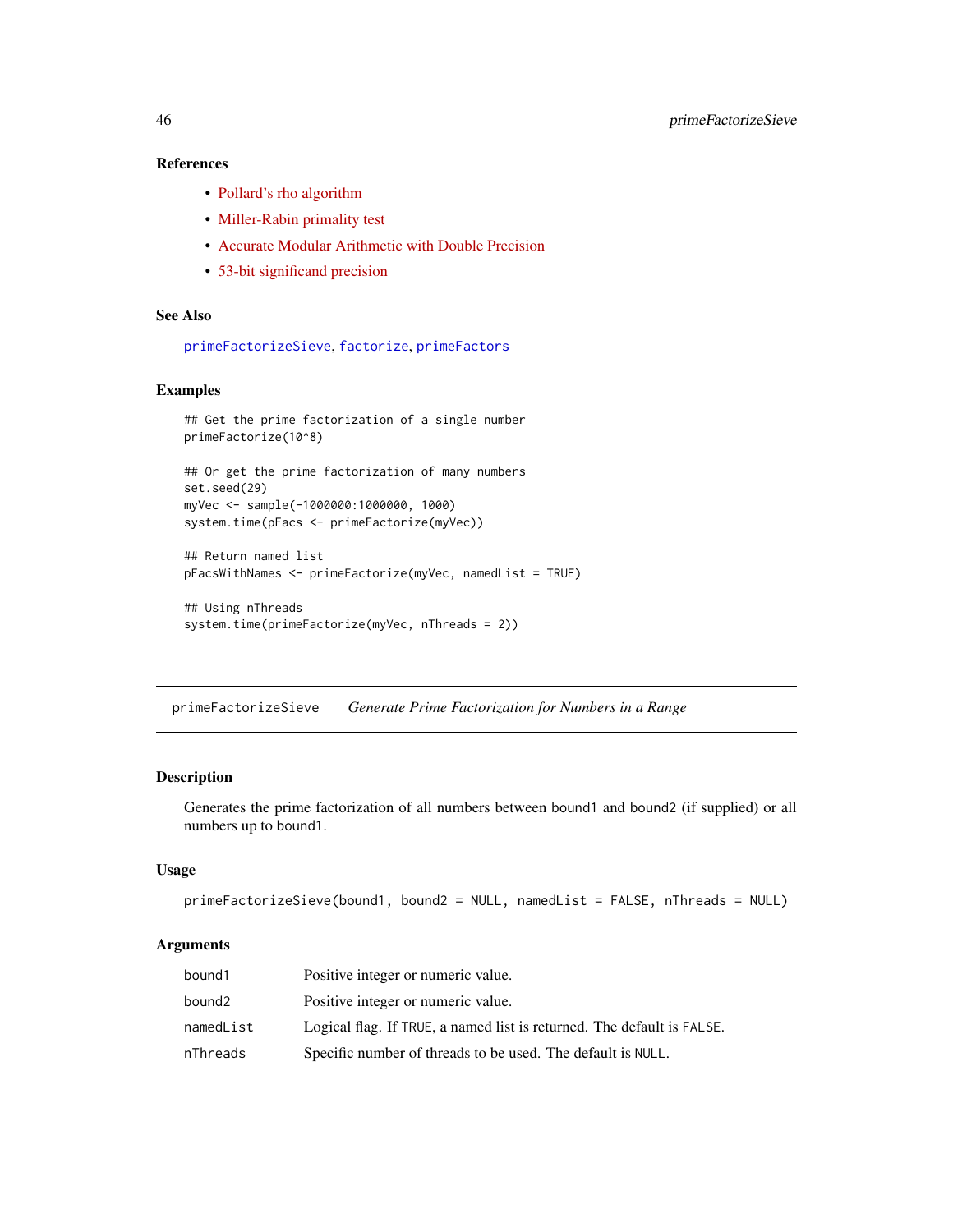# <span id="page-46-0"></span>primeFactorizeSieve 47

# Details

This function is useful when many prime factorizations are needed. Instead of generating the prime factorization on the fly, one can reference the indices/names of the generated list.

This algorithm benefits greatly from the fast integer division library 'libdivide'. The following is from [http://libdivide.com/:](http://libdivide.com/)

• "*libdivide allows you to replace expensive integer divides with comparatively cheap multiplication and bitshifts. Compilers usually do this, but only when the divisor is known at compile time. libdivide allows you to take advantage of it at runtime. The result is that integer division can become faster - a lot faster.*"

#### Value

Returns a named/unnamed list of integer vectors if max (bound1, bound2)  $< 2^{31}$ , or a list of numeric vectors otherwise.

#### Note

The maximum value for either of the bounds is  $2^{53} - 1$ .

# Author(s)

Joseph Wood

#### References

- [Prime Factor](https://en.wikipedia.org/wiki/Prime_factor)
- [ridiculousfish \(author of libdivide\)](http://ridiculousfish.com/)
- [github.com/ridiculousfish/libdivide](https://github.com/ridiculousfish/libdivide)
- [53-bit significand precision](https://en.wikipedia.org/wiki/Double-precision_floating-point_format)

# See Also

[primeFactorize](#page-44-1), [divisorsSieve](#page-27-1), [factorize](#page-0-0), [primeFactors](#page-0-0)

#### Examples

```
## Generate some random data
set.seed(28)
mySamp <- sample(10^5, 5*10^4)
## Generate prime factorizations up
## to 10^5 (max element from mySamp)
system.time(allPFacs <- primeFactorizeSieve(10^5))
## Use generated prime factorization for further
## analysis by accessing the index of allPFacs
for (s in mySamp) {
   pFac <- allPFacs[[s]]
```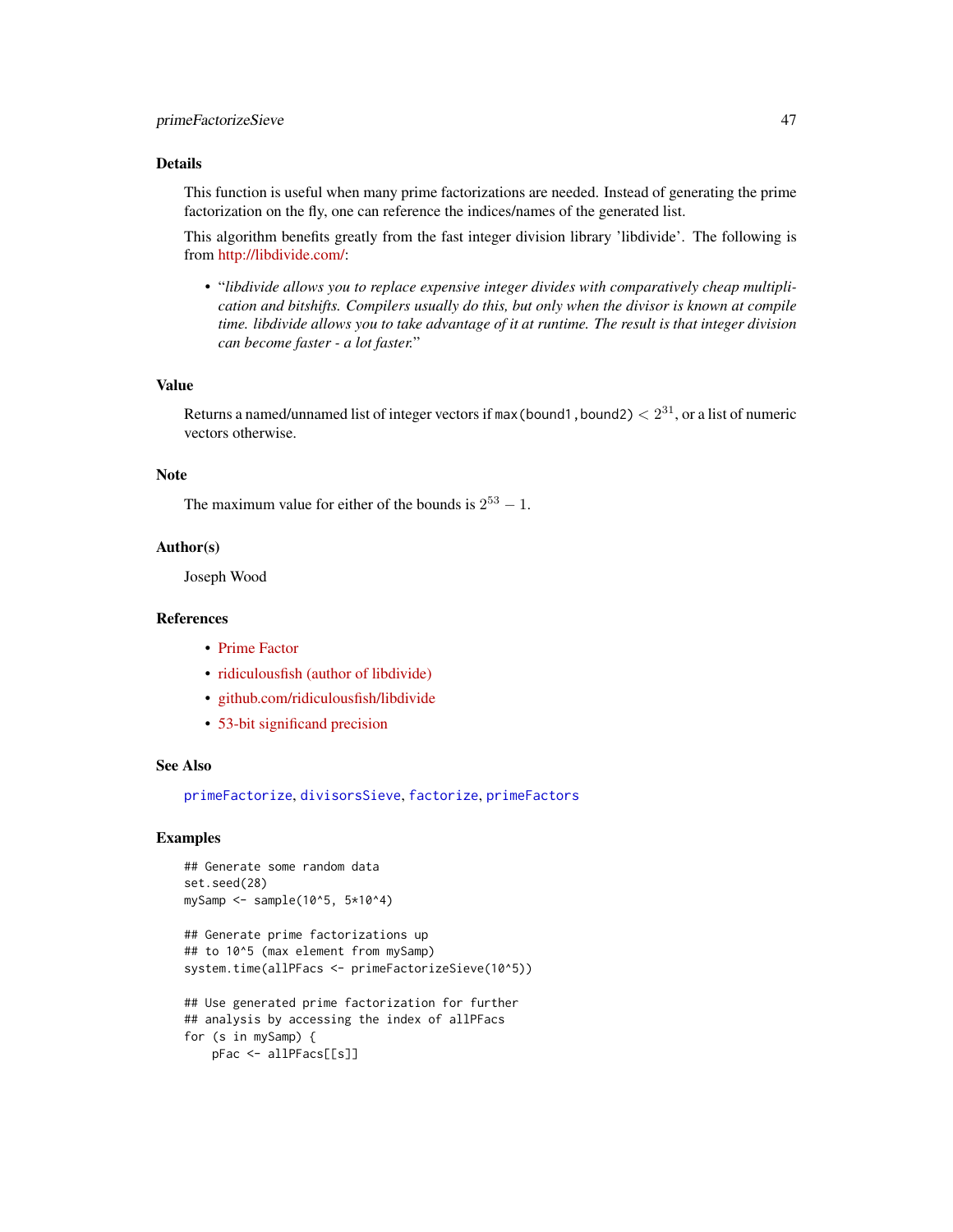```
## Continue algorithm
}
## Generating prime factorizations over
## a range is efficient as well
system.time(primeFactorizeSieve(10^12, 10^12 + 10^5))
## Set 'namedList' to TRUE to return a named list
primeFactorizeSieve(27, 30, namedList = TRUE)
## Using nThreads
system.time(primeFactorizeSieve(1e4, 5e4, nThreads = 2))
```
<span id="page-47-1"></span>primeSieve *Generate Prime Numbers*

#### **Description**

Implementation of the segmented sieve of Eratosthenes with wheel factorization. Generates all prime numbers between bound1 and bound2 (if supplied) or all primes up to bound1. See this stackoverflow post for an analysis on prime number generation efficiency in R: [Generate a list of](https://stackoverflow.com/a/48313378/4408538) [primes up to a certain number](https://stackoverflow.com/a/48313378/4408538)

The fundamental concepts of this algorithm are based off of the implementation by Kim Walisch found here: [kimwalisch/primesieve.](https://github.com/kimwalisch/primesieve)

#### Usage

```
primeSieve(bound1, bound2 = NULL, nThreads = NULL)
```
#### Arguments

| bound1   | Positive integer or numeric value.                          |
|----------|-------------------------------------------------------------|
| bound2   | Positive integer or numeric value.                          |
| nThreads | Specific number of threads to be used. The default is NULL. |

#### Details

At the heart of this algorithm is the traditional sieve of Eratosthenes (i.e. given a [prime](https://en.wikipedia.org/wiki/Prime_number) p, mark all multiples of  $p$  as [composite\)](https://en.wikipedia.org/wiki/Composite_number), however instead of sieving the entire interval, we only consider small sub-intervals. The benefits of this method are two fold:

- 1. Reduction of the [space complexity](https://en.wikipedia.org/wiki/DSPACE) from  $O(n)$ , for the traditional sieve, to  $O(\sqrt{n})$
- 2. Reduction of [cache misses](https://en.wikipedia.org/wiki/CPU_cache#Cache_miss)

The latter is of particular importance as cache memory is much more efficient and closer in proximity to the CPU than [main memory.](https://en.wikipedia.org/wiki/Computer_data_storage#Primary_storage) Reducing the size of the sieving interval allows for more effective utilization of the cache, which greatly impacts the overall efficiency.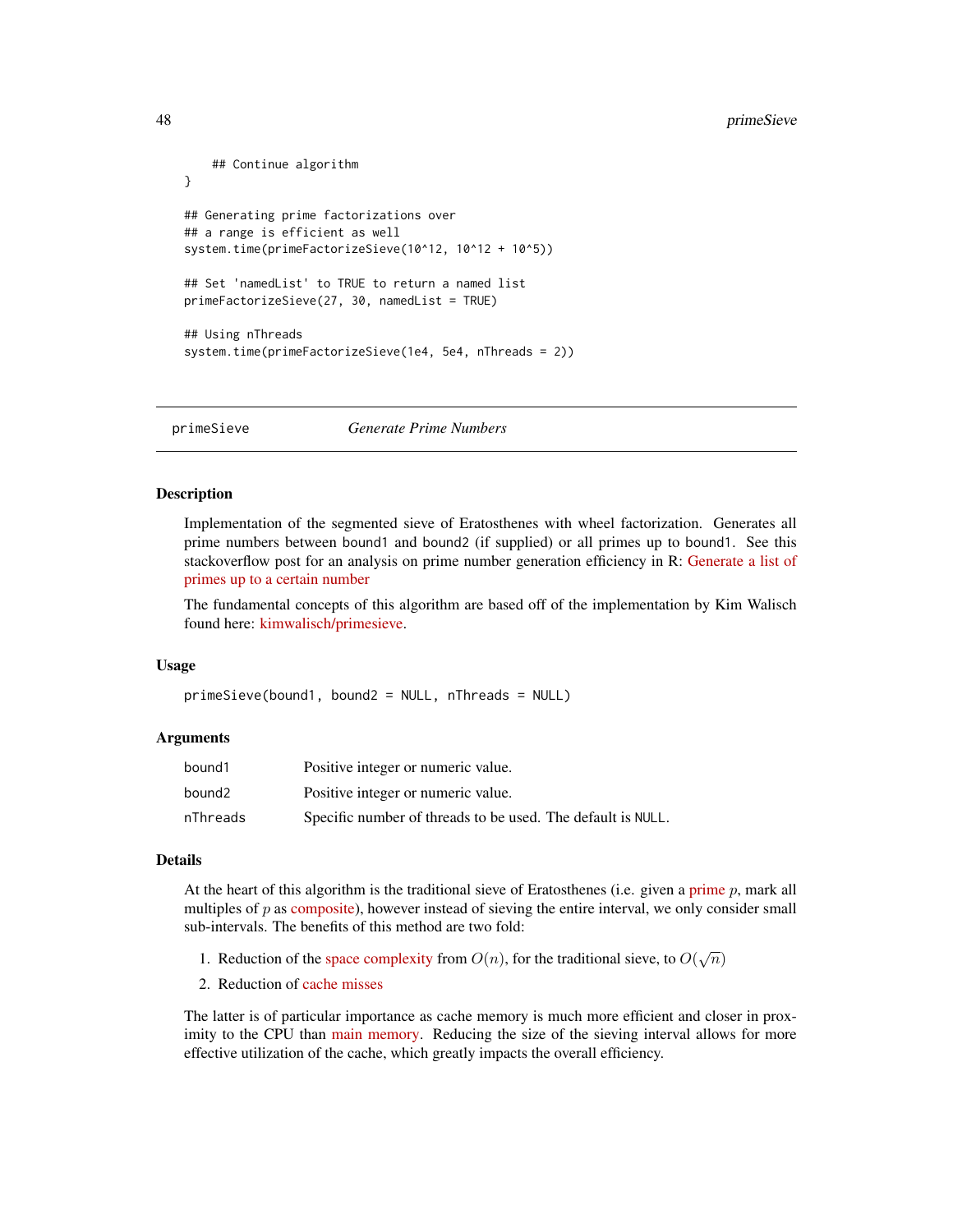# <span id="page-48-0"></span>primeSieve 49

Another optimization over the traditional sieve is the utilization of wheel factorization. With the traditional sieve of Eratosthenes, you typically check every odd index of your logical vector and if the value is true, you have found a prime. With wheel factorization using the first four primes (i.e. 2, 3, 5, and 7) to construct your wheel (i.e. 210 wheel), you only have to check indices of your logical vector that are coprime to 210 (i.e. the product of the first four primes). As an example, with  $n = 10000$  and a 210 wheel, you only have to check 2285 indices vs. 5000 with the classical implementation.

# Value

Returns an integer vector if max(bound1, bound2)  $\langle 2^{31}$ , or a numeric vector otherwise.

# Note

- It does not matter which bound is larger as the resulting primes will be between min(bound1, bound2) and max(bound1,bound2) if bound2 is provided.
- The maximum value for either of the bounds is  $2^{53} 1$ .

# Author(s)

Joseph Wood

#### References

- [primesieve \(Fast C/C++ prime number generator\)](https://github.com/kimwalisch/primesieve)
- [Sieve of Eratosthenes](https://en.wikipedia.org/wiki/Sieve_of_Eratosthenes)
- [Wheel factorization](https://en.wikipedia.org/wiki/Wheel_factorization)
- [53-bit significand precision](https://en.wikipedia.org/wiki/Double-precision_floating-point_format)

#### See Also

## [Primes](#page-0-0)

# Examples

```
## Primes up to a thousand
primeSieve(100)
```
## Primes between 42 and 17 primeSieve(42, 17)

```
## Equivalent to
primeSieve(17, 42)
```
## Primes up to one hundred million in no time system.time(primeSieve(10^8))

```
## options(scipen = 50)
## Generate large primes over interval
system.time(myPs <- primeSieve(10^13+10^6, 10^13))
```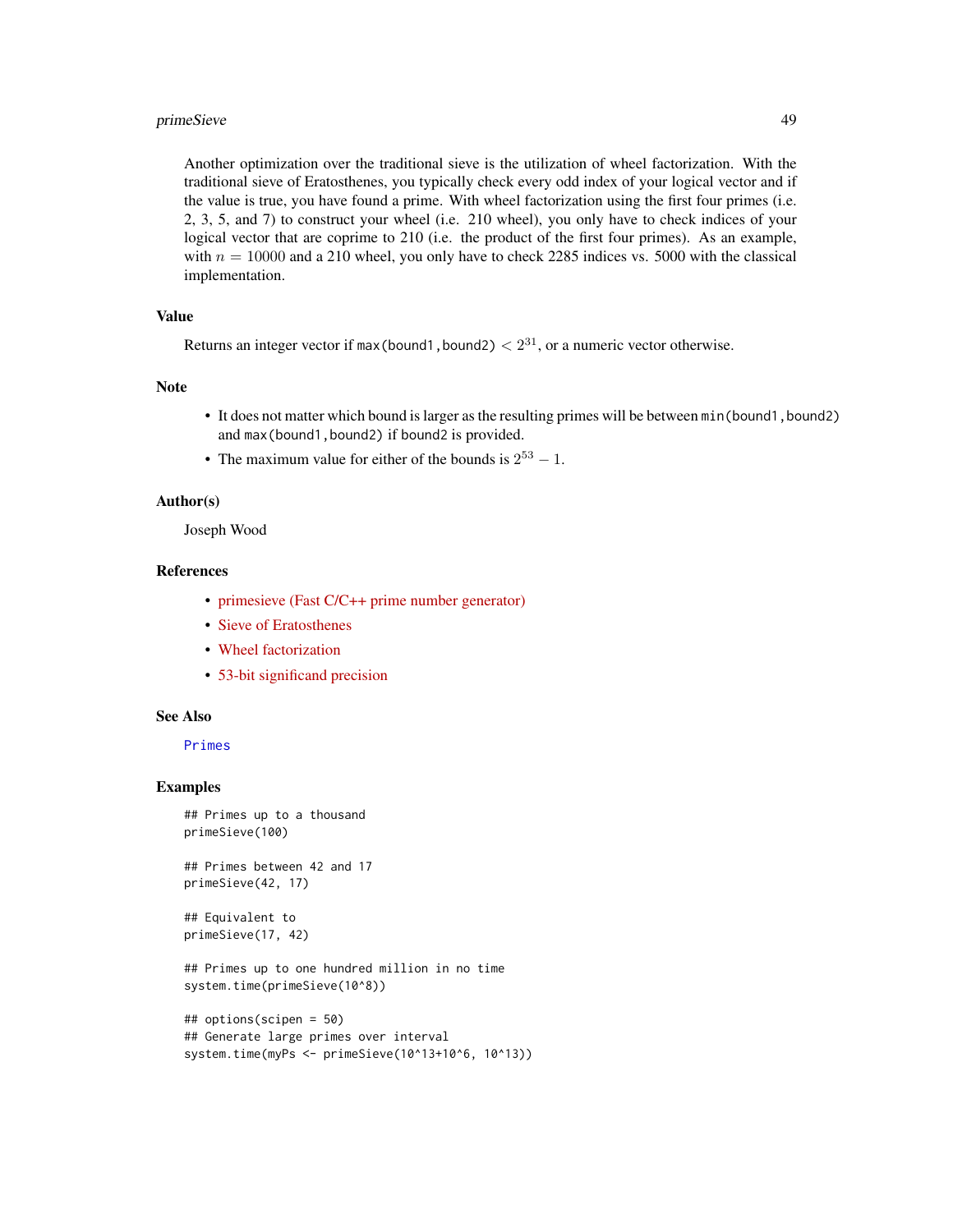```
## Object created is small
object.size(myPs)
## Using nThreads
system.time(primeSieve(1e7, nThreads = 2))
```
stdThreadMax *Max Number of Concurrent Threads*

# Description

Wrapper of [std::thread::hardware\\_concurrency\(\).](https://en.cppreference.com/w/cpp/thread/thread/hardware_concurrency) As stated by [cppreference,](https://en.cppreference.com/w/) the returned value should be considered only a hint.

#### Usage

stdThreadMax()

# Value

An integer representing the number of concurrent threads supported by the user implementation. If the value cannot be determined, 1L is returned.

# See Also

[detectCores](#page-0-0)

# Examples

stdThreadMax()

<span id="page-49-0"></span>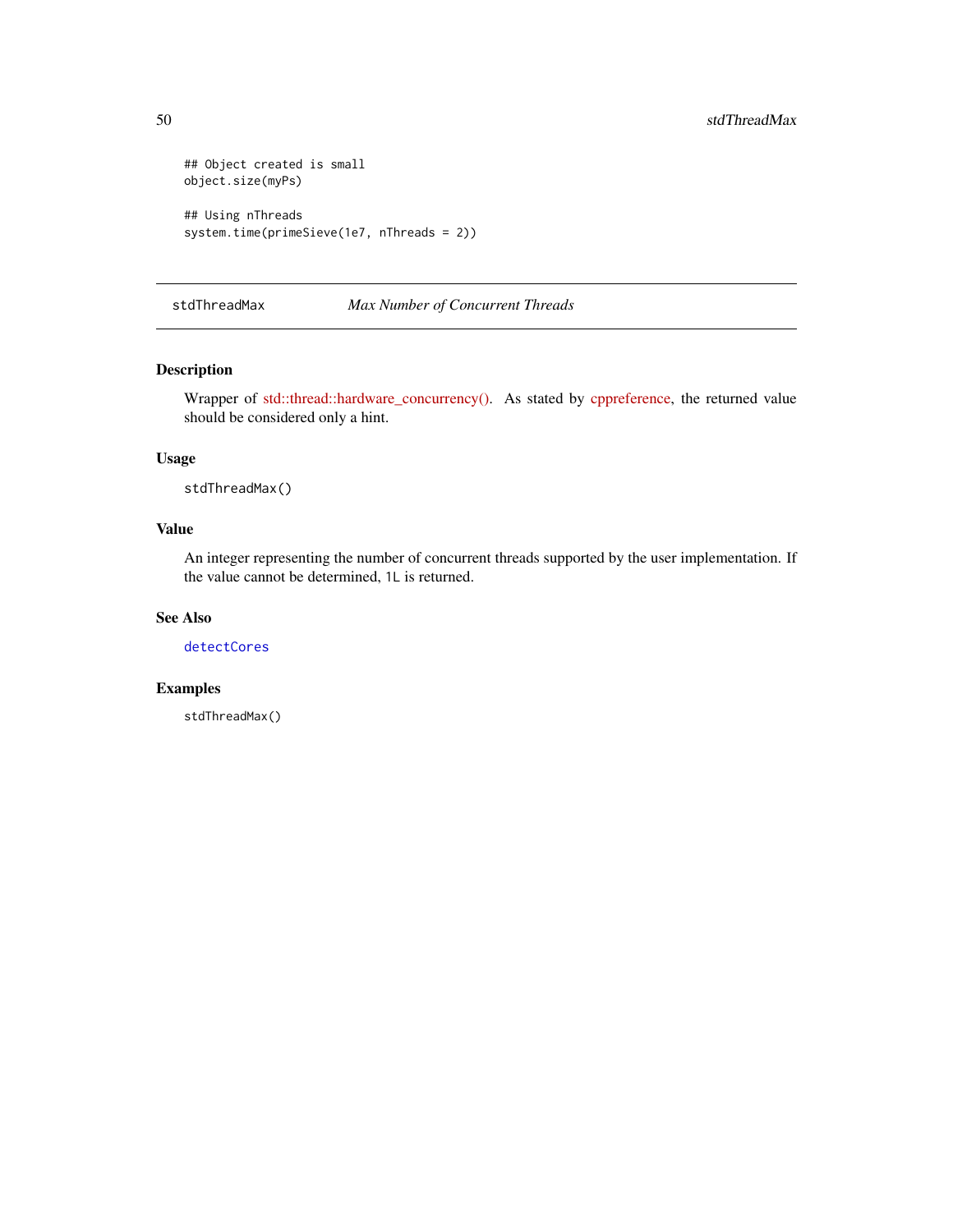# <span id="page-50-0"></span>**Index**

∗ classes Combo-class, [4](#page-3-0) Constraints-class, [25](#page-24-0) Partitions-class, [35](#page-34-0) ∗ combinations Combo-class, [4](#page-3-0) comboCount, [5](#page-4-0) comboGeneral, [6](#page-5-0) comboIter, [19](#page-18-0) comboSample, [23](#page-22-0) Constraints-class, [25](#page-24-0) ∗ combinatorics Combo-class, [4](#page-3-0) comboCount, [5](#page-4-0) comboGeneral, [6](#page-5-0) comboIter, [19](#page-18-0) comboSample, [23](#page-22-0) Constraints-class, [25](#page-24-0) Partitions-class, [35](#page-34-0) ∗ package RcppAlgos-package, [3](#page-2-0) ∗ partitions Partitions-class, [35](#page-34-0) ∗ permutations Combo-class, [4](#page-3-0) comboCount, [5](#page-4-0) comboGeneral, [6](#page-5-0) comboIter, [19](#page-18-0) comboSample, [23](#page-22-0) Constraints-class, [25](#page-24-0) ∗ random comboSample, [23](#page-22-0) ∗ sample comboSample, [23](#page-22-0) \$,Combo-method *(*Combo-class*)*, [4](#page-3-0) \$,ComboApply-method *(*Combo-class*)*, [4](#page-3-0) \$,ComboRes-method *(*Combo-class*)*, [4](#page-3-0) \$,Constraints-method *(*Constraints-class*)*, [25](#page-24-0)

\$,Partitions-method *(*Partitions-class*)*, [35](#page-34-0) Combo-class, [4](#page-3-0) ComboApply-class *(*Combo-class*)*, [4](#page-3-0) comboCount, [5](#page-4-0) comboGeneral, *[5](#page-4-0)*, [6,](#page-5-0) *[22](#page-21-0)* comboGrid, [12](#page-11-0) comboGroups, [13](#page-12-0) comboGroupsCount, [16](#page-15-0) comboGroupsSample, [17](#page-16-0) comboIter, [19](#page-18-0) ComboRes-class *(*Combo-class*)*, [4](#page-3-0) comboSample, [23](#page-22-0) Constraints-class, [25](#page-24-0) detectCores, *[50](#page-49-0)* divisors, *[27](#page-26-0)*, *[29](#page-28-0)* divisorsRcpp, [26,](#page-25-0) *[29](#page-28-0)* divisorsSieve, [28,](#page-27-0) *[47](#page-46-0)* eulerPhiSieve, [29](#page-28-0) eulersPhi, *[31](#page-30-0)* factorize, *[46,](#page-45-0) [47](#page-46-0)* is.atomic, *[5](#page-4-0)*, *[7](#page-6-0)*, *[14](#page-13-0)*, *[16,](#page-15-0) [17](#page-16-0)*, *[19](#page-18-0)*, *[23](#page-22-0)* isPrime, *[32](#page-31-0)* isprime, *[32](#page-31-0)* isPrimeRcpp, [31,](#page-30-0) *[45](#page-44-0)* numDivisorSieve, [33](#page-32-0) Partitions-class, [35](#page-34-0) partitionsCount, [36](#page-35-0) partitionsGeneral, *[36](#page-35-0)*, [37,](#page-36-0) *[41](#page-40-0)* partitionsIter, [39](#page-38-0) partitionsSample, [41](#page-40-0) permuteCount *(*comboCount*)*, [5](#page-4-0) permuteGeneral, *[5](#page-4-0)*, *[22](#page-21-0)* permuteGeneral *(*comboGeneral*)*, [6](#page-5-0)